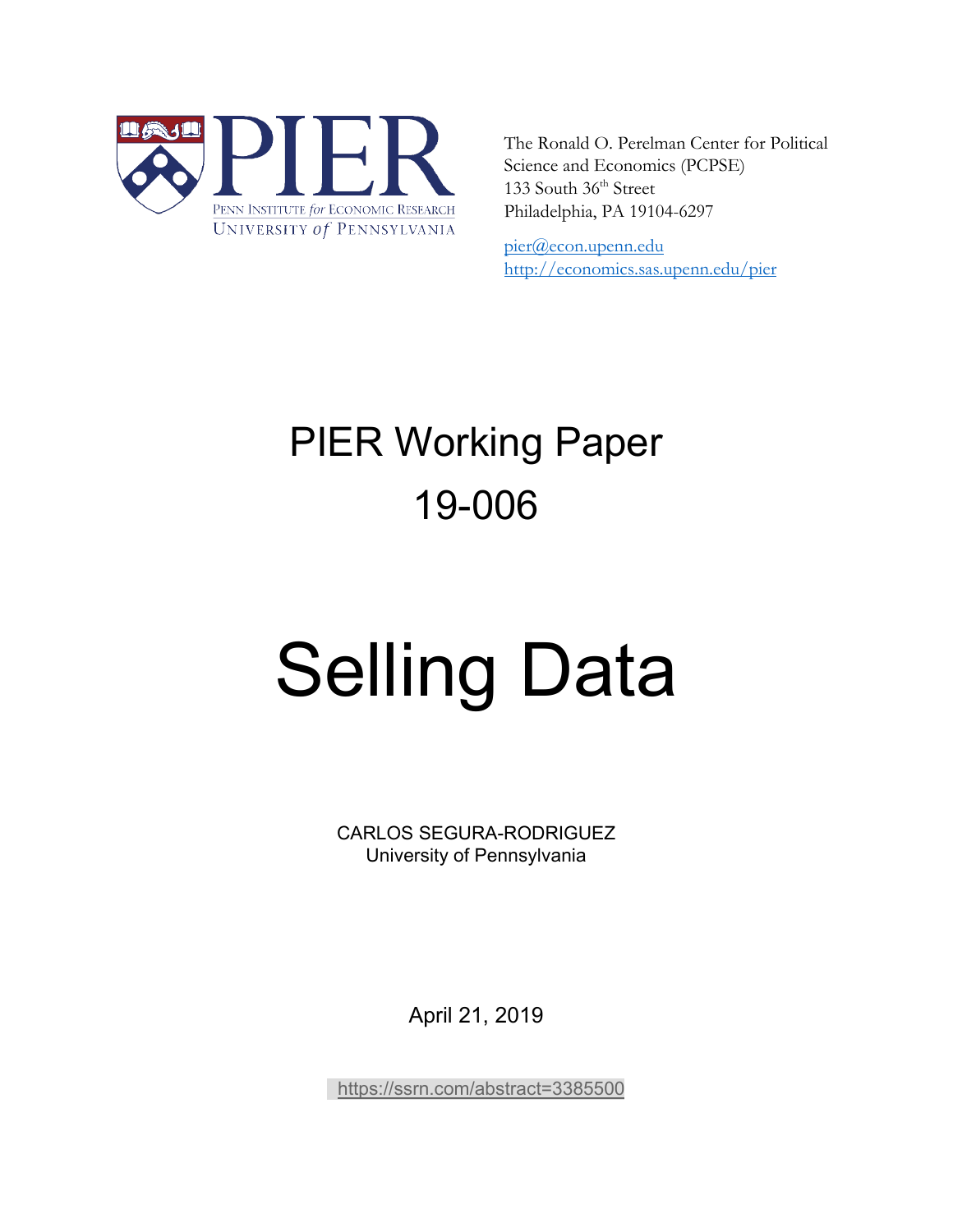# Selling Data<sup>∗</sup> Carlos Segura-Rodriguez†

April 21, 2019

#### **Abstract**

I study how a monopolist data broker (seller), who wants to maximize profits, should present and sell consumer data to a firm (buyer). The buyer has an interest in forecasting a particular consumer characteristic, but the seller is uncertain about which characteristic the buyer wants to forecast and how much the buyer values information. I assume that the joint distribution of both the unknown characteristics and the data is elliptical. This information environment reduces to a multidimensional, multi-product mechanism design problem in which the buyer's payoffs are nonlinear. Hence, I cannot use the common differential approach to solve for the optimal mechanism. I obtain two main results. First, I show that the seller should optimally offer statistics that are linear combinations of the data and independent noise. Second, by using a direct approach, I show that in the optimal mechanism the seller might want to offer a continuum of different statistics, and these statistics, without containing independent noise, are less correlated than they would be if the seller could perfectly price discriminate. Thus this distortion affects the mimicking type more than the mimicked type.

**Keywords:** Information Design, Mechanism Design, Multidimensional Screening, Product Design, Elliptical Distribution.

**JEL Classification:** D42, D82, D83, D86.

<sup>∗</sup> I would like to express my gratitude to George Mailath, Annie Liang, Rakesh Vohra, Andrew Postlewaite, and Aislinn Bohren for their insightful comments and support throughout this project. I also thank Dirk Bergemann and Nima Haghpanah for their valuable input. Thanks as well to my fellow classmates, especially Ashwin Kambhampati, Youngsoo Heo, Joao Granja, and Paolo Martellini for listening and providing help during the project. I also gratefully acknowledge all the participants in the UPenn Micro Theory Lunch and UPenn Micro Theory Seminar for their feedback. All errors are my own.

<sup>†</sup>University of Pennsylvania, Department of Economics, The Ronald O. Perelman Center, 133 South 36th Street; Philadelphia, PA 19104, cseg@sas.upenn.edu.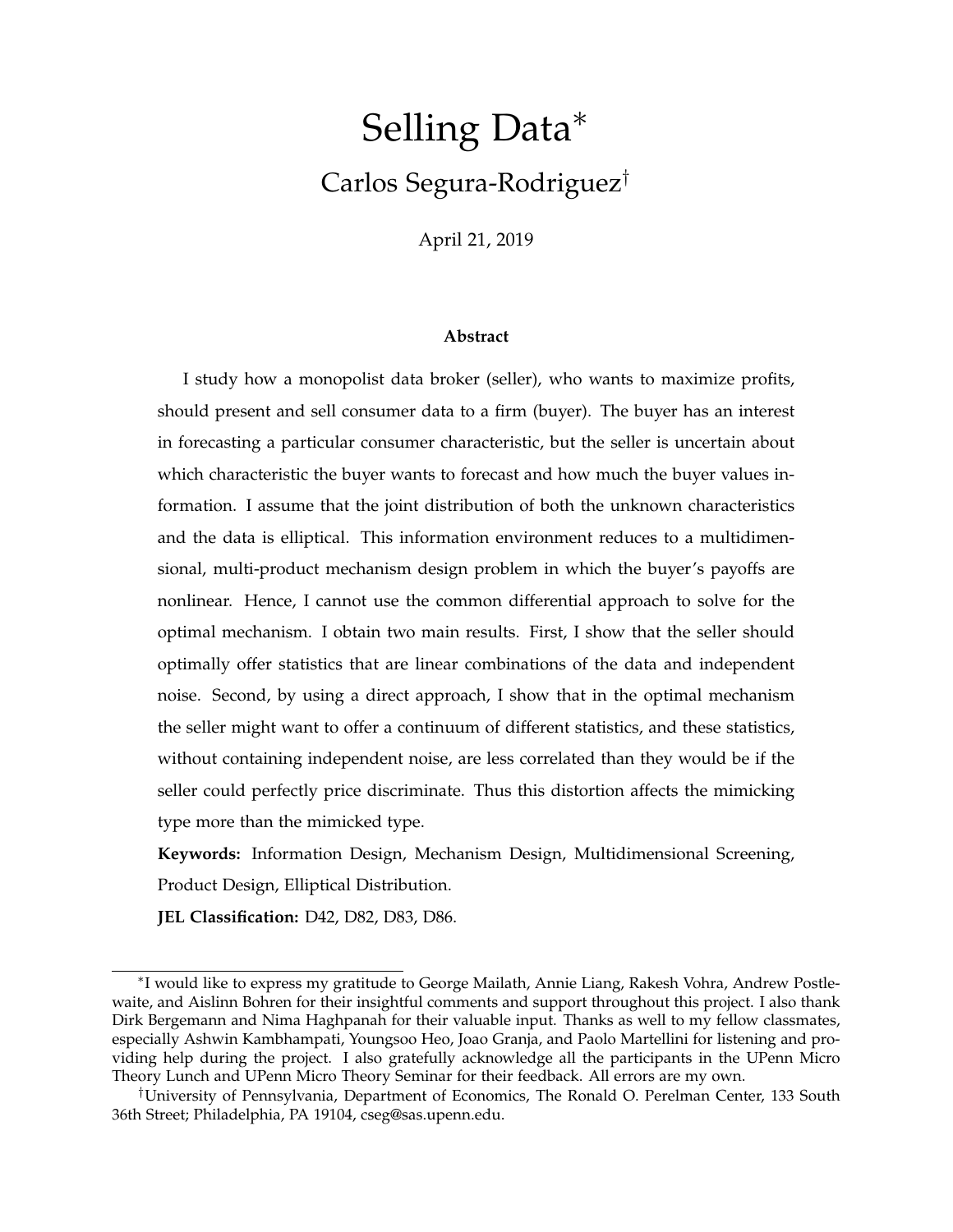# **Contents**

| $\mathbf{1}$ | Introduction                                        |                |  |  |  |
|--------------|-----------------------------------------------------|----------------|--|--|--|
|              | 1.1                                                 | $\overline{4}$ |  |  |  |
| $2^{\circ}$  | Model                                               |                |  |  |  |
|              | 2.1                                                 | 8              |  |  |  |
| 3            | Value of Information                                | 10             |  |  |  |
| 4            | <b>Optimal Mechanism with Two Information Types</b> | 14             |  |  |  |
|              | 4.1                                                 | 14             |  |  |  |
|              | 4.2                                                 | 20             |  |  |  |
| 5            | <b>Many Information Types</b>                       |                |  |  |  |
|              | A A Micro Foundation for Quadratic Loss             |                |  |  |  |
| B            | <b>Proofs</b>                                       |                |  |  |  |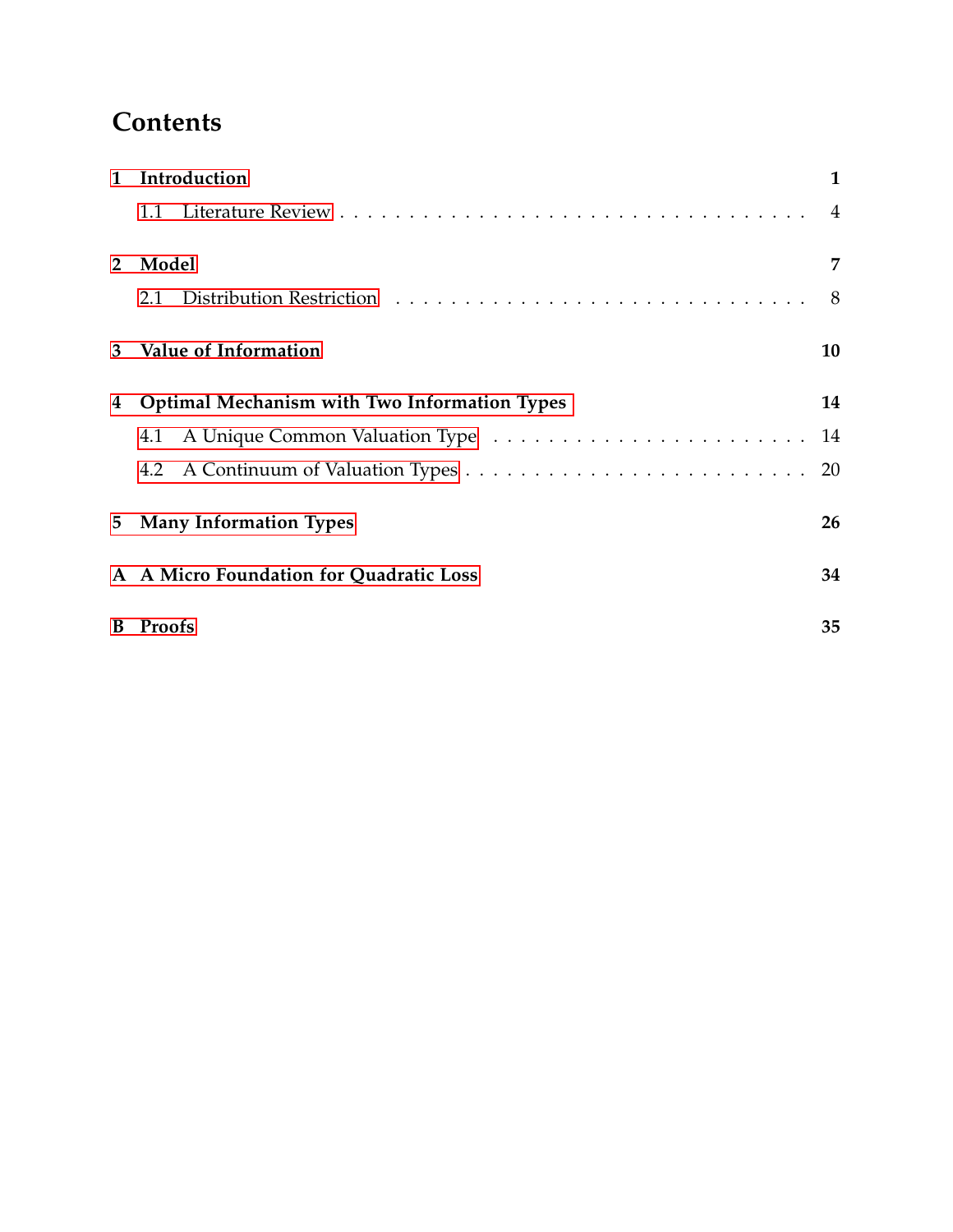# <span id="page-3-0"></span>**1 Introduction**

Consumer data is valuable to economic agents that want to forecast an unobservable consumer characteristic. Consider a firm that plans to introduce a new product to the market. The firm can either send advertisements to all consumers or target those who are more likely to buy the new product. A targeted marketing campaign is effective only if the firm can identify accurately which consumers will react positively to its marketing efforts. As another example, consider a politician who wants to win an election. Sending personalized messages to undecided voters, in which the candidate explains how his/her promises can fulfill the voters' expectations, might be effective. To implement this strategy, the politician needs to identify the undecided voters and their expectations.

Due to the ease of gathering information from electronic commerce and online surfing, a new industry that specializes in collecting consumer data has emerged. This is a billion dollar and growing business, controlled by a small number of large data brokers.<sup>1</sup> These data brokers have collected a large amount of information about millions of consumers, and according to the [Federal Trade Commission](#page-35-0) [\(2014\)](#page-35-0), most of these brokers do not directly sell the data they have collected; instead, they either sell internally produced analyses or provide buyers with consumer "scores." These scores can refer, for example, to how likely a consumer is to make a purchase.

I study how monopolist data brokers (sellers) with access to consumer data can maximize profits by presenting and selling that data in an environment in which they lack information about buyers' motives to buy the data. The key novel issue in this environment is that different presentations of the data, which I called statistics, act as imperfect substitutes. Consider the problem of selling data to a coffee shop and a restaurant, each of which wants to advertise only to those consumers with high willingness to pay for a coffee or a lunch, respectively. Some observable characteristics might be useful for forecasting unknown variables that are relevant to both businesses. For instance, a consumer with a higher income might be willing to pay more for both coffee and a lunch. In that case, the forecast of a consumer's willingness to pay for a lunch might help

<sup>&</sup>lt;sup>1</sup> According to [Marr](#page-35-1) [\(2017\)](#page-35-1), the main data brokers are Acxiom, Nielsen, Experian, Equifax and Corelogic.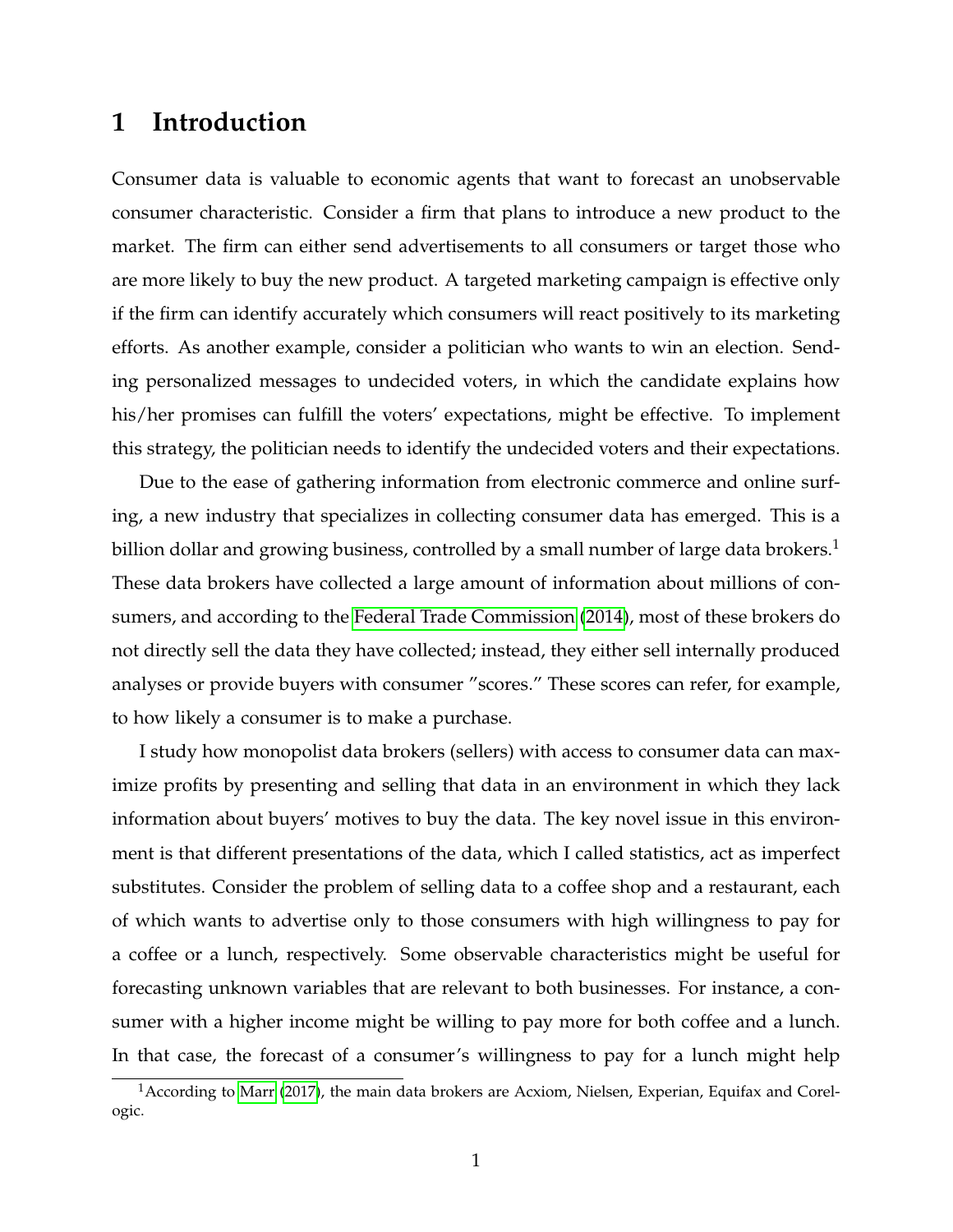the coffee shop owner to make an informed decision by using that same information to draw inferences about the consumer's willingness to pay for a coffee. I study how sellers (data brokers) should optimally produce adequate statistics for each product and charge prices for each statistic such that buyers purchase the statistics targeted to the products they want to advertise.

In my model, a random vector *θ* represents the set of consumer characteristics the buyer might want to forecast. The buyers are different in two dimensions: the unknown consumer characteristic they want to forecast and the value that they place on information. Each buyer wants to forecast only one of the components of *θ* and faces a quadratic loss function that is weighted by how valuable this information is for her. There is a seller, who does not know the buyer type, but who can access data about some other observable consumer characteristics. I assume that the seller can commit to a mechanism before observing the realization of the data.<sup>2</sup> While the data is observed only by the seller, the seller and the buyer share a common prior about the joint distribution of all consumer characteristics, observable or not. I assume that this joint distribution is elliptical, following the usual practice in applied work. I show that the seller should optimally offer only mechanisms in which the statistics are linear combinations of the data and independent noise. The argument, which I believe is novel in economics, depends crucially on the existence of conflict between the seller and the buyers in the designing environment.<sup>3</sup>

My model leads to a mechanism design problem in which the buyer's preferences are multidimensional, the seller needs to design multiple products, and the ranking of the buyer's payoffs is nonlinear. In the literature there is no general solution for this class of problem. I study a novel example where all of the properties just indicated are inherent to the economic environment, and I characterize the main properties satisfied by the optimal mechanism.

To better understand the problem, in Section [4.1](#page-22-1) I characterize the optimal mecha-

<sup>2</sup>The commitment assumption is satisfied if, for example, the seller can publish menus only in discrete periods of time, but new consumer data arrives continuously.

 $3$ As some examples in the literature show (see, for example, [Witsenhausen](#page-36-1) [\(1968\)](#page-36-1)), using only linear statistics is not always optimal in the absence of conflict between players, even when the joint distribution of all variables is normal.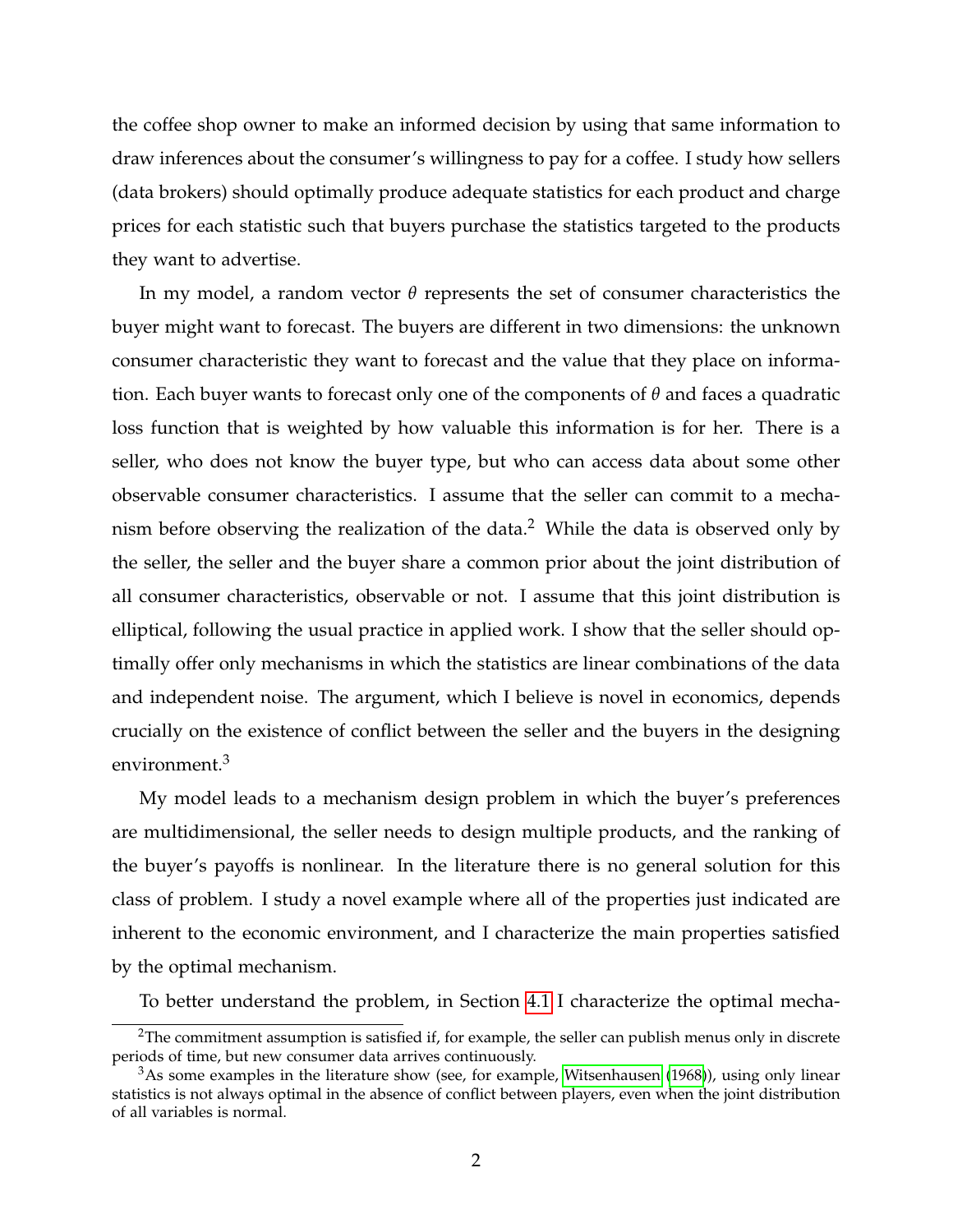nism for when there are only two information types who share a common valuation type. The main property of the optimal mechanism is that the offered statistics are less correlated than they would be if the seller could perfectly price discriminate. Without introducing independent noise, the seller degrades the statistic targeted to the mimicked type by relatively decreasing the weights assigned to the variables that are more informative for the mimicking type, affecting the mimicking type more than the mimicked type. Although these coefficients are reduced, they are generically different from zero; that is, the seller does not create differentiation by selling a set of variables to one type and a different set of variables to another type. Furthermore, the mimicked type always receives a statistic that is informative for her. $4.5$ 

In section [4.2,](#page-28-1) I consider the more general problem in which there are two information types, and for each of them there is a continuum of valuation types. When fixing an information type, the problem that the seller faces is the problem studied by [Myerson](#page-36-2) [\(1981\)](#page-36-2). But the difficulty in my environment comes from the extra IC constraints across information types. Since the buyer's payoffs are nonlinear, I cannot use Myerson's differential approach to deal with them, and instead I use a direct method to find the optimal mechanism.

The solution to the relaxed problem without the IC constraints across-information types is simple. It consists of two take-it-or-leave-it offers for a statistic that for each information type is equivalent to receiving all the data. In the general problem, the solution is more involved. The seller offers to the type paying the highest price in the relaxed problem two statistics: a statistic that is equivalent to receiving all data targeted to high valuation types and another less informative statistic targeted to an intermediate range of valuation types. The novelty is that this less informative statistic can be produced by either introducing independent noise or by reducing the coefficients in the variables that are more informative for the other information type. To the information type paying the lowest price in the relaxed problem, the seller offers either a unique statistic or a

<sup>&</sup>lt;sup>4</sup>This contrasts with the results of the literature in quality degradation, where it is always possible to find parameters such that a type is excluded from the mechanism. The reason for this is that in my environment the ranking of payoffs is product dependent.

 $5$ I use masculine pronouns for the seller (data broker) and feminine pronouns for the buyer (firm).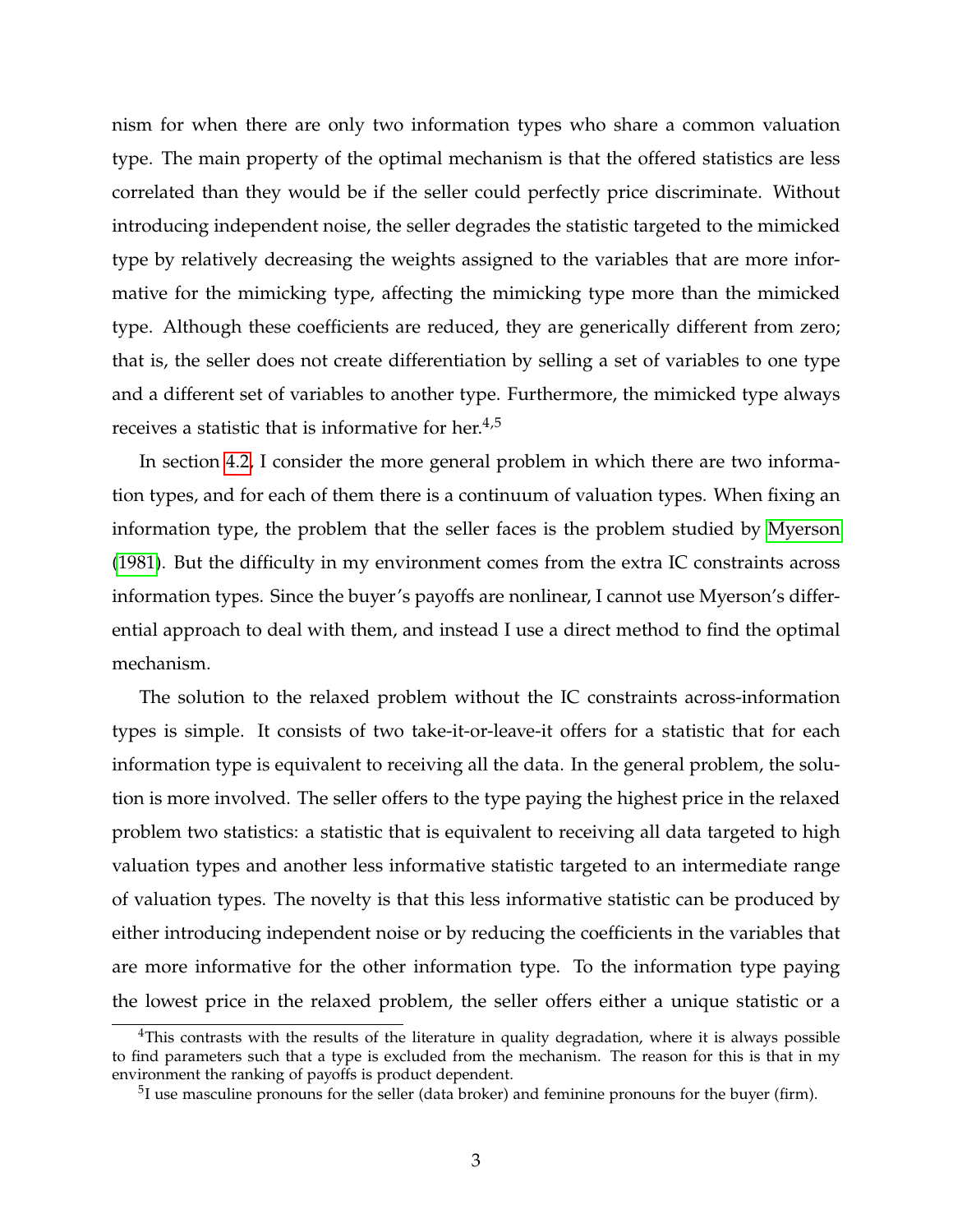continuum of degraded statistics. In both cases, the statistics are degraded by reducing the coefficients in the variables that are more informative for the first information type.

When considering many information types, I cannot solve completely for the optimal mechanism since I cannot identify ex-ante which IC constraints are relevant. There are two reasons for this. First, reducing the price of the statistic targeted to one information type might provoke an incentive problem in which another type will want to mimic the first one. Second, changing the coefficients of the statistic targeted to an information type might make the modified statistic too informative for another type. I provide examples that show these complications and how they affect the optimal mechanism.

In spite of these issues, I partially characterize the optimal mechanism and show that the properties that I have highlighted are still satisfied with a caveat: even when there is only one valuation type, there might be some types that are excluded from the mechanism and do not receive any useful information. Furthermore, I show that at least one type will receive a statistic that for her is equivalent to receiving all of the data. But this type does not necessarily coincide with the type with the highest willingness to pay for all the data, as would be the case if there were only two information types. This generalizes the nondistortion at the top condition that appears in environments where the payoffs are linear.<sup>6</sup>

#### <span id="page-6-0"></span>**1.1 Literature Review**

My paper contributes to a growing body of literature that studies the optimal ways in which a monopolist can sell information. The work that comes closest to my approach is [Bergemann, Bonatti, and Smolin](#page-35-2) [\(2018\)](#page-35-2). They study an environment in which the seller knows perfectly the realization of a random variable that can take a finite number of values, and in which all buyer types want to match the realization of the same unknown random variable. The types differ in their prior, so that each type willingness to pay for a signal depends on how informative the signal is for different realizations of the state. In contrast, I consider the problem in which the monopolist has multidimensional

 $6$ For the unidimensional case, see for example, [Mussa and Rosen](#page-35-3) [\(1978\)](#page-35-3), while Rochet and Choné [\(1998\)](#page-36-3) shows that a similar condition is satisfied in the multidimensional case.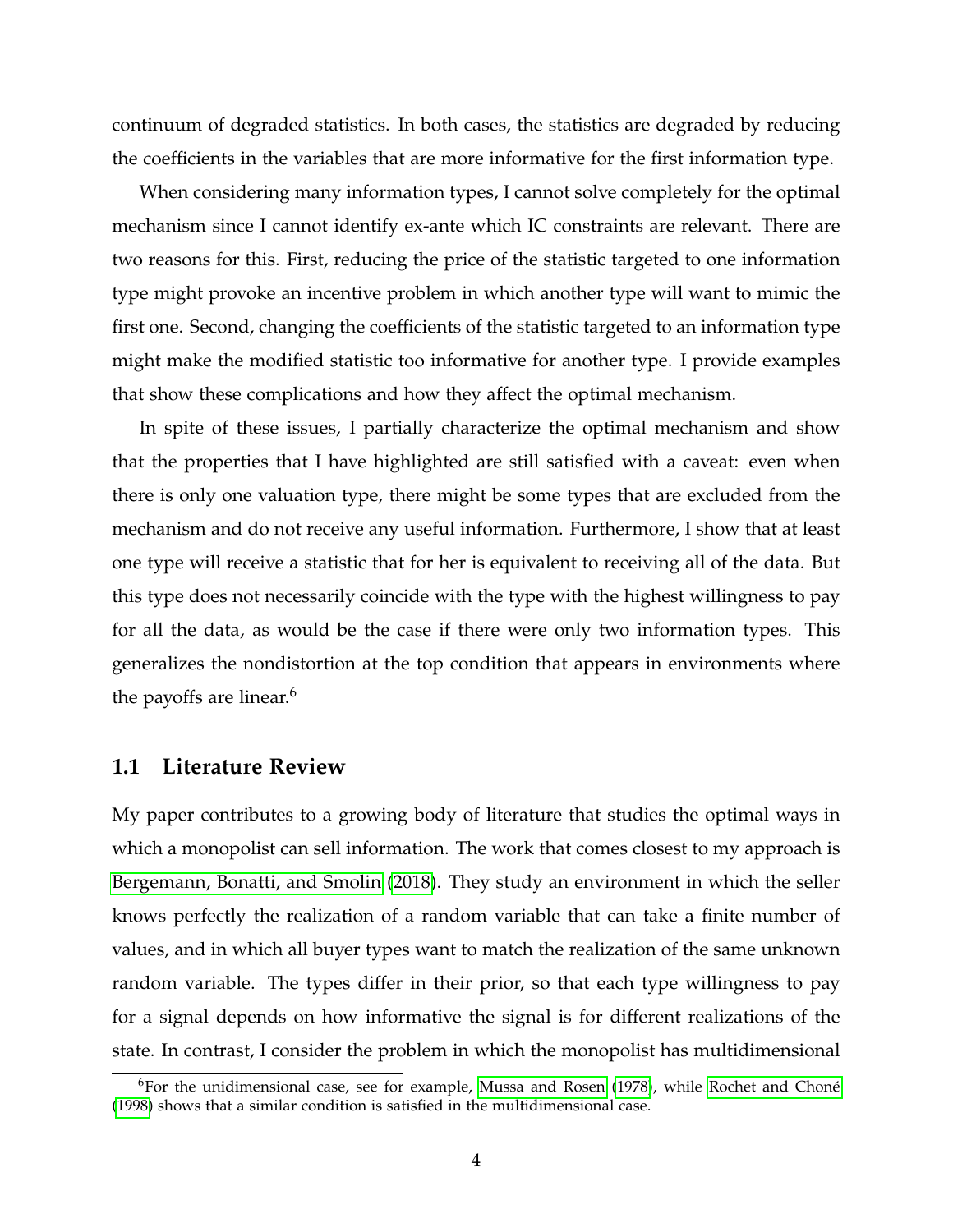data that is informative, though not necessarily perfectly revealing, about a random vector. In my model, the types share the same prior, but each type wants to reduce the variance associated with only one of the random variables, and therefore they are interested in different features of the data. This new approach addresses some novel questions. I am able to study the optimal way to degrade the quality of the information in each of the dimensions of the data and consider whether or not the monopolist is better off giving only a subset of the data to certain buyers. To answer these questions, I analyze a simplified environment. Instead of studying any discrete distribution and payoff function for the buyer, I restrict the focus to cases in which the joint distribution of the data and states is elliptical and the buyer weights the goodness-of-fit of its forecast according to a quadratic loss function.<sup>7</sup>

There are a few other papers that have studied similar problems in which one agent buys information from another one. In an environment without private information, [Bergemann and Bonatti](#page-35-4) [\(2015\)](#page-35-4) have studied the problem of selling information when the market for it is competitive and the seller of information can only sell signals that reveal perfectly one of the states. [Yang](#page-36-4) [\(2018\)](#page-36-4) considers an environment in which the data broker reveals information to the consumers about their valuations for a good. However, the data broker charges the sellers of goods for this information. In this environment the data brokers' optimal strategy is to reveal perfectly the consumers' willingness to pay when the consumers have low valuations and pool all the high valuation consumers. This way the sellers of goods can sell to all of their best clients. [Babaioff, Kleinberg, and](#page-34-0) [Paes Leme](#page-34-0) [\(2012\)](#page-34-0) consider a problem where both the seller and the buyer have private information about one distinct state, but the buyer's payoff function depends on both of them. Assuming that the outcome of the mechanism can depend on the signal observed by the seller, they study the conditions under which the revelation principle holds, and they find algorithms that approximate the optimal mechanism.

The problem I study is technically related to the literature on multidimensional mechanism design (see, for example, [Armstrong](#page-34-1) [\(1996\)](#page-34-1); [Thanassoulis](#page-36-5) [\(2004\)](#page-36-5); [Manelli and Vin-](#page-35-5)

 $^{7}$ [In Appendix A, I show that when the monopolist is interested in forecasting the intercept of a linear](#page-35-5) [demand function, the implied loss is quadratic.](#page-35-5)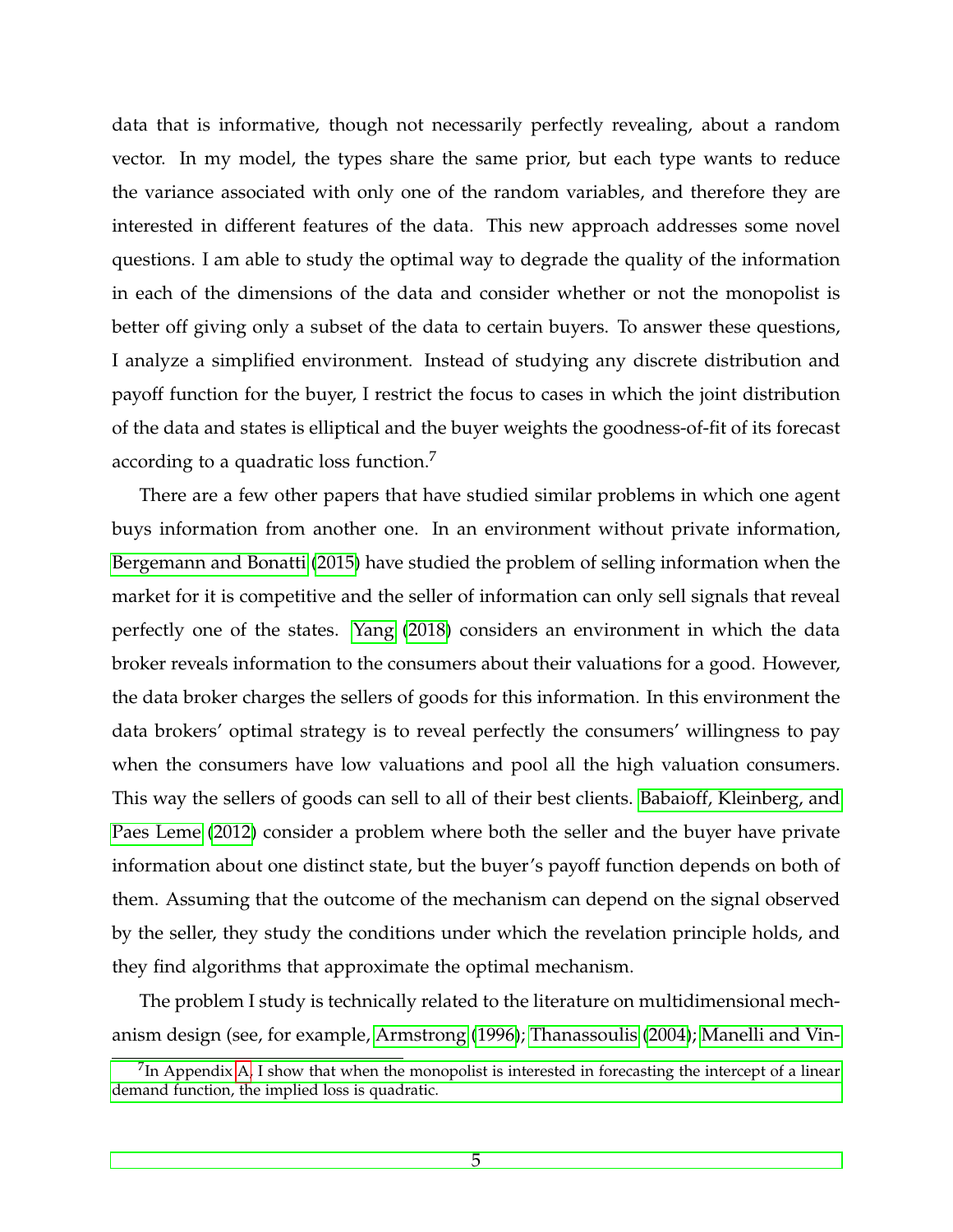[cent](#page-35-5) [\(2006\)](#page-35-5); [Daskalakis, Deckelbaum, and Tzamos](#page-35-6) [\(2017\)](#page-35-6)). While this literature normally assumes that a buyer may want to buy multiple products, and the products are fixed, in my environment each type strictly prefers a unique product, and I allow the monopolist to design the products he will offer. By designing the products, the data broker makes sure that out of the many partially substitutable products, the buyer buys the product specifically targeted to her.

In this sense, my paper is related to the literature that considers the problem of selling substitutable goods. The problem I study reduces to a problem analogous to a discrete version (see [Vohra](#page-36-6) [\(2011\)](#page-36-6)) of a problem solved by [Wilson](#page-36-7) [\(1993\)](#page-36-7)—except that the payoff is nonlinear in my environment, while in his is linear— with a completely different solution. In a linear two-goods environment, [Pavlov](#page-36-8) [\(2011\)](#page-36-8) has shown that the optimal mechanism involves lotteries that either assign one of the two goods with probability 1 or assign none of the goods to the buyer. [Balestrieri, Izmalkov, and Leao](#page-35-7) [\(2015\)](#page-35-7) show in a Hotelling-type model, in which there are two goods located on the extremes of a line and the consumers face a transportation cost, that even in a unidimensional environment the optimal mechanism may involve lotteries depending on the shape of the transportation cost function.

Finally, when the data broker designs the statistics he wants to offer, he chooses the quality of each type's inference. A similar problem has been studied before in the literature on quality degradation (see, for example, [Mussa and Rosen](#page-35-3) [\(1978\)](#page-35-3); [Maskin and](#page-35-8) [Riley](#page-35-8) [\(1984\)](#page-35-8)) and product design (see, for example, [Anderson and Celik](#page-34-2) [\(2015\)](#page-34-2)). In these branches of literature, it is normally assumed that the preferences are unidimensional and that the ranking of buyer types, in terms of their willingness to pay, is product independent. In my multidimensional environment, the ranking of types according to their valuations is statistic dependent, in the sense that statistics that are considered to be of high quality by some types are considered to be of bad quality by others.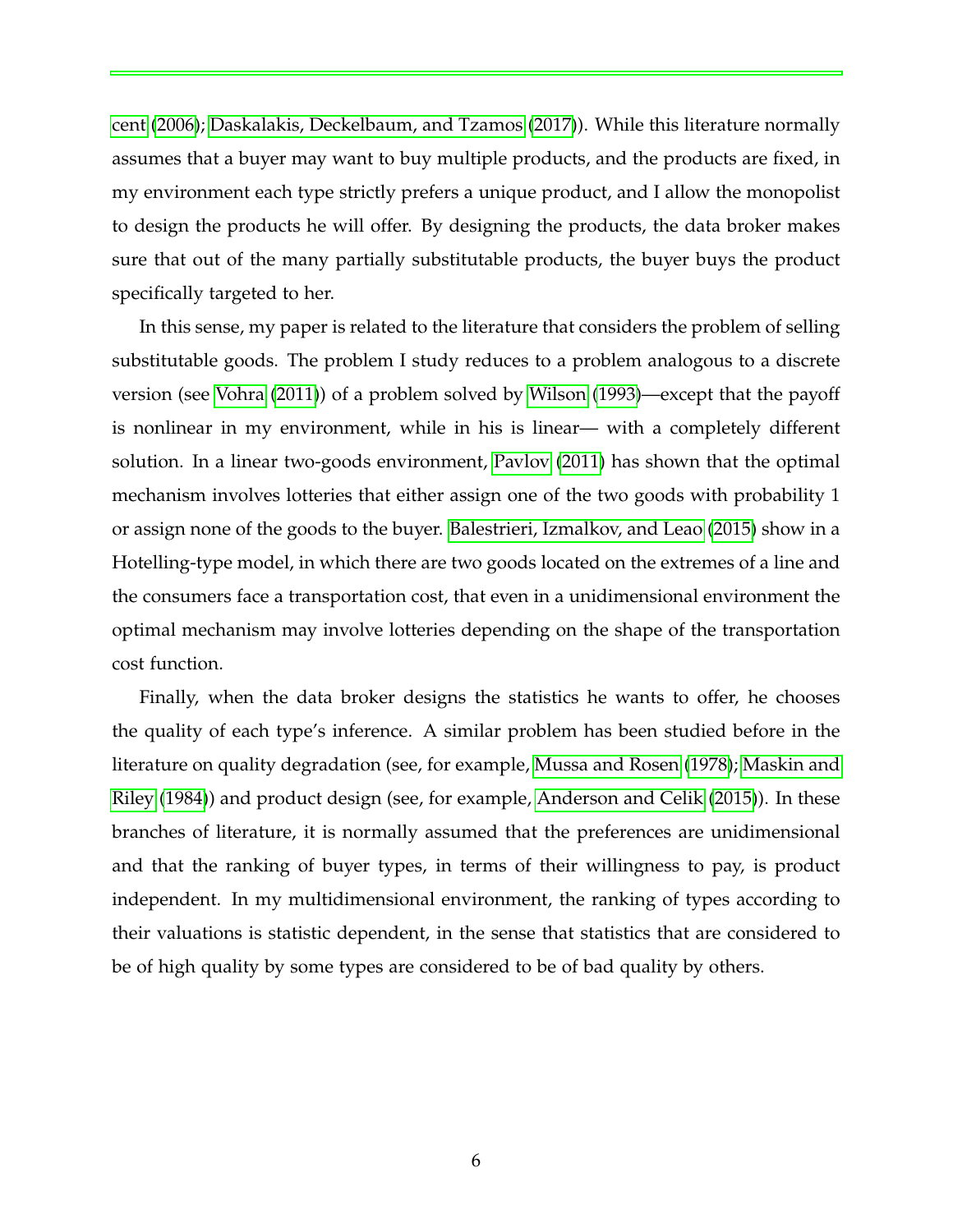# <span id="page-9-0"></span>**2 Model**

Data brokers sell consumer data to firms. I study how a monopolist data broker, who wants to maximize profits, should present and sell the consumer data he can access when he is uncertain about the buyer's motives for purchasing the data. By assuming that each consumer's characteristics come from the same distribution, I focus on the problem of selling data about a representative consumer.

The data broker has access to some observable variables about a consumer  $x =$  $(x_1, \ldots, x_k) \in \mathbb{R}^k$  that are potentially relevant for the firm to estimate an unknown consumer's characteristic in the set  $\theta = (\theta_1, \theta_2, \dots, \theta_n)$ . I represent the firm's preferences by a two-dimensional type. The first component is one of *n* possible information types:  $t_1, \ldots, t_n$ ; the second component is a valuation type  $v$  that can take any value in an interval [  $[v_i, \bar{v}_i]$ . This interval might depend on the first component. Type  $(t_i, v)$ 's forecast loss is equal to

$$
-vE[(\theta_i-a)^2];
$$

that is, type  $(t_i, v)$  is interested in making an accurate forecast of the consumer's characteristic  $\theta_i$  and faces a quadratic loss function that is weighted, according to how valuable the estimation is for her, by *v*. <sup>8</sup> Since acquiring information allows the firm to make a better forecast, the firm is willing to buy all, a part of, or a summary of the data available to the data broker. I assume that the firm's global payoff is quasilinear in money; it is equal to the forecast loss minus the price she pays for the information.

The data broker faces the issue that he does not know the firm's type, so he cannot first order price discriminate. The data broker assigns probability  $\alpha_i$  to the firm being information type *t<sup>i</sup>* and believes that the valuation type is distributed, conditional on the information type being  $t_i$ , according to an absolutely continuous distribution  $G(v \mid t_i)$ that admits a density  $g(v \mid t_i)$ . I assume that the data broker, before knowing the data realization, can commit to a selling mechanism and look for the incentive-compatible and ex-ante individually rational direct mechanism that maximizes the broker's profit.

 ${}^{8}$ In Appendix [A,](#page-36-0) I prove that when a monopolist is uncertain about the intercept of a linear demand, his optimal decisions lead to a profit loss that is quadratic with respect to the forecast of the intercept that the monopolist uses in his decision-making process.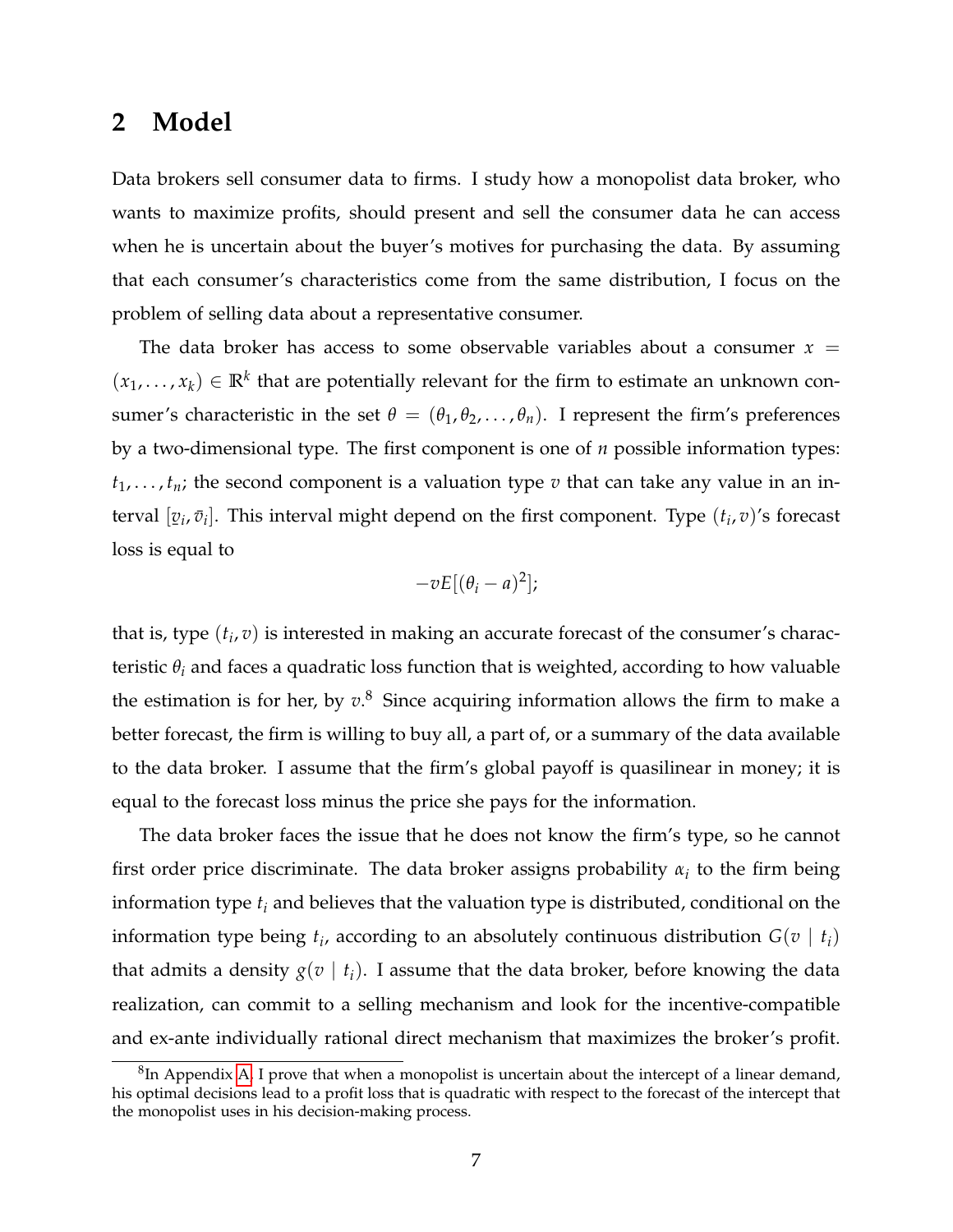I endow the data broker with a zero-mean random variable *e* that is independent of *X* and *θ* and that allows him to flexibly lessen the informativeness of the data statistics he offers. In this environment, a direct mechanism is a pair  $(\psi, p)$ , such that if the firm reports type  $(t_i, v)$ , she receives a statistic of the data and noise  $\psi(t_i, v): \mathbb{R}^{k+1} \to \mathbb{R}^m$  and pays a price  $p(t_i, v) \in \mathbb{R}$ .

The firm has a prior over *θ*, denoted by *F<sup>θ</sup>* , and believes that the random variable *X* is distributed, conditional on *θ*, according to  $F_{X|\theta}$ . This information environment is common knowledge to both the data broker and the firm.

In Figure [1](#page-10-1) I summarize the timing in the model. The data broker commits to a direct mechanism before knowing the realization of the data. After this, nature draws the random vector *θ* and the data *X* according to the distribution *F*(*X*,*θ*) . When the firm reports her type, the data broker provides her with the data transformation he promised at the price he committed to in the mechanism. Once the firm has observed this extra information, she makes a forecast.

<span id="page-10-1"></span>

|                                                           |               | Broker delivers data                                       |                   |
|-----------------------------------------------------------|---------------|------------------------------------------------------------|-------------------|
| Broker commits to                                         | <b>Nature</b> | Firm reveals transformation $\psi(t_i, v)(X)$ Firm chooses |                   |
| mechanism $(\psi, p)$ draws $(\theta, X)$ type $(t_i, v)$ |               | and charges $p(t_i, v)$                                    | forecast <i>a</i> |
|                                                           |               |                                                            |                   |

Figure 1: Timing in the model.

#### <span id="page-10-0"></span>**2.1 Distribution Restriction**

The model that I have specified is too general to generate meaningful conclusions. I restrict the model by assuming that the joint distribution of  $(X, \theta, \epsilon)$  is elliptical and has finite second moments; the covariance matrix of the vector *X*, *Var*(*X*), is positive definite; and  $Var(\epsilon) = \sigma^2 > 0$ .

**Assumption 1** *The joint distribution of* (*X*, *θ*, *e*) *is elliptical with finite second moments.*

Some multivariate elliptical distributions with finite second moments are the multivariate normal distribution, the multivariate t-student distribution, the multivariate sym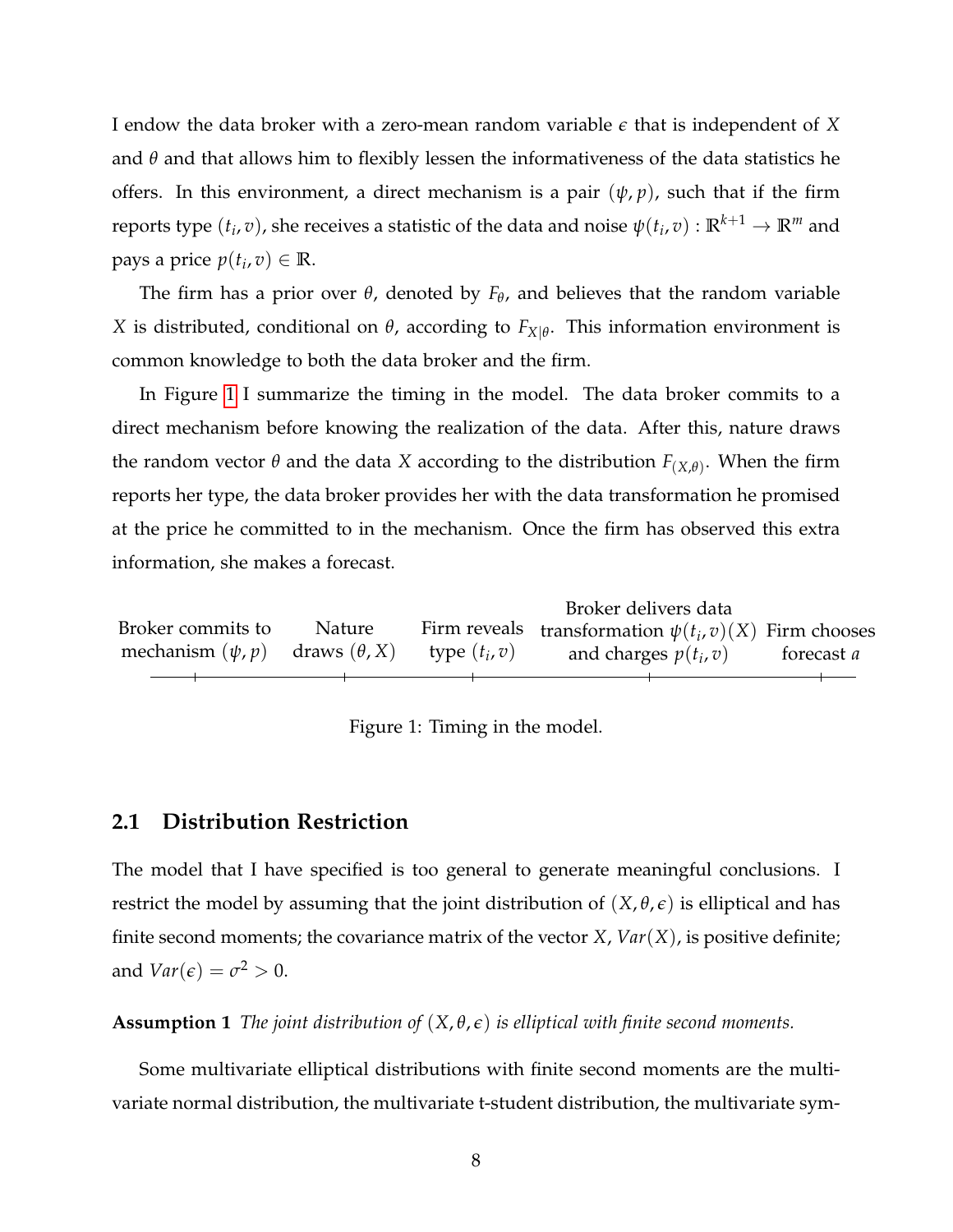metric Laplace distribution, the multivariate logistic distribution, and the multivariate symmetric hyperbolic distribution. While this assumption restricts the set of distributions that I consider, it is general enough to include distributions that are skewed or leptokurtic, and distributions for which zero covariance is different from independence.

<span id="page-11-0"></span>The distinct characteristic of an elliptical distribution is that the iso-density plot for a two-dimensional random vector is an ellipse (and a generalization of an ellipse for higher dimensions). An example is presented in Figure [2.](#page-11-0)



Figure 2: General shape of probability density function for an Elliptical distribution.

This family of distributions satisfies two properties that are important for my purposes. First, for any elliptical distribution, the conditional expectation is linear; second, the linear combination of elliptical distributions is an elliptical distribution. The proof of the following claim can be found in [Fang, Kotz, and Ng](#page-35-9) [\(1990\)](#page-35-9).

<span id="page-11-1"></span>**Claim 1** *Suppose the joint distribution of* (*X*,*Y*) *is jointly elliptical. Then*

- *1. E*[*Y* | *X*] *is linear in X, and*
- *2. any linear transformation of* (*X*,*Y*)*, A*(*X*,*Y*)*, is elliptical.*

These properties of the elliptical distributions are important for my analysis since they imply that when the seller offers a linear statistic of the data, the buyer's conditional expectation after observing such a statistic is linear. I show in Theorem [1](#page-13-0) that under this restriction, it is optimal for the seller to only offer linear statistics. This result helps to simplify my analysis.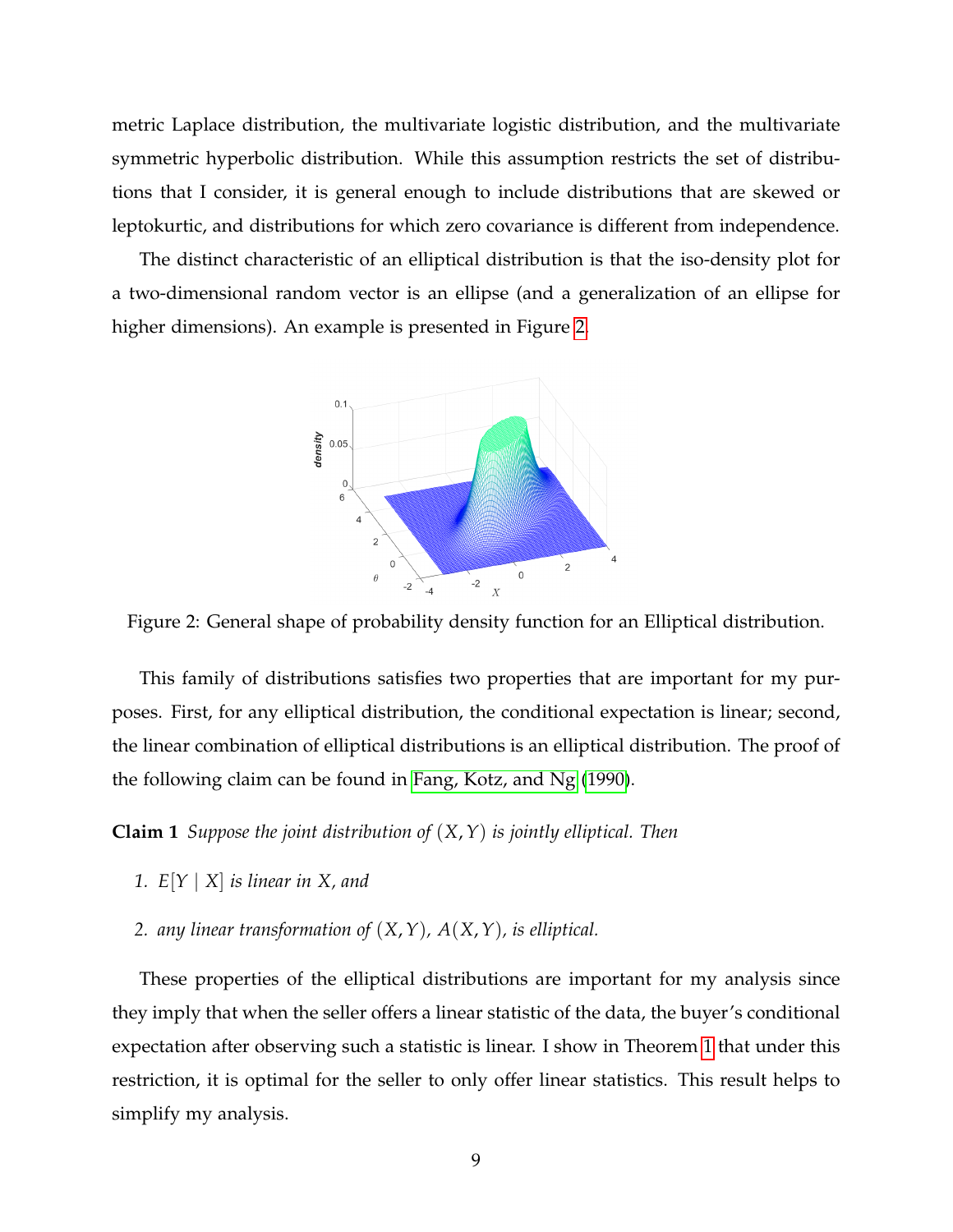# <span id="page-12-0"></span>**3 Value of Information**

I start the analysis by calculating the maximum price that type (*t<sup>i</sup>* , *v*) is willing to pay for any statistic  $\psi$ . Since the firm utility is quadratic, the optimal forecast for type  $(t_i, v)$ is the conditional expectation of  $\theta_i$  given  $\psi$ . With this forecast, type  $(t_i, v)$  suffers an expected loss equal to the negative of the expected conditional variance of *θ<sup>i</sup>* given *ψ* times *v*. 9

<span id="page-12-1"></span>**Claim 2** *Given that the data broker provides the firm with a statistic*  $\psi(x)$ *, type*  $(t_i, v)$ *'s optimal forecast is a\**  $= \mathbb{E}(\theta_i \mid \psi(x))$ , and type  $(t_i,v)$  suffers an ex-ante expected loss equal to

$$
-v\mathbb{E}_X[Var(\theta_i \mid \psi(x))].
$$

I can use this result to formally define what incentive compatibility and individual rationality mean in my environment. Because types are two-dimensional, I need to consider the possibility that a buyer lies about her information and/or valuation type. I say that the mechanism  $(\psi, p)$  is incentive compatible (IC) if

$$
-v\mathbb{E}_X[Var(\theta_i \mid \psi(t_i, v))] - p(t_i, v) \geq -v'\mathbb{E}_X[Var(\theta_i \mid \psi(t_j, v'))] - p(t_j, v') \ \forall (t_i, v), (t_j, v'),
$$

and it is individually rational (IR) if

$$
-v\mathbb{E}_X[Var(\theta_i \mid \psi(t_i, v))] - p(t_i, v) \geq -vVar_{F_{\theta}}(\theta_i) \ \forall (t_i, v).
$$

These constraints have two distinct properties that make them slightly different from those in the problems previously studied in the literature. First, in the IC constraint two possible deviations are embedded: The first deviation is the usual one that the buyer can misreport her type. Furthermore, when the buyer does this, she can use the statistic received to make a forecast about the variable she is interested in, which might not coincide with the variable that the statistic was targeted to. The second property is that the right-hand side of the IR constraint is not the same across types, since when the buyer does not buy any information, her best forecast is her prior expectation, resulting in an expected loss equal to the negative of her prior variance times her valuation type.

 $9$ The proof of Claim [2](#page-12-1) and all others that are not in the main text can be found in Appendix [B.](#page-37-0)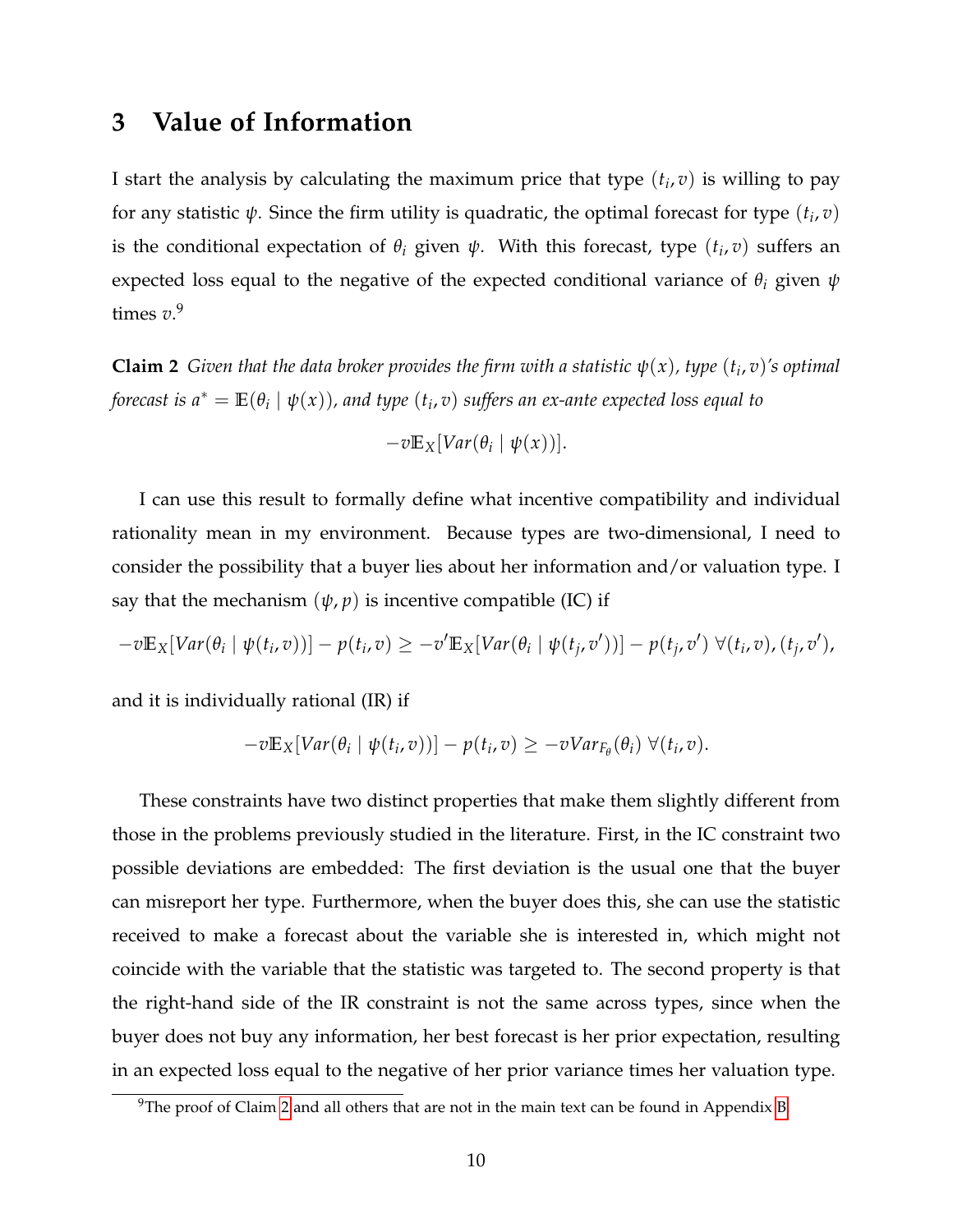By reordering the IR constraint, it is possible to conclude that the maximum that type  $(t_i, v)$  is willing to pay is *v* times the reduction in the variance that type  $(t_i, v)$  can achieve by buying the statistic that is targeted to her. Therefore, in this environment, the buyer's only interest is to reduce her forecast variance.

With this in mind I can show in Theorem [1](#page-13-0) that in this environment it is optimal for the seller to only sell linear statistics. When none of the IC constraints bind, the argument is trivial since the seller will want to target to each type the conditional expectation of the variable the firm is interested in, and by Claim [1](#page-11-1) this conditional expectation is linear. The significant part of the result, and to some extent a surprising one, is that even when some IC constraints bind, the seller is still better off only offering linear statistics, even though they do not necessarily coincide with the conditional expectation.

The proof of the theorem, which was inspired by the argument in one of the examples in [Basar](#page-35-10) [\(2008\)](#page-35-10), consists of two steps. In the first step, by an argument similar to the one in [Kamenica and Gentzkow](#page-35-11) [\(2011\)](#page-35-11), I show that no loss results from considering mechanisms in which the seller offers forecasts that are followed by the buyer. In the second step, I consider a simultaneous zero-sum game between the seller and a fictitious player. In this game the payoff function is equal to the seller's profits in a mechanism, and the conflict arises from the seller choosing statistics to maximize his profits while the fictitious player chooses updating rules to minimize any type's posterior variance when observing the statistic targeted to another type. I show that in the unique saddlepoint of this zero-sum game the seller offers linear statistics and the fictitious player uses linear updating rules. The optimal mechanism corresponds to the seller's saddlepoint strategy, which completes the argument. The existence of conflict between the two players is crucial for this argument: [Witsenhausen](#page-36-1) [\(1968\)](#page-36-1) introduced an example without conflict between two players in which linear statistics and updating rules are not always optimal.

<span id="page-13-0"></span>**Theorem 1** *In the optimal mechanism, the seller only offers statistics that are linear combinations of the data and independent noise; that is, the seller targets to each type a statistic of the* form  $\psi(t_i, v) = L(t_i, v)^T x + \ell(t_i, v) \epsilon \in \mathbb{R}$ , where  $L(t_i, v) \in \mathbb{R}^k$  and  $\ell(t_i, v) \in \mathbb{R}$ .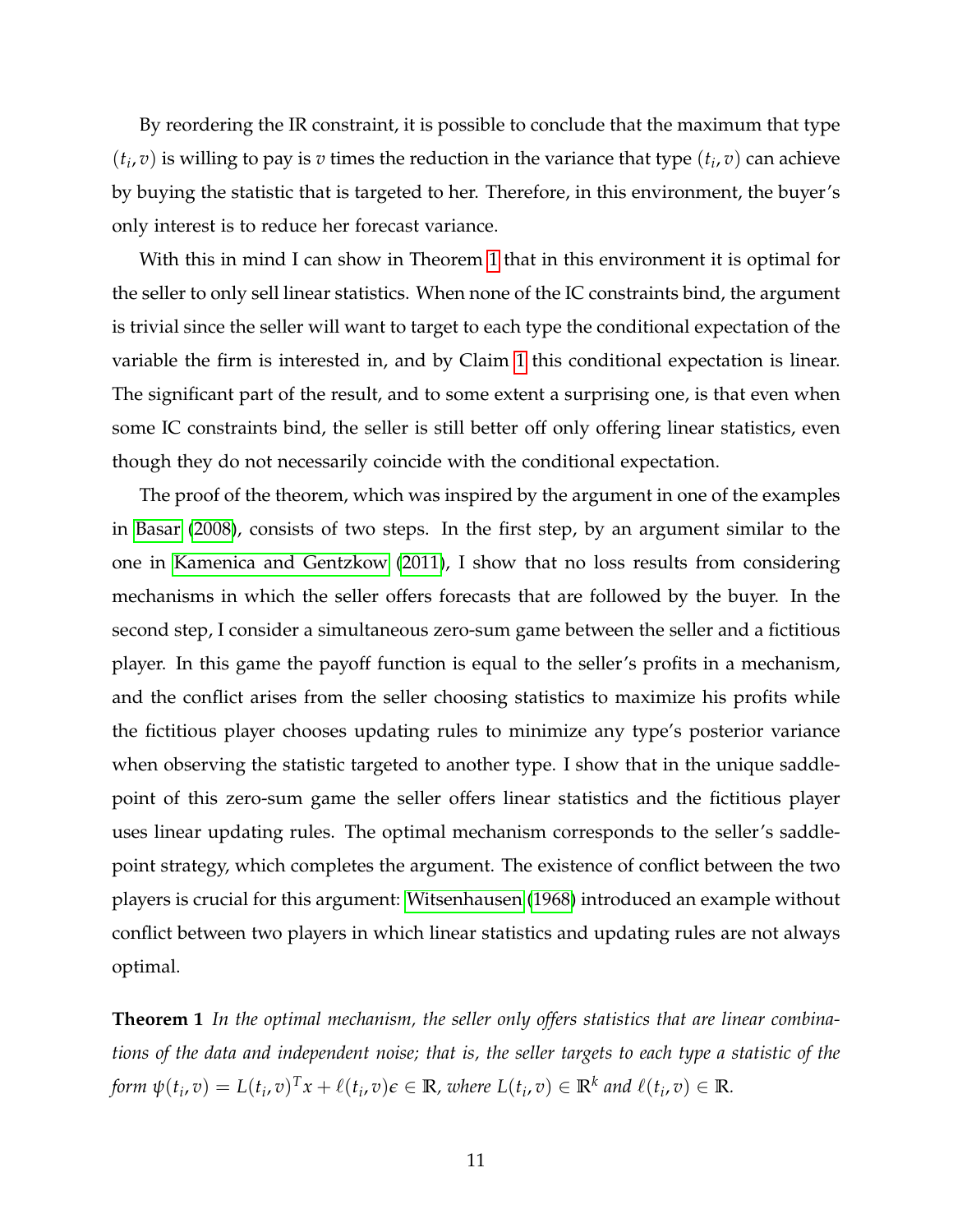Since Theorem [1](#page-13-0) implies that it is optimal for the seller to offer a mechanism in which all statistics are linear combinations of the data and independent noise, I start the analysis in Lemma [1](#page-14-0) by calculating the reduction of *θ<sup>i</sup>* 's forecast error variance when type (*t<sup>i</sup>* , *v*) receives a linear statistic.

<span id="page-14-0"></span>**Lemma 1** *θ<sup>i</sup> 's forecast error variance reduction when observing a non-null linear combination of the data and noise,*  $L^T X + \ell \epsilon$ *, corresponds to* 

$$
\frac{(L^T \text{Cov}(\theta_i, X))^2}{L^T \text{Var}(X)L + \ell^2 \sigma^2}.
$$

Furthermore, Claim [2](#page-12-1) implies that type  $(t_i, v)$ 's willingness to pay for a statistic is maximized when she observes the conditional expectation of  $\theta_i$  given *X*. If the data broker were not facing any feasibility constraints, he would sell these statistics to the firm. The following lemma shows the conditional expectation of  $\theta_i$  given *X* and the maximum reduction of  $\theta$ <sup>*i*</sup> s forecast error variance for any data set.

<span id="page-14-1"></span>**Lemma 2** *The conditional expectation of*  $\theta_i$  *given X is* 

$$
E(\theta_i | X) = E(\theta_i) + Cov(\theta_i, X)^T Var(X)^{-1}(X - E[X]),
$$

*and the maximum θ<sup>i</sup> 's forecast error variance reduction that can be achieved with data X equals*

$$
Cov(\theta_i, X)^T Var(X)^{-1}Cov(\theta_i, X).
$$

Therefore, type  $(t_i, v)$ 's maximum willingness to pay is  $vCov(\theta_i, X)^TVar(X)^{-1}Cov(\theta_i, X)$ . This formula is not very helpful for understanding how much type (*t<sup>i</sup>* , *v*) is willing to pay for a statistic that is not sufficient to learn the conditional expectation of *θ<sup>i</sup>* given *X*. I therefore introduce new terminology that is easier to work with and to interpret. I define the vector  $\gamma_i \equiv Var(X)^{-1/2}Cov(\theta_i,X)$ , which measures how valuable any linear statistic is for forecasting  $\theta_i$ .<sup>10</sup> Consider a linear statistic  $L^TX + \ell \epsilon$  and let  $\lambda = Var(X)^{1/2}L$  denote the transformed vector of coefficients that lives in the same space as  $\gamma_i$ . Type  $(t_i, v)$  is

<sup>&</sup>lt;sup>10</sup>This vector is well defined since I assumed that  $Var(X)$  is positive definite. Formally, I define  $Var(x)^{-1/2}$  as  $Var(X)^{-1/2} = SX^{1/2}S^T$  where  $X^{1/2}$  is the diagonal matrix whose entries are the positive roots of the eigenvalues of *Var*(*X*) <sup>−</sup><sup>1</sup> and *S* is an orthogonal matrix whose columns are the eigenvectors of  $Var(X)^{-1}$ . All the results that follow are true as long as I choose a square root of *Var*(*X*) that is invertible.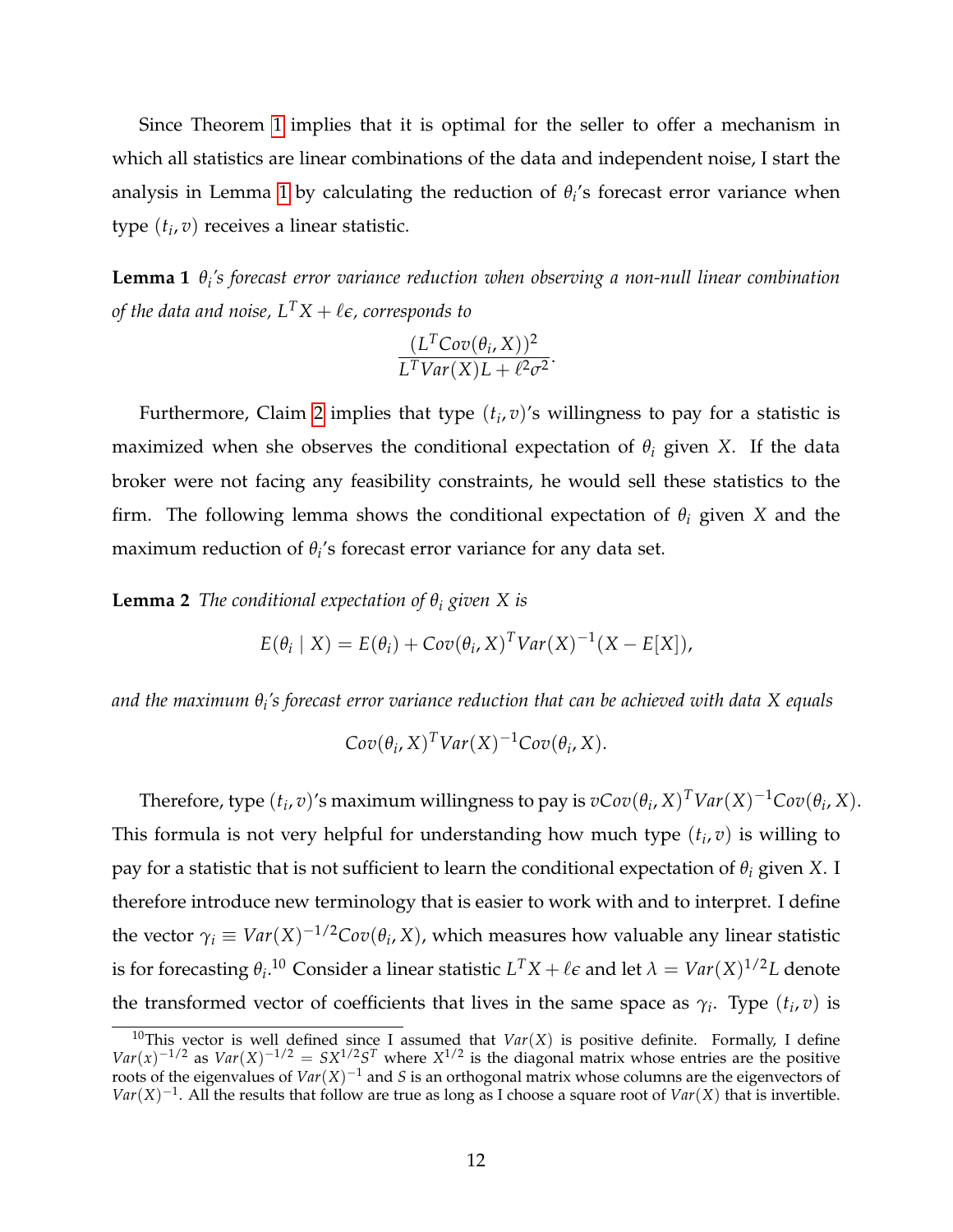willing to pay for this statistic the amount  $v \frac{(\gamma_i^T \lambda)^2}{\lambda^T \lambda + \ell^2 \ell^2}$  $\frac{(\gamma_i \wedge \beta)^2}{\lambda^T \lambda + \ell^2 \sigma^2}$ . Since  $\gamma_i^T$  $\int_i^T \gamma_i = Var(E[\theta_i \mid X])$ , and  $\gamma_i^T$  $I_i^T \lambda$  is the covariance between  $E[\theta_i \mid X]$  and  $L^T X + \ell \epsilon$ , type  $(t_i, v)$ 's willingness to pay for this statistic is proportional to the square of the correlation between  $E[\theta_i \mid X]$  and the signal. In other words, type  $(t_i, v)$  is willing to pay more for statistics that are more correlated with the forecast that she would implement if she could observe all the data.

An important special case is the one in which the statistic does not include any independent noise. In this case the correlation between this statistic and the conditional expectation is completely determined by the angle between  $\gamma_i$  and  $\lambda$ . Figure [3](#page-15-0) represents type (*t<sup>i</sup>* , *v*)'s willingness to pay for the transformed vector of coefficients *λ* when her preferred vector is  $\gamma_i.$  The distance between the origin and the blue locus represents type (*t<sup>i</sup>* , *v*)'s willingness to pay for a noiseless linear combination that generates a vector pointing in any particular direction—for example, in the same direction as  $\lambda_0$ . As the angle between these two vectors increases from 0 to  $\pi/2$ , type  $(t_i, v)'$ s willingness to pay changes continuously from  $vCov(\theta_i, X)^T Var(X)^{-1}Cov(\theta_i, X)$  to 0.

<span id="page-15-0"></span>

Figure 3: The distance between the origin and the blue locus represents the willingness to pay, by type with optimal vector *γ<sup>i</sup>* , when it receives a noiseless linear combination with coefficients pointing in that direction.

A similar comparison holds if the linear statistic contains independent noise. However, adding independent noise reduces proportionally the willingness to pay for any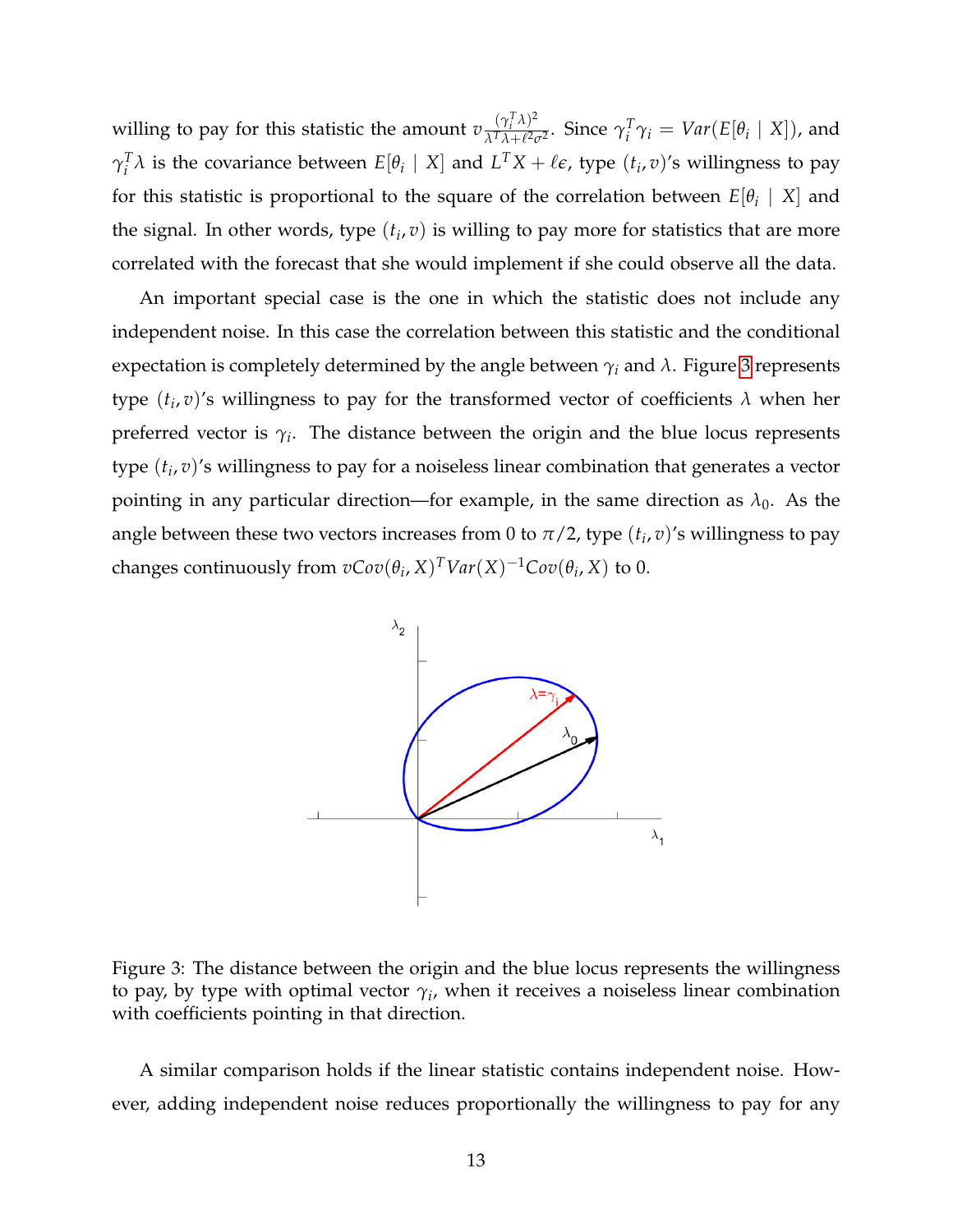linear statistic, and the slope with respect to the angle becomes flatter.

Overall, type  $(t_i, v)$  prefers statistics that have a higher correlation with  $E[\theta_i \mid X]$ and statistics for which uncorrelated noise accounts for a smaller portion of the statistic variance. The objective of the rest of the paper is to understand how the data broker designs these linear statistics to maximize profits when the mechanism must satisfy the IC and IR constraints.

To rule out cases in which two information types want to use the data in exactly the same way, I assume that no two types have more preferred statistics that are parallel. Technically, I assume that no two information types have *γ* vectors pointing in the same (or opposite) direction.

<span id="page-16-2"></span>**Assumption 2** *For each i, j*  $\in$  {1, . . . , *n*}, *i*  $\neq$  *j*, *and for any k*  $\neq$  0,  $\gamma_i \neq k\gamma_j$ .

## <span id="page-16-0"></span>**4 Optimal Mechanism with Two Information Types**

In this section I provide a complete characterization of the optimal mechanism when there are only two information types. The general intuition from the previous section is that in the optimal mechanism the data broker needs to reduce the correlation between the statistic targeted to any mimicked type and the mimicking type's preferred statistic. I present the optimal way in which the seller modifies the statistics he sells to reach this objective for two distinct cases: a unique common valuation type and a continuum of valuation types for each of the information types.

#### <span id="page-16-1"></span>**4.1 A Unique Common Valuation Type**

In this subsection I provide a complete characterization of the simplest case in which for each information type there is a unique valuation type that is common across information types, and I normalize it to one. This analysis provides insights about the forces that affect the design of the optimal mechanism in the general case. The main result is that in the optimal mechanism the data broker, without introducing independent noise, will deteriorate the quality of the statistic targeted to the mimicked type by distorting the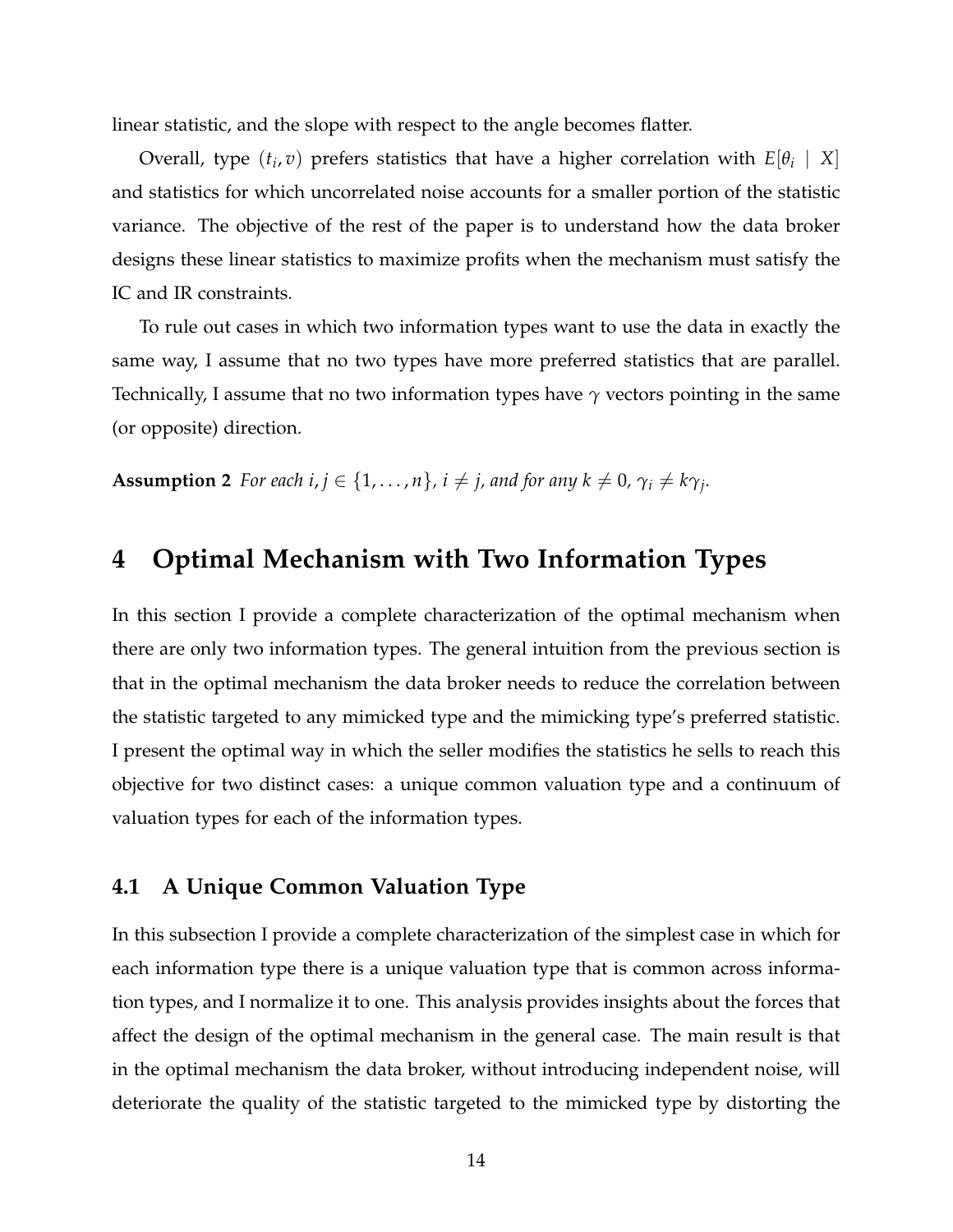coefficients assigned to each of the variables in the data in the direction opposite to the one the mimicking type prefers the most. Though this quality degradation affects both types, it is designed in a way that affects the mimicking type more than the mimicked type.

Without loss, I assume that  $\|\gamma^1\| > \|\gamma^2\|$ ;<sup>11</sup> that is, type  $t_1$  is willing to pay more for all the data than type  $t_2$  is, and that  $\gamma_1^T$  $_{1}^{T}γ_2 > 0.12$ 

First, I introduce some of the properties that the optimal mechanism must satisfy and that simultaneously simplify the problem. Proposition [1](#page-18-0) shows that type  $t_1$  will receive a statistic that from the perspective of that firm type is equivalent to observing all the data, and type  $t_2$  will receive zero information rent. These properties are a result of type  $t_1$  being willing to pay more for all the data than what type  $t_2$  is willing to pay for it, so that the data broker can choose a price high enough for all the data such that type  $t_2$ never wants to report type  $t_1$ .

The same proposition presents an easy to check condition that characterizes when the IC constraint for type  $t_1$  reporting type  $t_2$  binds and when it does not. Intuitively, this constraint binds only if type  $t_1$  can make an accurate guess about  $E[\theta_1 | X]$  from observing  $E[\theta_2 | X]$ . As was pointed out in the previous section, this depends on the correlation between the two conditional expectations or, equivalently, on the angle between  $\gamma_1$  and  $\gamma_2$ . If they are perfectly correlated, type  $t_1$  can learn the same amount from observing either of the two and will buy the cheapest one. If they are conditionally independent, the IC constraint will never bind since type  $t_1$  cannot learn anything about  $E[\theta_1 | X]$  from observing  $E[\theta_2 | X]$ . Proposition [1](#page-18-0) shows that the IC constraint for type *t*<sub>1</sub> reporting type *t*<sub>2</sub> binds if and only if the vectors  $\gamma_1$  and  $\gamma_2$  point in a similar direction, while  $\gamma_1$ 's magnitude is large relative to  $\gamma_2$ 's magnitude. This means that the IC constraint for type  $t_1$  reporting type  $t_2$  binds if and only if both types are interested in similar features of the data, but one type is willing to pay substantially more for all the data than the other one.

<sup>&</sup>lt;sup>11</sup>I use the symbol  $\|\|\$  to denote the Euclidean norm of a vector.

<sup>&</sup>lt;sup>12</sup>If  $\gamma_1^T \gamma_2 < 0$ , I can always convert the problem to the one in which type  $t_1$  measure of information is given by −*γ*<sub>1</sub>. Lemma [1](#page-14-0) shows that these problems are equivalent since a rational agent learns exactly the same when receiving the linear combination  $L^T X$  and when receiving  $-L^T X$ .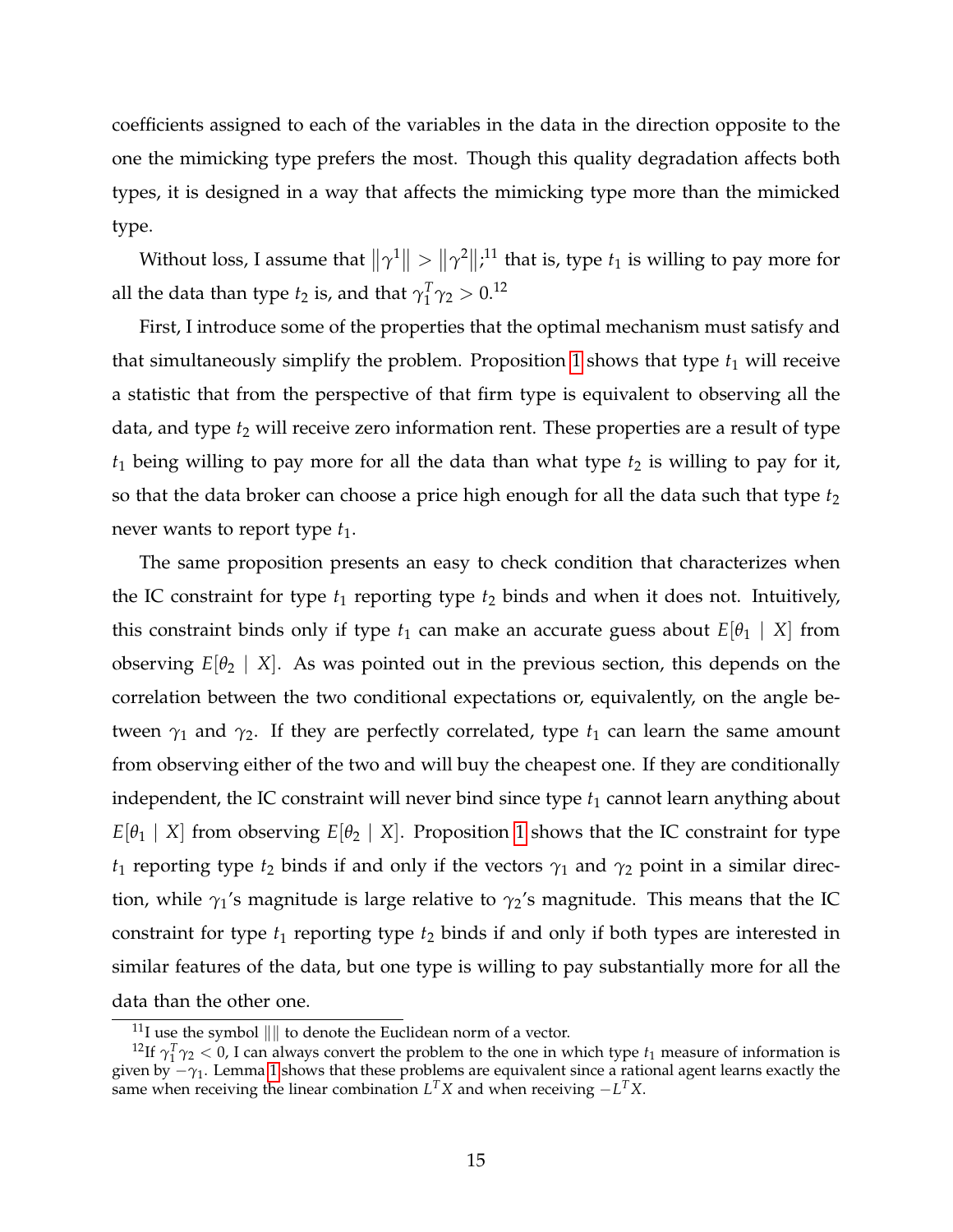Finally, Proposition [1](#page-18-0) states that in the optimal mechanism the data broker offers statistics that do not contain any independent noise. Modifying the direction of the statistic targeted to type  $t_2$  is more efficient than adding independent noise to it; adding independent noise reduces proportionally the willingness to pay of both types, while modifying the direction of the signal targeted to type  $t_2$  in the direction opposite to type  $t_1$ 's preferred direction affects type  $t_1$  more than type  $t_2$ .<sup>13</sup>

<span id="page-18-0"></span>**Proposition 1** *In the optimal mechanism, when there are two information types and a unique common valuation type, it must be the case that*

- **1.** *type t<sub>1</sub> <i>receives a statistic that reduces the variance of*  $θ_1$  *the same amount as observing data x;*
- *2. type t*<sup>2</sup> *receives zero information rent;*
- *3. the IC constraint for type t*<sup>1</sup> *reporting type t*<sup>2</sup> *binds if and only if*

$$
\cos(\beta) > \frac{\|\gamma_2\|}{\|\gamma_1\|},\,
$$
 or equivalently,  $\|\gamma_1 - \gamma_2\|^2 < \|\gamma_1\|^2 - \|\gamma_2\|^2,$ 

*where β is the angle between the vectors*  $γ_1$  *and*  $γ_2$ *; and* 

<span id="page-18-1"></span>*4. the data broker never adds independent noise to any of the statistics.*

Proposition [1](#page-18-0) implies that the data broker's problem can be simplified to:

$$
\max_{p_1, L_2} \alpha_1 p_1 + (1 - \alpha_1) \frac{(L_2^T Cov(\theta_2, X))^2}{L_2^T Var(X) L_2}
$$
\n
$$
\text{s.t.} \quad \gamma_1^T \gamma_1 - p_1 \ge \frac{(L_2^T Cov(\theta_1, X))^2}{L_2^T Var(X) L_2} - \frac{(L_2^T Cov(\theta_2, X))^2}{L_2^T Var(X) L_2}
$$
\n
$$
\gamma_1^T \gamma_1 - p_1 \ge 0
$$

If the IC constraint for type  $t_1$  reporting type  $t_2$  does not bind, the optimal mechanism for the data broker is to offer to each type a distinct statistic that allows them to recover the conditional expectation they are interested in and charge them the most they are

<sup>&</sup>lt;sup>13</sup>The analysis in Section [4.2](#page-28-1) present an instance in which adding independent noise is one of the ways, though not the only one, in which the optimal mechanism can be implemented.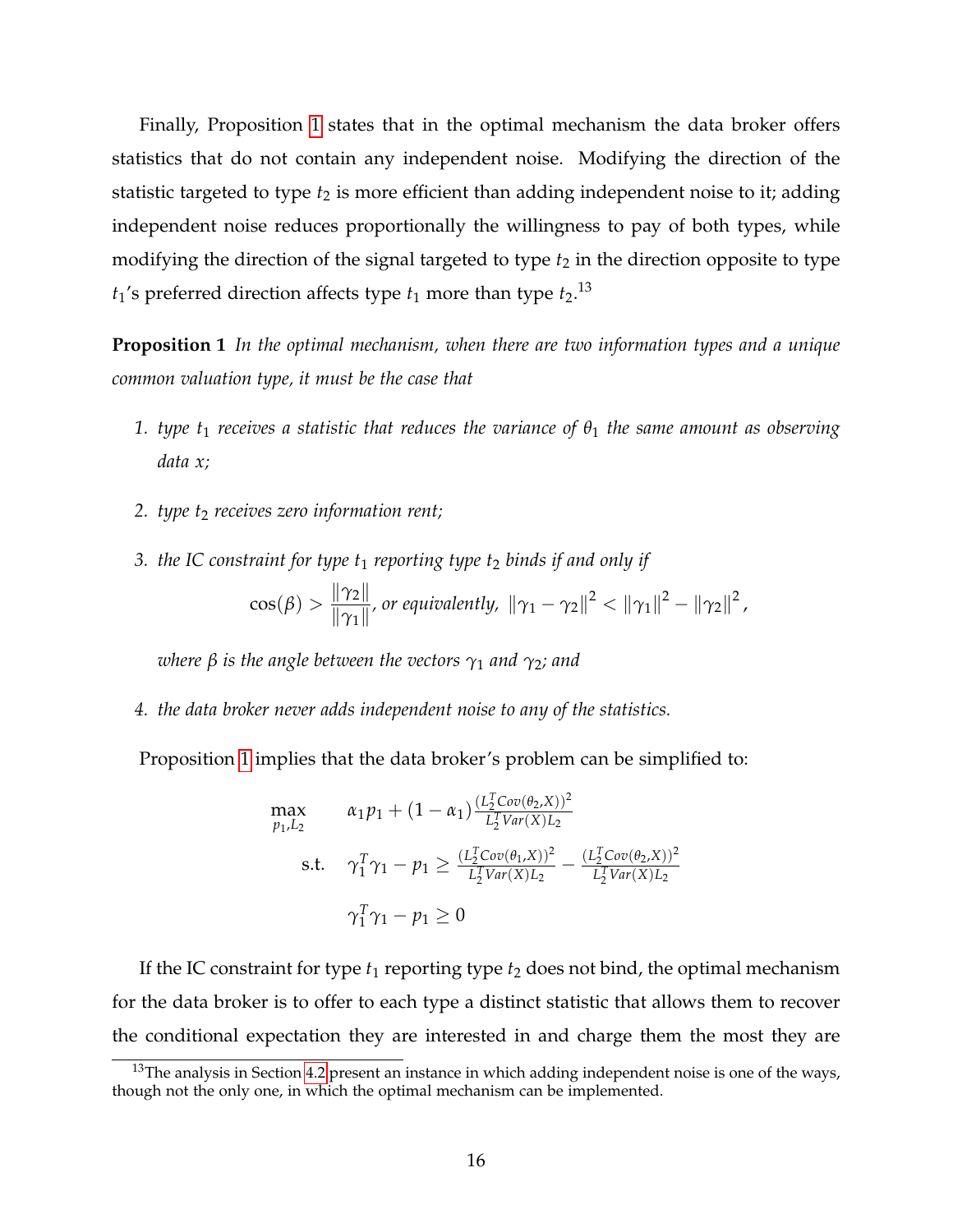willing to pay for all the data.<sup>14</sup> When the IC constraint for type  $t_1$  reporting type *t*<sup>2</sup> binds, the data broker cannot simultaneously offer all available information to both types while setting monopolist prices. Since, by Proposition [1,](#page-18-0) adding independent noise is never optimal, the data broker is left with two possibilities. He can either reduce the price targeted to type  $t_1$  or he can deteriorate the quality of the signal targeted to type  $t_2$ by modifying the coefficients that are used to create the statistic targeted to type  $t_2$ . The data broker will optimally weight each of these two possibilities.

If I assume that the IR constraint for type  $t_1$  does not bind and that the IC constraint for type  $t_1$  reporting type  $t_2$  binds, I can plug in for the value of  $p_1$  and obtain a maximization problem that depends only on the coefficients *L*2:

$$
\max_{L_2} \alpha_1 \left( \gamma_1^T \gamma_1 - \frac{(L_2^T Cov(\theta_1, X))^2}{L_2^T Var(X) L_2} \right) + \frac{(L_2^T Cov(\theta_2, X))^2}{L_2^T Var(X) L_2}
$$

Taking the first order condition and solving, I obtain the following equation for the optimal coefficient vector:

$$
\tilde{L}_2 = Var(X)^{-1} (Cov(\theta_2, X) - cCov(\theta_1, X)),
$$

where  $c = \alpha_1 \frac{\tilde{L}_2^T Cov(\theta_1, X)}{\tilde{L}_2^T Cov(\theta_2, X)}$  $\frac{L_2^2 Cov(\theta_1, X)}{L_2^T Cov(\theta_2, X)} > 0$ . This is an implicit equation in both  $\tilde{L}_2$  and *c*. Since *c* is the solution to a single variable fixed-point problem, I am able to solve for it in closed form, which allows me to obtain a closed-form solution for  $\tilde{L}_2$ .<sup>15</sup> The proof presents the details. In the optimal mechanism, the data broker deteriorates the informativeness of the statistic targeted to type  $t_2$  by obfuscating it in the direction opposite to type  $t_1$ 's preferred direction. This distortion reduces the correlation between type  $t_1$ 's preferred statistic and the statistic targeted to type  $t_2$ , affecting type  $t_1$  more than type  $t_2$ .

So far I have assumed that type  $t_1$ 's IR constraint does not bind. This assumption is satisfied as long as  $\frac{(\tilde{L}_2^T Cov(\theta_1,X))^2}{\tilde{L}_2^T Var(X)\tilde{L}_2}$  $\frac{L_2^T Cov(\theta_1, X))^2}{L_2^T Var(X)\tilde{L}_2} > \frac{(\tilde{L}_2^T Cov(\theta_2, X))^2}{\tilde{L}_2^T Var(X)\tilde{L}_2}$  $\frac{L_2^2 \cos(\nu_2/4)}{L_2^T Var(X) L_2}$ . In the proof of Theorem [2](#page-20-0) I show that this inequality holds if and only if  $\alpha < \tilde{\alpha} = \frac{\gamma_2^T(\gamma_1 - \gamma_2)}{\gamma_1^T(\gamma_1 - \gamma_2)}$ *γ*<sub>2</sub> (*γ*<sub>1</sub>−*γ*<sub>2</sub>)</sub> ∈ (0, 1). When type *t*<sub>1</sub>'s IR

<sup>&</sup>lt;sup>14</sup>Offering only the rough data is never optimal since it allows both types to calculate the conditional expectation, resulting in each type reporting the type that pays the lowest price.

 $15$ The objective function is not globally concave. One of the main steps in the proof shows that there is a solution to the fixed-point problem for the constant *c* that is actually a solution to the maximization problem.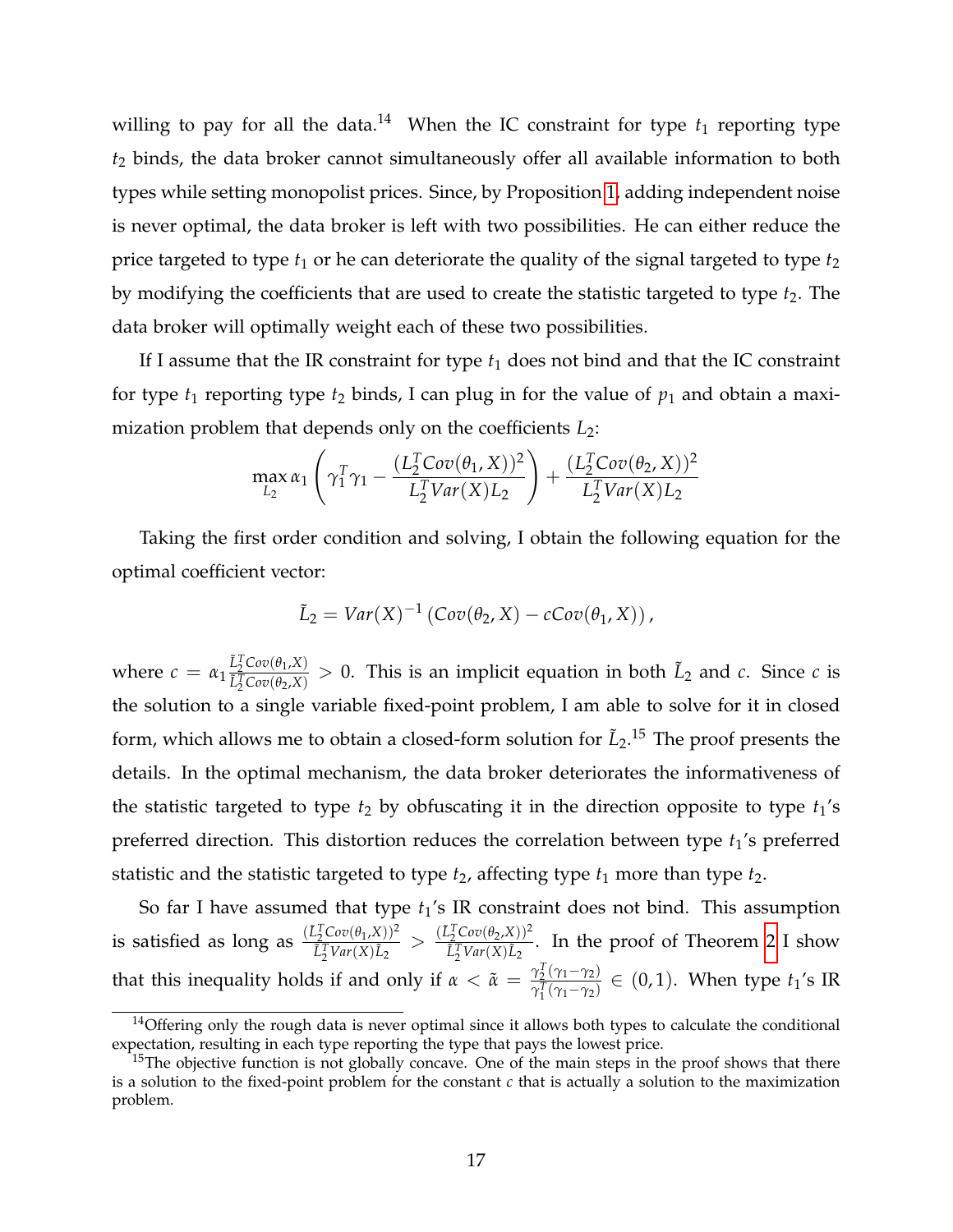constraint binds, the data broker does not have an incentive to distort further the statistic targeted to type  $t_2$ , since he cannot increase the price targeted to type  $t_1$ . This implies that the quality of the statistic targeted to type  $t_2$  is never degraded until the point at which type  $t_2$  is willing to pay nothing for it. This contrasts with the literature in quality degradation, where there is always a distribution over types such that type  $t_2$  is offered a quality that gives him a null payoff (see, for example, [Mussa and Rosen](#page-35-3) [\(1978\)](#page-35-3)). This difference comes from the fact that in my environment the ranking of types according to their valuations is statistic-dependent, while in the previous literature, it has been normally assumed that the ranking of types according to their valuations is productindependent. This also implies that the data broker can extract all the surplus created by the mechanism even when some of the IC constraints bind, although the surplus created by the mechanism is smaller than the maximum social surplus.

Theorem [2](#page-20-0) provides a closed-form solution for the optimal mechanism.

<span id="page-20-0"></span>**Theorem 2** *In the case of two information types, the data broker maximizes profits by offering the mechanism with coefficients*  $L(t_1) = Var(X)^{-1}Cov(\theta_1,X)$  *and coefficients* 

1. 
$$
L(t_2) = Var(X)^{-1}Cov(\theta_2, X)
$$
 if  $\|\gamma_1 - \gamma_2\|^2 \ge \|\gamma_1\|^2 - \|\gamma_2\|^2$ ; and  
\n2.  $L(t_2) = Var(X)^{-1} (Cov(\theta_2, X) - cCov(\theta_1, X))$  if  $\|\gamma_1 - \gamma_2\|^2 < \|\gamma_1\|^2 - \|\gamma_2\|^2$ ;  
\nwhere  $c = \frac{\|\gamma_2\|^2 + \alpha_1 \|\gamma_1\|^2 - \sqrt{\|\gamma_2\|^2 + \alpha_1 \|\gamma_1\|^2\}^2 - 4\alpha_1 (\gamma_1^T \gamma_2)^2}}{2\alpha_1 \gamma_1^T \gamma_2}$ , if  $\alpha < \tilde{\alpha} = \frac{\gamma_2^T(\gamma_1 - \gamma_2)}{\gamma_1^T(\gamma_1 - \gamma_2)}$ , and  $c = \tilde{\alpha}$   
\notherwise. Furthermore,  $p(t_1) = \gamma_1^T \gamma_1$  in case 1, and it is the value that makes the IC constraint  
\nfor type  $t_1$  reporting type  $t_2$  to hold with equality in case 2, while  $p(t_2)$  is the value that makes  
\nthe IR constraint for type  $t_2$  to hold with equality.<sup>16</sup>

The amount of distortion of the statistic targeted to type  $t_2$  depends on the value of  $\alpha_1$ . As the probability of facing firm type  $t_1$  increases, the data broker wants to reduce the information rent given to type *t*1, and to reach this objective the data broker degrades the quality of the statistic targeted to type  $t_2$ . In terms of the notation in Theorem [2,](#page-20-0) this means that *c* is nondecreasing with respect to  $\alpha_1$ .

<span id="page-20-1"></span> $16$ Explicit closed-form solutions for these prices can be found in the proof of the theorem.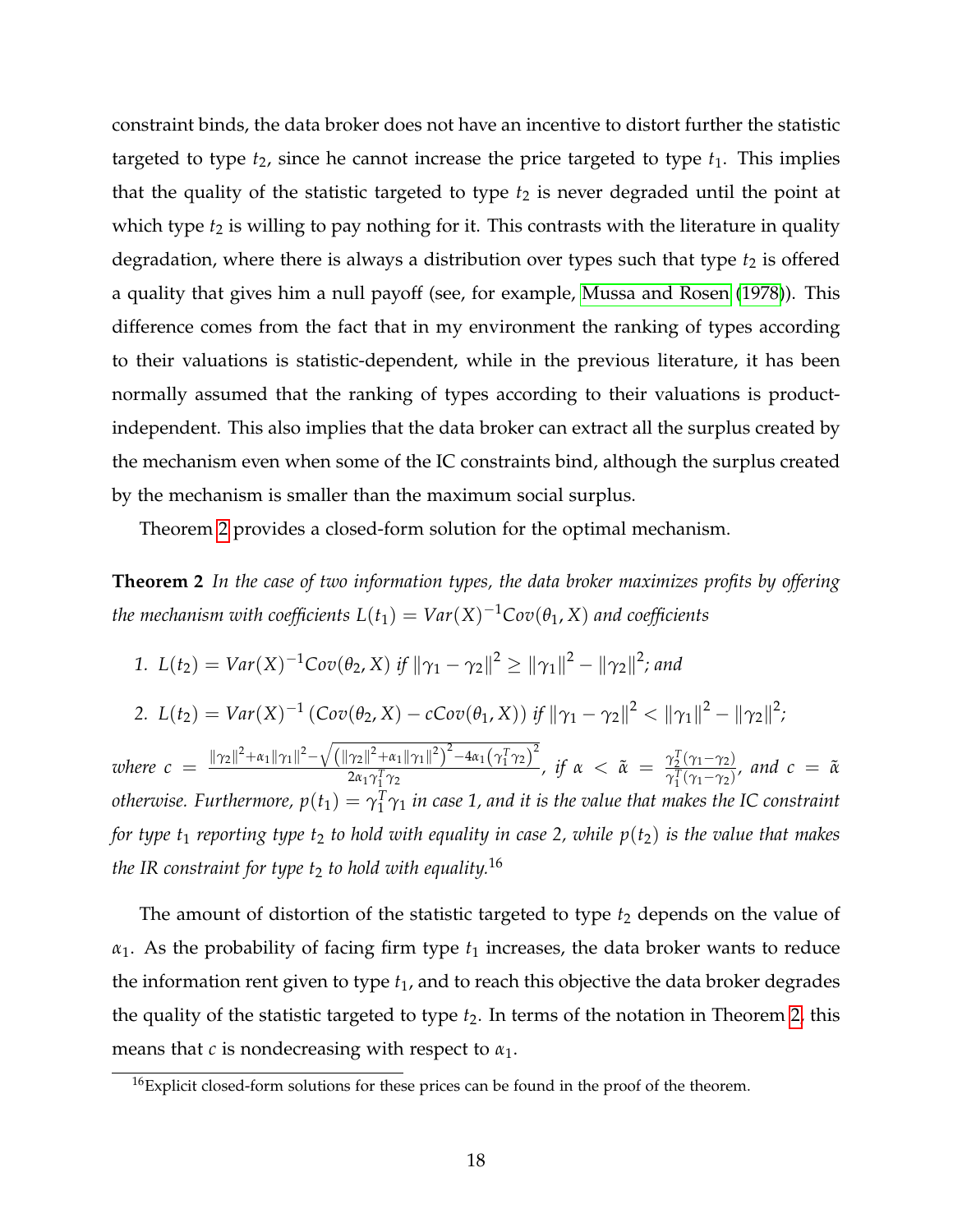**Corollary 1** *Suppose that the IC constraint for type t<sub>1</sub> <i>reporting type t<sub>2</sub> binds. Then the optimal mechanism satisfies the following properties:*

- *1. the degradation of quality is increasing in α*1*; that is, c is nondecreasing in α*1*, and as α*<sup>1</sup> *tends to* 0 *the data broker almost offers the undistorted statistic to type t*2*; that is,*  $\lim_{\alpha_1\to 0} c = 0$ *; and*
- *2. the information rent given to type t*<sup>1</sup> *is nonincreasing in α*1*, and as α*<sup>1</sup> *tends to* 0 *the information rent tends to*  $\frac{(\gamma_1^T \gamma_2)^2}{\gamma_1^T \gamma_2}$  $\frac{\gamma_1^r\,\gamma_2)^r}{\gamma_2^T\gamma_2}-\gamma_2^T$  $\frac{1}{2}$  γ<sub>2</sub>.

Using the characterization of the optimal mechanism in Theorem [2,](#page-20-0) I can study which data sets the data broker would like to acquire. . If two data sets are offered to the data broker at the same cost, he would choose the data set that allows vectors  $\gamma_1$  and  $\gamma_2$  to be as nearly orthogonal as possible; that is, he would like to acquire data that generates the smallest correlation between the conditional expectations of  $\theta_1$  and  $\theta_2$  given all the data. The following corollary states precisely the conditions under which the profits of the data broker are increasing in the angle between the vectors  $\gamma_1$  and  $\gamma_2$ .

<span id="page-21-0"></span>**Corollary 2** *Let*  $\pi$  *be the optimal profits for some*  $\alpha$ *,*  $\gamma_1$ *, and*  $\gamma_2$  *and let*  $0 < \beta < \pi/2$  *be the angle between γ*<sup>1</sup> *and γ*2*. For any data set that generates γ* 0  $\gamma'_1$  and  $\gamma'_2$  with  $\|\gamma_1\| = \|\gamma'_1\|$ 1 k*,*  $\|\gamma_2\| = \|\gamma_2\|$  $\gamma_2^{\prime} \parallel$  and  $\beta < \beta^{\prime} \leq \pi/2$ , where  $\beta^{\prime}$  is the angle between  $\gamma_1^{\prime}$  $\frac{1}{1}$  and  $\gamma_2'$ 2 *, the optimal profits are larger than or equal to π.*

Unfortunately, I cannot directly translate the results in the corollary to a direct comparison between the covariance vectors. First, an uncountable number of statistical models (covariance matrices of unknown and know consumer characteristics) generate exactly the same vectors  $\gamma_1$  and  $\gamma_2$ .<sup>17</sup> Second, even if I fixed a covariance matrix *Var*(*X*), it is not true that when two vectors  $\gamma_i$  and  $\gamma_j$  are closer to being orthogonal, the corresponding vectors  $Cov(\theta_i, X)$  and  $Cov(\theta_j, X)$  are also closer to being orthogonal. Figure [4](#page-22-1) presents such an example where the vectors  $γ_1$  and  $γ_2$  are orthogonal ( $cos^2(β) = 0$ ) only when the angle between  $Cov(\theta_i, X)$  and  $Cov(\theta_j, X)$  is strictly smaller than  $\pi/2$ .

<sup>&</sup>lt;sup>17</sup>Fix any positive definite matrix *A* of dimension 2  $\times$  2 and say that this is the variance of the data *X*. Then, by picking  $Cov(\theta_i, X) = A^{1/2}\gamma_i$ , we guarantee that the statistical model exactly generates the vector *γi* .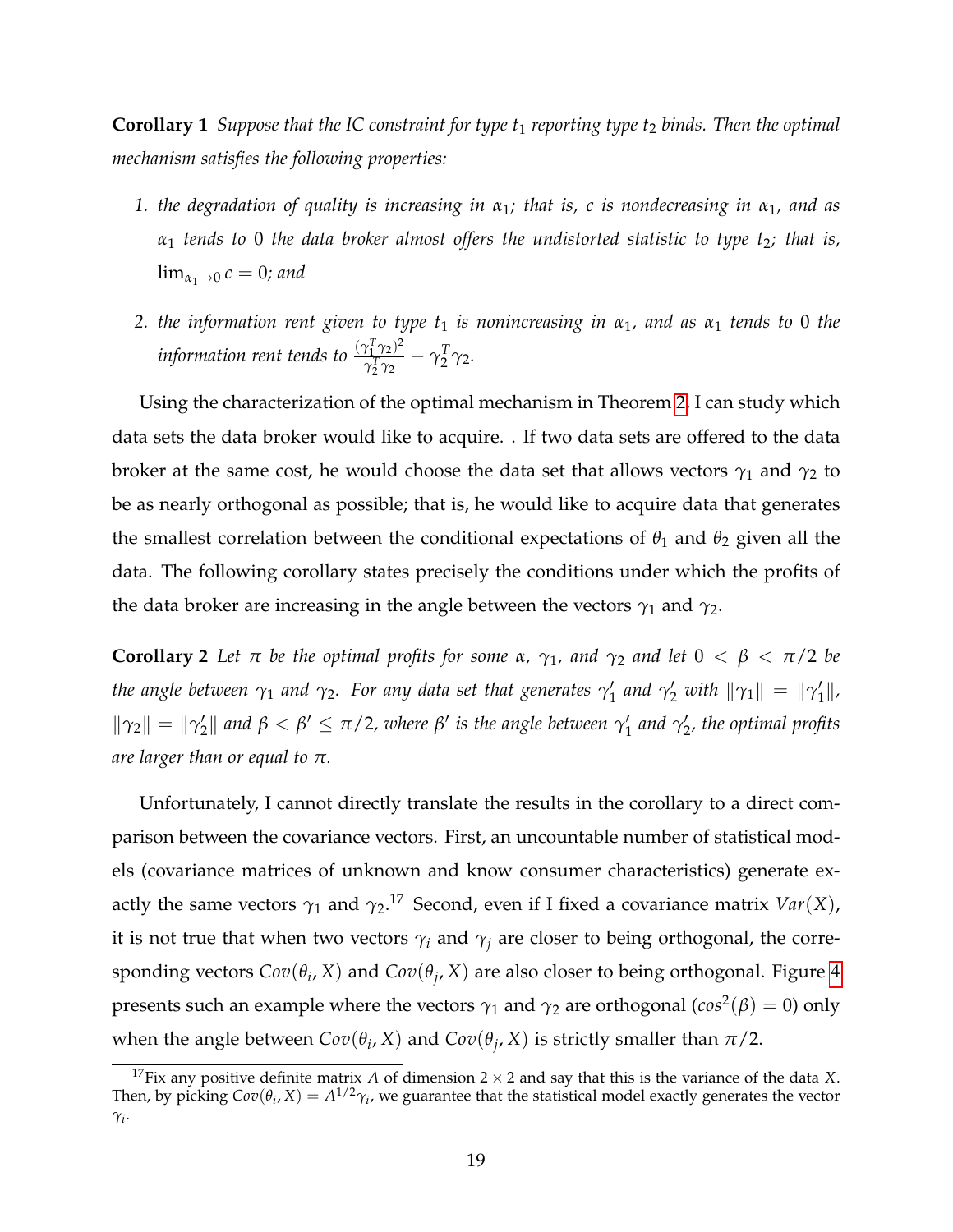<span id="page-22-1"></span>

Figure 4: Value of *cos*<sup>2</sup> (*β*), with *β* being the angle between *γ*<sup>1</sup> and *γ*2, for different values of  $\omega$ , the angle between  $Cov(\theta_1, X)$  and  $Cov(\theta_2, X)$ , when  $Var(X) =$  $\sqrt{ }$  $\mathcal{L}$ 1 0 0 2  $\setminus$  and  $Cov(\theta_1, X)^T = (0.866, 0.5).$ 

### <span id="page-22-0"></span>**4.2 A Continuum of Valuation Types**

I now proceed to a more general environment in which the buyer has both vertical and horizontal private information. I still assume there are two information types  $\{t_1, t_2\}$ , but for each information type there is a continuum of valuation types that are distributed according to absolutely continuous distributions  $G(v | t_1)$  and  $G(v | t_2)$ , with densities  $g(v | t_1)$  and  $g(v | t_2)$  and supports  $[\underline{v}_1, \overline{v}_1]$  and  $[\underline{v}_2, \overline{v}_2]$ , respectively.

Since I do not assume any special property relating to the support of these distri-butions, the analysis in Section [3](#page-12-0) implies that it is without loss to assume that  $\|\gamma_1\| =$  $\|\gamma_2\| = 1$ . This assumption means that for  $i \in \{1,2\}$  the maximum reduction of  $\theta_i$ 's forecast error variance is equal to 1.

To facilitate comparison with the classical paradigm, I impose the Regularity Condition that has normally been assumed in the mechanism design literature.

**Assumption 3** *I* assume that for each  $t_i$ ,  $i \in \{1,2\}$ , the conditional distribution of valuation *types, satisfies that*

$$
v - \frac{1 - G(v \mid t_i)}{g(v \mid t_i)}
$$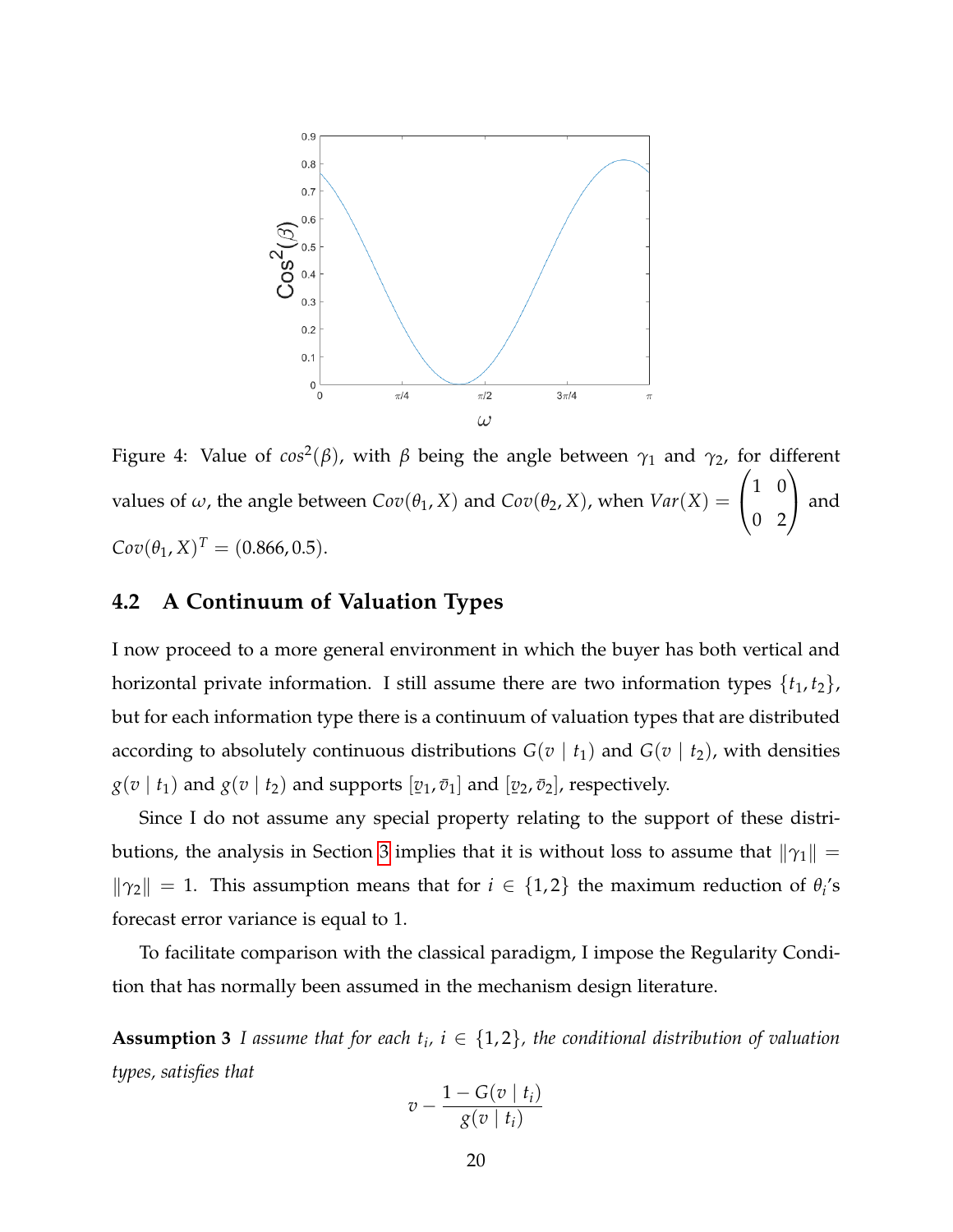*is nondecreasing in v.*

To simplify the notation, I introduce two new notions. I let  $q_{iv}$  be the reduction of information type *t<sup>i</sup>* 's forecast error variance when observing the linear combination targeted to type (*t<sup>i</sup>* , *v*); that is, *qiv* = (*L T ivCov*(*θ<sup>i</sup>* ,*X*))<sup>2</sup>  $\frac{L_{iv}^{(E)} \cos(\nu_i, \lambda_j)}{L_{iv}^T Var(X) L_{iv} + \ell_{iv}^2 \sigma^2}$ , and I let  $\delta_{jiv}$  be the reduction of information type *t<sup>j</sup>* 's forecast error variance when observing the linear combination targeted to type  $(t_i, v)$ ; that is,  $\delta_{jiv} = \frac{(L_{iv}^T Cov(\theta_j, X))^2}{L^T_i Var(X)L_{iv} + l^2_i}$  $\frac{L_{iv}^T Cov(\sigma_j, X)}{L_{iv}^T Var(X) L_{iv} + \ell_{iv}^2 \sigma^2}$ .<sup>18</sup> The problem that the seller faces can be rewritten as

$$
\max_{\{L_{iv}\},\{\ell_{iv}\},\{p_{iv}\}} \alpha_1 \int_{\nu_1}^{\bar{\nu}_1} p_{1v} f(v \mid t_1) dv + \alpha_2 \int_{\nu_1}^{\bar{\nu}_1} p_{2v} f(v \mid t_2) dv
$$
\n*st.*\n
$$
vq_{iv} - p_{iv} \ge vq_{iv'} - p_{iv'} \quad \text{for } i \in \{1,2\}, \ \forall v, v' \in [\underline{v}_i, \bar{v}_i]
$$
\n
$$
(IC \text{ iv-iv'})
$$
\n
$$
vq_{iv} - p_{iv} \ge v\delta_{ijv'} - p_{jv'} \quad \text{for } i \ne j, \ \forall v \in [\underline{v}_i, \bar{v}_i], v' \in [\underline{v}_j, \bar{v}_j]
$$
\n
$$
(IC \text{ iv-iv'})
$$

$$
vq_{iv}-p_{iv}\geq 0 \qquad \text{for } i\in\{1,2\}, \ \forall v\in[\underline{v}_i,\bar{v}_i] \qquad (\text{IR iv}).
$$

Except for the constraints *IC iv-jv'*, the problem looks like two copies of the one studied by [Myerson](#page-36-2) [\(1981\)](#page-36-2). This allows me to draw two conclusions that follow almost directly from his analysis. First, for each  $i \in \{1,2\}$  the constraints *IC iv-iv'* and *IR iv* can be summarized by an integral condition and a monotonicity condition that are easier to work with. Lemma [3](#page-23-0) presents the formal statement.<sup>19</sup>

<span id="page-23-0"></span>**Lemma 3** *The constraints IC 1v-1v', IC 2v-2v', IR 1v and IR 2v are equivalent to:*

- *1.*  $vq_{iv} p_{iv} = v_iq_{i v_i} p_{i v_i} + \int_{v_i}^{v} q_{iw} \ dw \ for \ i \in \{1, 2\}.$ ¯
- 2.  $q_{iv}$  *is nondecreasing for*  $i \in \{1, 2\}$ *.*
- *3.*  $\nu_i q_{i v_i} - p_{i v_i} \geq 0$  for  $i \in \{1, 2\}.$ ¯ ¯

Second, if none of the constraints *IC iv-jv'* bind, the problem has a simple solution. The seller will offer a menu with two packages. Each package is targeted to a specific

<sup>&</sup>lt;sup>18</sup>Remember that type  $(t_i, v)$  wants to forecast the stochastic variable  $\theta_i$ . Therefore, I can use  $q_{iv}$  as a measure of the quality of the statistic that is targeted to type (*t<sup>i</sup>* , *v*).

 $19$ I omit the proof of Lemma [3](#page-23-0) and Proposition [2](#page-24-0) since they follow directly from standard arguments used in Myersonian environments.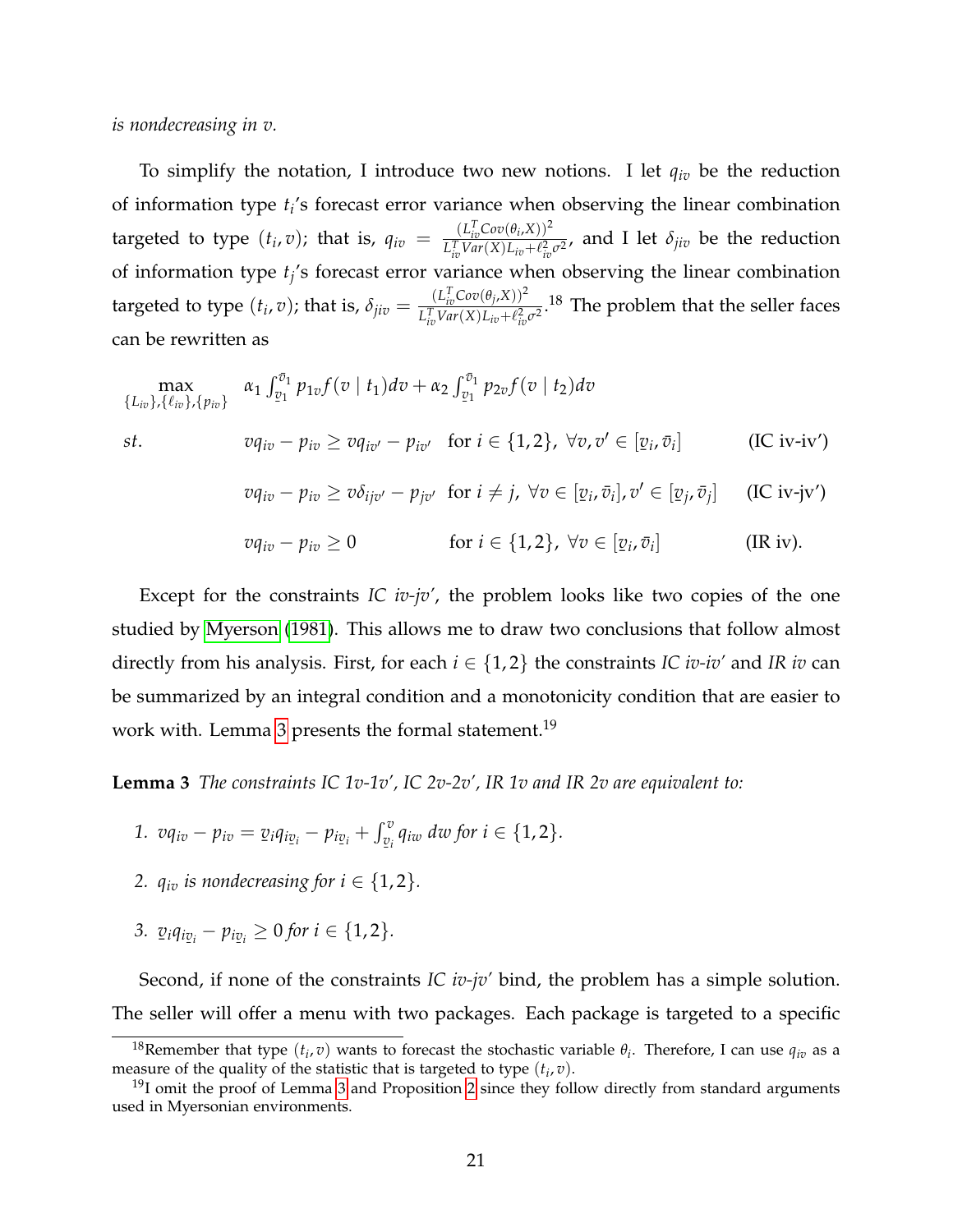information type and contains a take-it-or-leave-it offer for a distinct signal that allows this firm type to recover the conditional expectation in which she is interested.<sup>20</sup> Without loss I assume that the take-it-or-leave-it price for information type  $t_1$ , which I denote by *v* ∗  $_{1}^{*}$ , is larger than the take-it-or-leave-it price for information type  $t_{2}$ , which I denote by  $v_2^*$  $_2^*$ . Proposition [2](#page-24-0) formally presents the optimal mechanism for this case and introduces a condition that establishes when none of the constraints *IC iv-jv'* binds, a generalization of the condition in Proposition [1.](#page-18-0)

<span id="page-24-0"></span>**Proposition 2** Suppose that none of the constraints IC iv-jv' bind. There exist values  $v_1^* > v_2^*$ 2 *such that in the optimal mechanism*

$$
q_{iv} = \begin{cases} 1 & \text{if } v \geq v_i^* \\ 0 & \text{if } v < v_i^*, \end{cases}
$$

*and*  $p_{iv} = 1\!\mathbb{I}_{q_{iv}=1}v_i^*$ \*. Furthermore, none of the constraints IC iv-jv′ bind if and only if v<sub>↑</sub>cos<sup>2</sup>(β) ≤  $v_2^*$ 2 *, where β is the angle between γ*<sup>1</sup> *and γ*2*.*

From now on I consider the interesting case in which at least some of the constraints *IC iv-jv'* bind. The challenge is that *a priori* I do not know which of them actually bind. Furthermore, since the payoffs are nonlinear I cannot apply the results in the literature that deliver necessary and sufficient conditions that summarize the IC constraints. $21$ Proceeding constructively, I characterize the optimal mechanism for the relaxed problem without the constraints *IC 2v-1v'* and argue that its solution is actually the solution to the original problem.

The next lemma generalizes part of Proposition [1.](#page-18-0) It states that, in the relaxed problem, as long as the seller wants to sell an informative signal to type  $(t_2, v)$ , the signal targeted to this type cannot contain any independent noise. The reason is similar to what we saw in the previous case: by modifying the coefficients in the right direction,

 $20$ As pointed out before in footnote [14,](#page-18-1) offering all rough data to each information type will not be optimal even in this case, since the seller, in general, wants to offer different take-it-or-leave-it prices to each information type.

 $^{21}$ In particular the characterization of optimality in Rochet and Choné [\(1998\)](#page-36-3) does not apply in my environment since the payoffs are nonlinear.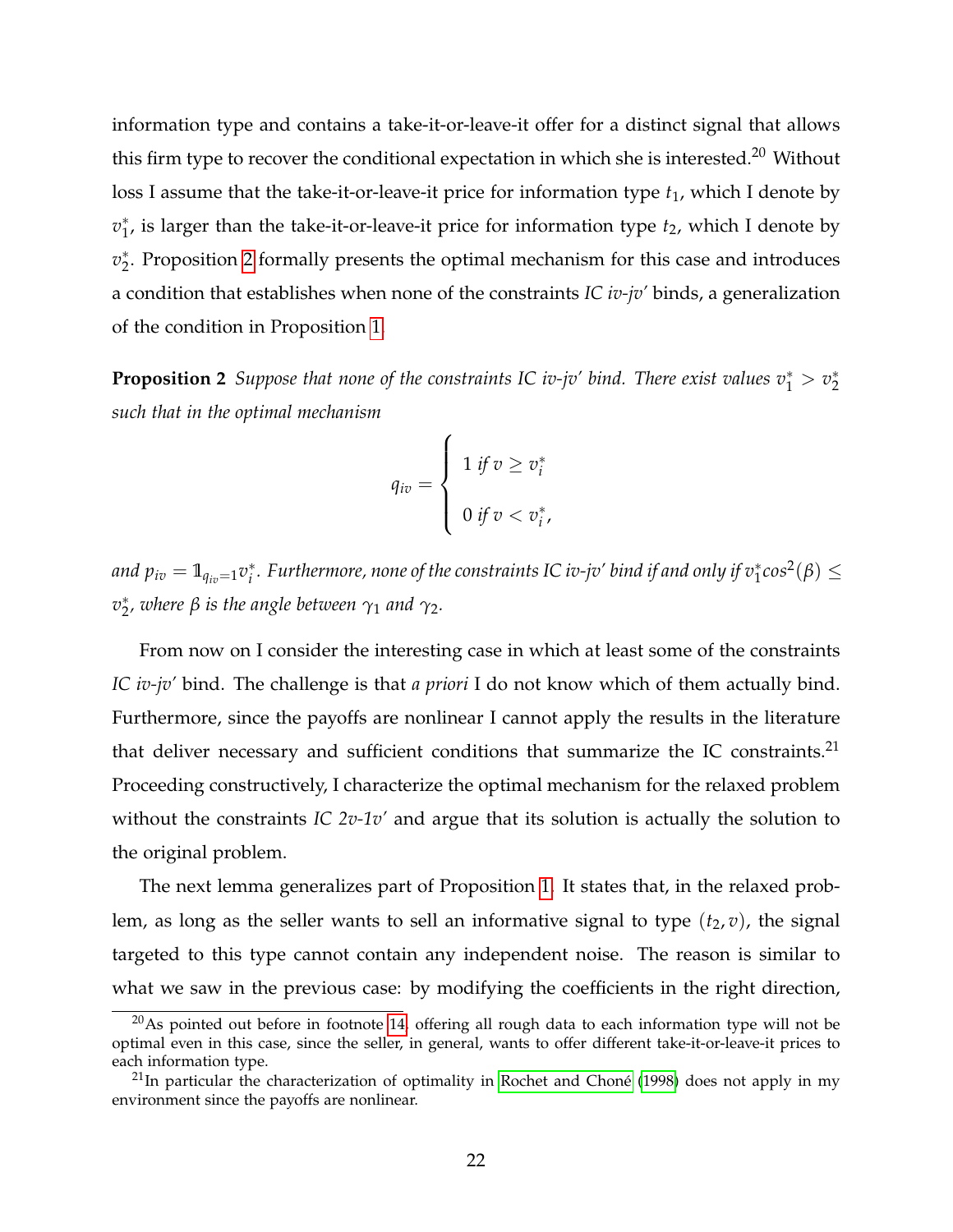the seller can create a larger difference effect in the types' willingness to pay than he can by adding independent noise.

#### <span id="page-25-0"></span>**Lemma 4** In the relaxed problem without the constraints IC 2v-1v', if  $q_{2v} \neq 0$ ,  $\ell_{2v} = 0$ .

This lemma allows me to rewrite the relaxed problem as a problem in which the seller chooses the angles between the statistic targeted to type  $t_2$  and the vectors  $\gamma_1$ and  $\gamma_2$  that represent the preferred statistics of type  $t_1$  and type  $t_2$ , respectively. Let  $β_{2v}$  be the angle between  $Var(X)^{1/2}L_{2v}$  and  $γ_2$  and  $β$  be the angle between  $γ_1$  and  $γ_2$ . Then  $q_{2v} = cos^2(\beta_{2v})$  and  $\delta_{12v} = cos^2(\beta + \beta_{2v})$ , so that  $\delta_{12v} = g(q_{2v})$  with  $g(q_{2v}) =$  $cos^2(\beta + cos^{-1}(\sqrt{q_{2v}}))$ .<sup>22</sup> Furthermore, in the relaxed problem the seller and the buyer are indifferent between any pair  $(L_{1v}, \ell_{1v})$  that produces the same quality  ${q_{1v}}^{23}$ 

Plugging in the prices that are implied by Lemma [3,](#page-23-0) using integration by parts in the traditional fashion, and denoting *U*(  $\mathbf{v}_i$ ,  $t_i$ ) =  $\mathbf{v}_i q_{i \mathbf{v}_i} - p_{i \mathbf{v}_i}$ , the relaxed problem can be written as

$$
(RP) \max_{\{q_{iv}\}, \{U(\underline{v}_i, t_i)\}} \int_{\underline{v}_1}^{\overline{v}_1} q_{1v} \left(v - \frac{1 - F(v|t_1)}{f(v|t_1)}\right) f(v | t_1) dv f(t_1) - U(\underline{v}_1, t_1) f(t_1) + \int_{\underline{v}_2}^{\overline{v}_2} q_{2v} \left(v - \frac{1 - F(v|t_2)}{f(v|t_2)}\right) f(v | t_2) dv f(t_2) - U(\underline{v}_2, t_2) f(t_2) st. \ U(\underline{v}_1, t_1) + \int_{\underline{v}}^{\overline{v}} q_{1w} dw \ge v g(q_{2v'}) - v' q_{2v'} + U(\underline{v}_2, t_2) + \int_{\underline{v}}^{\overline{v}'} q_{2w} dw \ \forall v \in [\underline{v}_1, \overline{v}_1], v' \in [\underline{v}_2, \overline{v}_2]
$$
  

$$
q_{iv} \text{ non-decreasing for } i \in \{1, 2\}
$$

$$
U(\underline{v}_i,t_i)\geq 0 \text{ for } i\in\{1,2\}.
$$

Lemma [5](#page-26-0) presents two properties that the optimal solution to the relaxed problem must satisfy. First, the seller must target to types  $(t_1, v)$  with  $v \geq v_1^*$  $_1^*$  a statistic that for them is equivalent to observing all the data: the seller has no reason to distort the information targeted to them since I have ignored the constraints *IC 2v-1v'*. Second, the

<sup>&</sup>lt;sup>22</sup>In principle I need to make sure that the angle inside the *cos* is smaller than  $\pi/2$ . However, it is straightforward to conclude that as long as  $q_{2v}$  is positive, the seller does not want to distort the statistic targeted to type  $(t_2, v)$  beyond the point at which type  $(t_1, v)$  does not obtain any information from observing this statistic, which happens when the angle is exactly  $\pi/2$ .

 $^{23}$ When I interpret the final solution to the relaxed problem, I will discuss again the multiple mechanisms that implement the solution.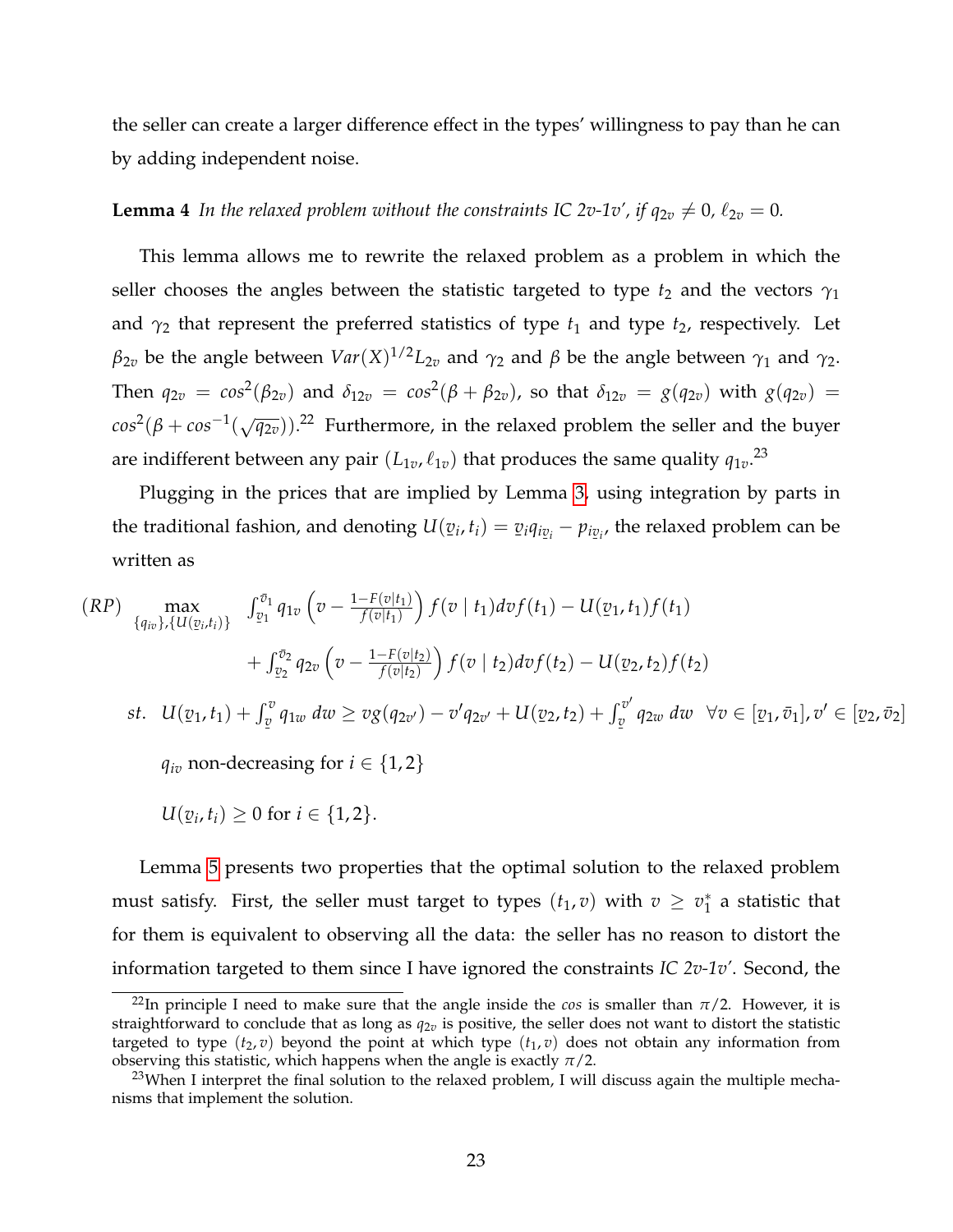problem of implementing the mechanism presented in Proposition [2](#page-24-0) is that type  $v_1^*$  $_1^*$  has an incentive to mimic type  $v_2^*$  $_2^*$ . To reduce this incentive, the seller has an extra tool that he did not have in the simplest version of the problem: he can choose the lowest valuation type of information type  $t_2$ , to whom he sells a statistic. Lemma [5](#page-26-0) shows that the seller always increases the minimum valuation type of information type  $t_2$ , to whom he sells above  $v_2^*$ 2 , but this adjustment is bounded by *v* ∗  $i_1^*$  since type  $(t_1, v_1^*)$  $_1^*$ ) places less value on the statistic targeted to information type  $t_2$  than type  $(t_2, v_1^*)$  $_{1}^{*}$ ) does.

<span id="page-26-0"></span>**Lemma 5** *In the solution to the relaxed problem, it must be the case that*

1. 
$$
q_{1v} = 1
$$
 for all  $v \ge v_1^*$ , and

2. 
$$
\hat{v}_2 \in (v_2^*, v_1^*)
$$
, with  $\hat{v}_2 = \inf\{v : q_{2v} > 0\}$ .

Lemma [6](#page-26-1) completely characterizes the solution for the allocation targeted to type *t*1,  $q_{1v}$ . It shows that the seller will sell a homogeneous statistic to some valuation types **below**  $v_1^*$  $_1^*$ , and the quality of this statistic is only a function of  $q_{2\hat{v}_2}$ . The reason for this is that all of the types below  $v_1^*$  want to mimic type  $\hat{v}_2$ , and since all of them have the same incentives and a negative virtual value, the seller should treat them equally.

<span id="page-26-1"></span>**Lemma 6** In the solution to problem RP, there is a threshold  $\hat{v}_2 < \hat{v}_1 = \frac{\hat{v}_2 q_{2\hat{v}_2}}{g(q_{2\hat{v}_2})}$  $\frac{v_2q_{2\hat{v}_2}}{g(q_{2\hat{v}_2})}< v_1^*$ 1 *such that*  $q_{1v} = 0$  *for*  $v < \hat{v}_1$  *and*  $q_{1v} = g(q_{2\hat{v}_2})$  *for all*  $v \in [\hat{v}_1, v_1^*]$ 1 )*.*

To conclude, I must indicate the optimal allocation targeted to information type *t*2, *q*2*v*. The next lemma shows that the only constraints that really matter, once I have fixed an optimal allocation  $q_{1v}$ , are the constraints *IC*  $1v_1^*$ -2v' for  $v'$  larger than  $\hat{v}_2$ . The reason for this is that for all types above  $v_1^*$  $_1^*$ , the incentives to report some type  $(t_2, v')$  are smaller than *v*<sup>\*</sup><sub>1</sub> <sup>\*</sup><sup>1</sup>'s incentives. Given that the constraints *IC 1v*<sup>∗</sup><sup>2*v*</sup> bind, the lemma shows that the optimal allocation  $q_{2v}$  has at most two distinct sections: it is at first constant and may increase for high valuation types.

<span id="page-26-2"></span>**Lemma** 7 *Any allocation*  $(q_1, q_2)$  *with*  $q_1$  *and*  $q_2$  *nondecreasing, such that*  $q_{1v} = 1$  *for all*  $v \geq v_1^*$  $j^*$ ,  $q_{1v} = g(q_{2v})$  for all  $v \in [\hat{v}_1, v_1^*]$ 1 ]*—and q*1*<sup>v</sup>* = 0 *otherwise; and such that the constraints*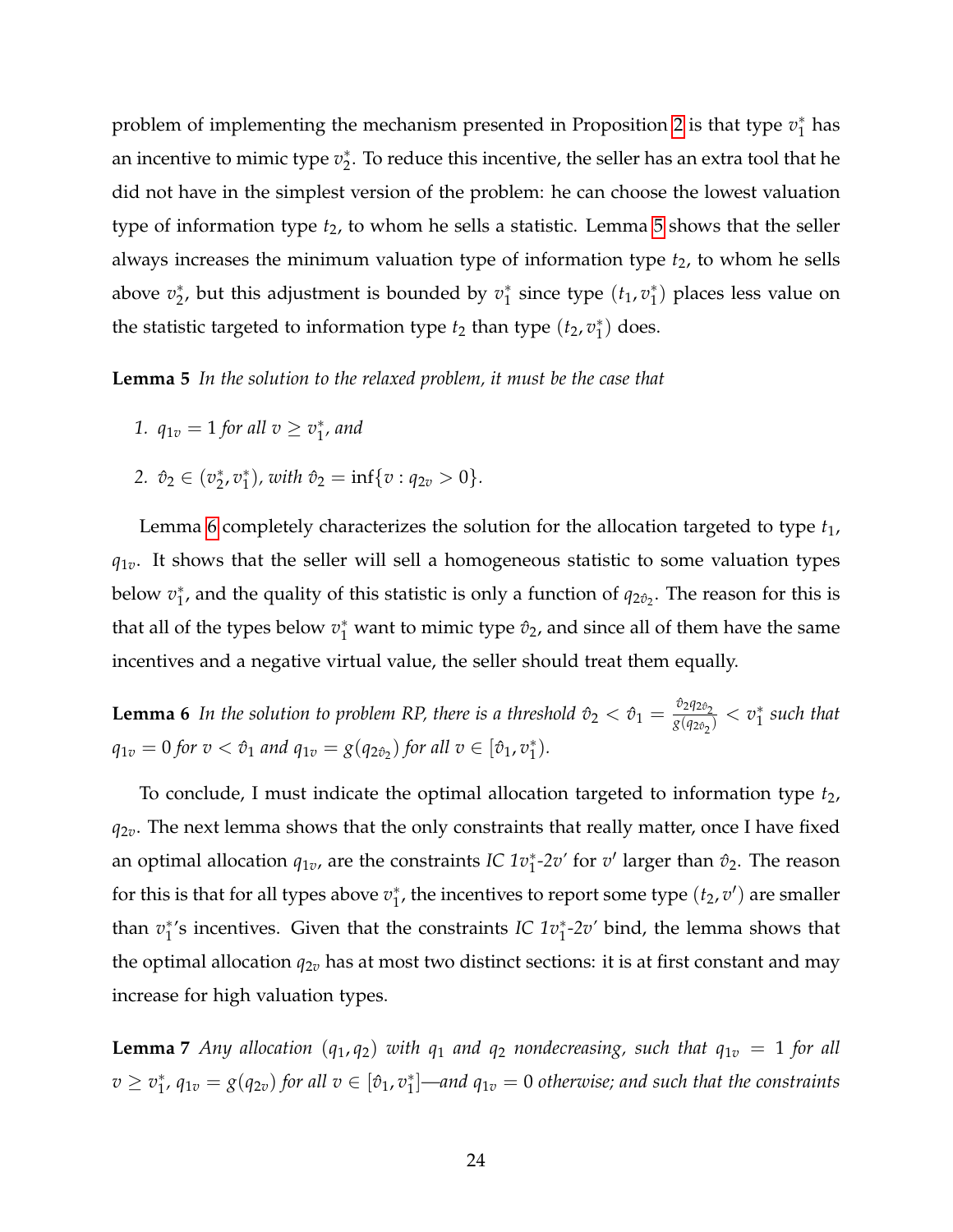*IC*  $1v_1^* - 2v'$  for all  $v' \ge \hat{v}_2$  are satisfied—is a feasible allocation for problem P. In the solution to *the relaxed problem, all the constraints IC*  $1v_1^*$ *-2v' for*  $v' \in [\hat{v}_2, \bar{v}_2]$  *bind.* 

*Furthermore, there exists*  $\tilde{v}_2 \in (\hat{v}_2, \bar{v}_2]$  *such that the optimal solution to problem P is given by*  $q_{2v'}=q_{2\hat{v}_2}$  *for*  $v'\in(\hat{v}_2,\tilde{v}_2]$ *, and for*  $v'>\tilde{v}_2$ *,*  $q_{2v'}$  *is equal to the solution to*  $g'(q_{2v'})=\frac{v'}{v_1^*}$  $\frac{v}{v_1^*}$ .

Theorem [3](#page-27-0) summarizes the characterization of the optimal mechanism that I have described throughout the lemmas. Figure [5](#page-28-1) presents an instance in which the optimal mechanism exhibits all the properties discussed above. Buyers that want to forecast  $\theta_2$ are affected in two ways by the presence of the other information type. First, some extra types will be excluded from the mechanism. Second, none of the valuation types that buy a statistic receive a statistic that is equivalent to observing all of the data for them: intermediate valuation types receive the same degraded statistic and large valuation types receive a more informative statistic, but it is never fully informative. Buyers that want to forecast  $\theta_1$  are benefited in two ways. First, types in  $[\hat{v}_1, v_1^*]$  $_{1}^{*}$ ] will buy an informative signal due to the presence of the other information type, and second, types with high valuations will receive a statistic that for them is equivalent to receiving all data for a price strictly below their willingness to pay.

<span id="page-27-0"></span>**Theorem 3** *There exist cutoffs*  $\hat{v}_1$ ,  $\hat{v}_2$ , and  $\tilde{v}_2$  *with*  $\hat{v}_2 > v_2^*$  $\hat{v}_2^*,\ \hat{v}_2^{}<\ \hat{v}_1^{}=\frac{\hat{v}_2^{}q_{2\hat{v}_2^{}}}{g(q_{\hat{v}_2}^{})}$  $\frac{v_2 q_{2\hat{v}_2}}{g(q_{\hat{v}_2})} < v_1^*$ 1 *, and*  $\tilde{v}_2$  the value that solves  $g'(q_{2\hat{v}}) = \frac{\tilde{v}_2}{v_1^*}$ , such that in the optimal mechanism the seller targets to *types*  $(t_1, v)$  *with*  $v > v_1^*$  $^*_1$  a statistic that reduces  $\theta_1$ 's forecast variance by 1, to types  $(t_1, v)$ *with*  $v \in [\hat{v}_1, v_1^*]$  $_{1}^{*}$ ] a statistic that reduces  $\theta_{1}$ 's forecast variance by  $g(q_{2\hat{\mathit{v}}_{2}})$ , to types  $(t_{2},v)$  with  $v\in[\hat{v}_2,\tilde{v}_2]$  a statistic that reduces  $\theta_2$ 's forecast variance by  $q_{2\hat{v}_2}$ , and to types  $(t_2,v)$  with  $v>\tilde{v}_2$ *a* statistic that reduces  $\theta_2$ 's forecast variance by  $q_{2v}$ , where  $q_{2v}$  solves  $g'(q_{2v}) = \frac{v}{v_1^*}.$ 

The theorem deserves two comments. First, if  $\tilde{v}_2 < \bar{v}_2$ , the seller will offer a continuum of statistics as in Figure [5.](#page-28-1) There are other examples in which the seller only targets one statistic to information type *t*<sub>2</sub>. Second, the proposition describes the maximum variance reduction that is targeted to each type, but it does not specify the actual statistics that are offered. As in Section [4.1,](#page-22-1) to types  $(t_1, v)$  with  $v > v_1^*$  $_1^*$  the data broker provides all the data, or a sufficient statistic for it, and to types  $(t_2, v)$  with  $v > \hat{v}_2$  the seller targets, without adding independent noise, a linear combination that distorts the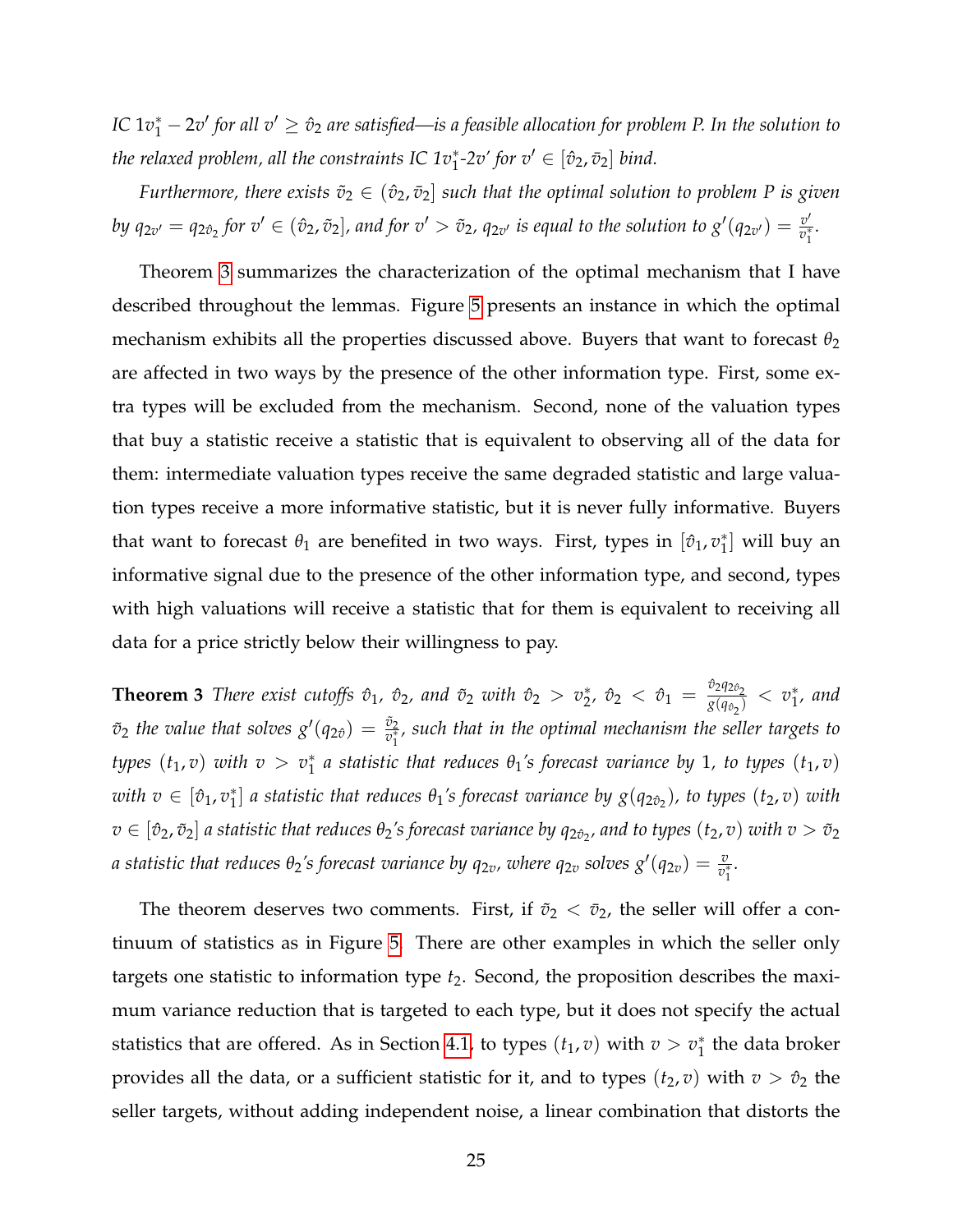<span id="page-28-1"></span>

Figure 5: Optimal Mechanism when the angle between  $\gamma_1$  and  $\gamma_2$  is equal to 0.14° and  $\alpha_1 = 0.85$ , and the distributions of valuation types satisfy that  $v_1 = v_2 = 0$ ,  $\bar{v}_1 = 1$  and  $\bar{v}_2 = 2.4$  with  $g(v \mid t_1) = 15v^{14}$  and  $g(v \mid t_2) = 0.8\bar{3}$  for  $v < 0.8$  and  $g(v \mid t_2) \propto 4(2.4 - v)^3$ .

coefficients on the data away from information type  $t_1$ 's preferred direction. There is a new class of statistics that needs to be offered when dealing with multiple valuation types since types  $(t_1, v)$  with  $v \in [\hat{v}_1, v_1^*]$  $_{1}^{*}$ ] are targeted with an only partially informative statistic. This can be implemented in multiple ways. The data broker can do one of the following: modify the coefficients on the data in the opposite direction of information type  $t_2$ 's preferred direction, include independent noise to information type  $t_1$ 's preferred linear combination, or offer a statistic that contains both distortions.

# <span id="page-28-0"></span>**5 Many Information Types**

In this section I present the main difficulties that impede me from obtaining a complete characterization of the optimal mechanism in the general environment. In spite of these difficulties, I show that the main properties of the optimal mechanism that I have highlighted previously are still true. To simplify the analysis, I assume that there is a unique common valuation type that I normalize to 1. I define, as before, the vector  $\gamma_i \, = \, \textit{Var}(X)^{-\frac{1}{2}} \textit{Cov}(\theta_i,X)$ , and without loss assume that  $\gamma_1^T$  $T_1^T \gamma_1 \geq \gamma_2^T$  $Z_2^T \gamma_2 \geq \ldots \geq \gamma_n^T \gamma_n$ with at least one strict inequality.<sup>24</sup> This means that type  $t_1$  is willing to pay more for all

<sup>&</sup>lt;sup>24</sup>If all the inequalities are actually equalities, the data broker can reveal all the information to all types and charge a uniform price equal to  $\gamma_1^T \gamma_1$ .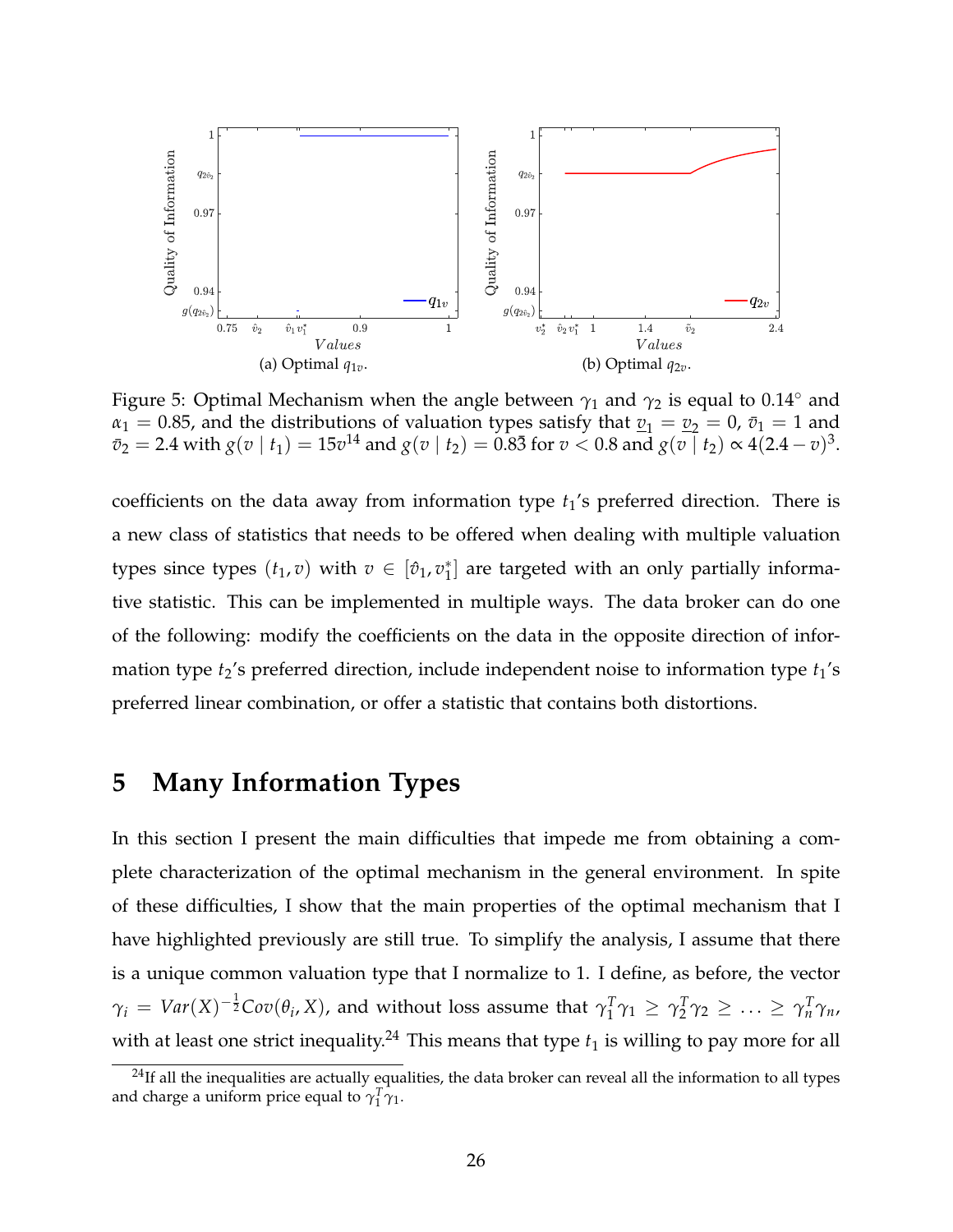available data than type  $t_2$  is, and by analogy the same is true for all the other comparisons.

Finding a condition such that none of the IC constraints bind is not a hard task. I need only ensure that all the players want features of the data that are sufficiently distinct. The next proposition presents a sufficient and necessary condition for none of the IC constraints to bind. In such a case, the data broker can target to each type a statistic that for her is equivalent to receiving all the data and then charge all of them them according to their willingness to pay without worrying that some types will mimic others.

<span id="page-29-0"></span>**Proposition 3** *Let βij be the angle between the vectors γ<sup>i</sup> and γ<sup>j</sup> . None of the IC constraints bind if and only if for all*  $i < j$ *,* 

$$
\cos^2(\beta_{ij}) < \frac{\|\gamma_j\|^2}{\|\gamma_i\|^2}.
$$

The issue that prevents me from characterizing the optimal mechanism is that when some IC constraints bind, it is not possible to identify *a priori* the relevant IC constraints. The difficulty arises from two different sources. First, the seller may want to charge to one type a price that is below the firm's willingness to pay for the statistic that is targeted to her. This might provoke an incentive problem since another type's willingness to pay for this statistic could now be larger than its price. Second, if the seller changes the coefficients of the linear statistic targeted to one type, the modified statistic might become very informative to a third type. I will use some examples to make these sources more explicit.

The first two examples demonstrate that *a priori* I cannot identify which downward IC constraints bind. $25$  The examples show that the condition in Proposition [1](#page-18-0) is neither necessary nor sufficient. The first example presents a case in which  $\left\|\gamma_1 - \gamma_2\right\|^2 >$  $\|\gamma_1\|^2 - \|\gamma_2\|^2$  but the IC constraint for type  $t_1$  reporting type  $t_2$  binds. The reason is that the IC constraint from type  $t_2$  to type  $t_3$  binds, and the seller wants to reduce the price of the statistic targeted to type  $t_2$ . But if this price is severely reduced, the type  $t_1$ 

<sup>&</sup>lt;sup>25</sup>I designate an IC constraint as downward if it is one in which type  $t_i$  considers reporting type  $t_i$  with  $i < j$ . Otherwise it is upward.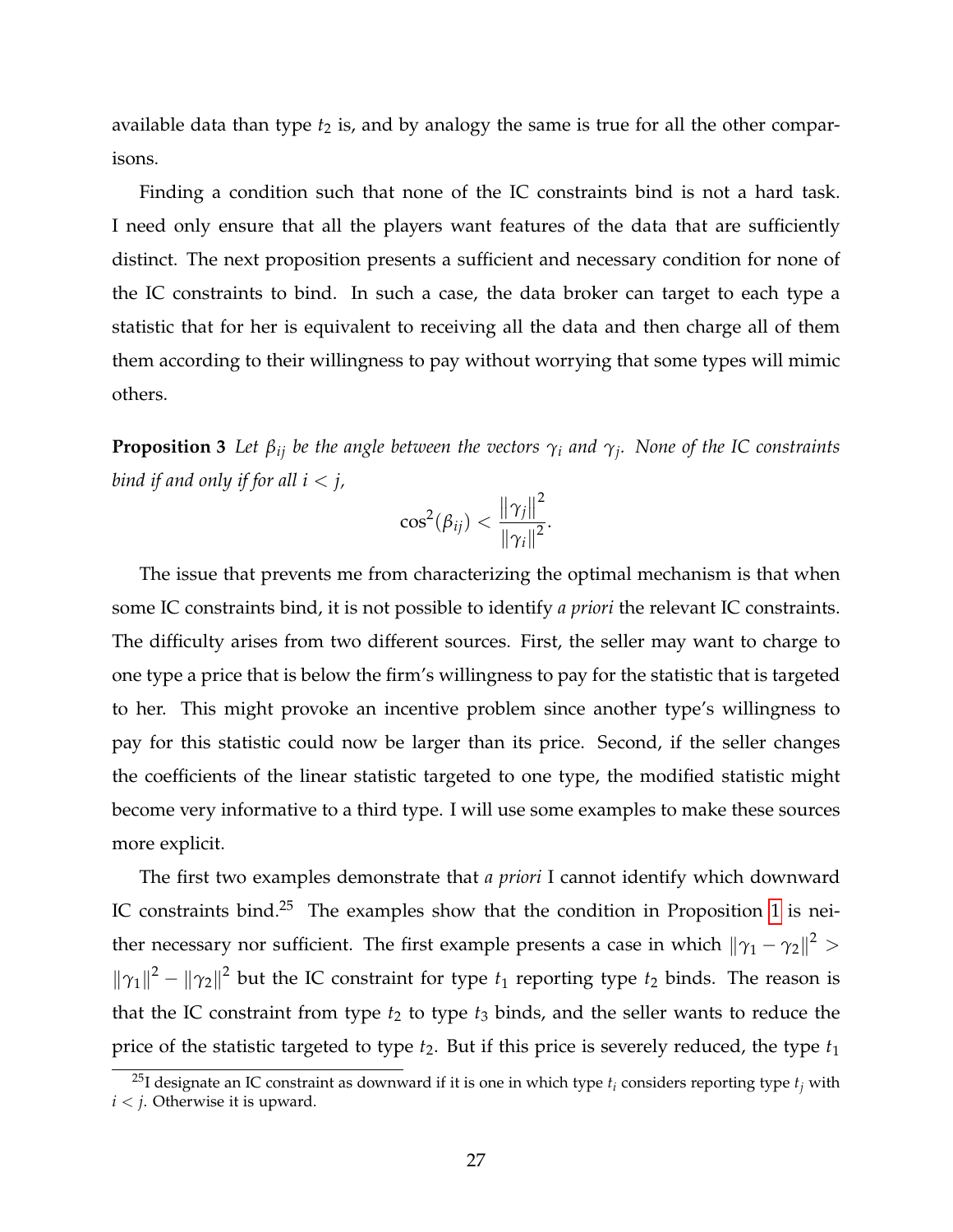firm will receive a positive surplus when buying the statistic targeted to type *t*2.

**Example 1** *Suppose that*  $\gamma_1 = (6, 3)$ ,  $\gamma_2 = (2, 5)$  *and*  $\gamma_3 = (0, 4)$ *. It can be checked that*  $\|\gamma_1 - \gamma_2\|^2 > \|\gamma_1\|^2 - \|\gamma_2\|^2$ ,  $\|\gamma_1 - \gamma_3\|^2 > \|\gamma_1\|^2 - \|\gamma_3\|^2$ , and  $\|\gamma_2 - \gamma_3\|^2 < \|\gamma_2\|^2 \|\gamma_3\|^2$ . Following the analysis in Section [4.1,](#page-22-1) in a naive first attempt I assume that only IC 2-3 *binds. Under this assumption, the seller's optimal strategy is to target to types t<sub>1</sub> <i>and t<sub>2</sub> an undistorted statistic and target to type t*<sup>3</sup> *a statistic that is distorted in the direction opposite to type t*2*'s preferred statistic. When α*<sup>2</sup> *is small enough relative to α*3*, according to Corollary [1,](#page-20-1) type t*<sub>2</sub> *receives an information rent close to*  $\frac{(\gamma_2^T \gamma_3)^2}{\gamma_1^T \gamma_2}$  $\frac{\gamma_{2} \gamma_{3} \gamma_{2}}{\gamma_{3}^{T} \gamma_{3}} - \gamma_{3}^{T}$  $\gamma_3^T \gamma_3 = 9$ , or equivalently a price close to 20. *At this price, type t*<sub>1</sub> *can report type t*<sub>2</sub> *and obtain a surplus of*  $\frac{(\gamma_1^T \gamma_2)^2}{\gamma_1^T \gamma_2}$  $\frac{\gamma_1 \gamma_2}{\gamma_2^T \gamma_2} - 20 = 5.24$ , so that the *constraint IC 1-2 is not satisfied.*<sup>26</sup> *It can be shown that in the optimal mechanism the constraints IC 1-2 and IC 2-3 bind. In the optimal mechanism, as α*<sup>2</sup> *is too small, to satisfy the constraint IC 1-2, the data broker offers some information rent to type t<sub>2</sub> <i>and modifies the recommendation targeted to type t*<sub>2</sub> *in the opposite direction of type t*<sub>1</sub>'s preferred statistic, so that type t<sub>1</sub> does not *receive any information rent.*<sup>27</sup>

Example [2](#page-30-0) presents a case in which  $\left\| \gamma_1 - \gamma_2 \right\|^2 < \left\| \gamma_1 \right\| - \left\| \gamma_2 \right\|$ , but the IC constraint for type  $t_1$  reporting type  $t_2$  does not bind. This demonstrates that the condition in Proposition [1](#page-18-0) is not sufficient in this general environment. In the example, type  $t_1$ can get a larger surplus by reporting type  $t_3$  than by reporting type  $t_2$ . To eliminate the incentive for type  $t_1$  of reporting type  $t_3$ , the data broker will want to give a large information rent to type  $t_1$ , and this rent may be larger than the surplus type  $t_1$  can obtain by reporting type *t*2, so that the solution to the relaxed problem satisfies *IC*12.

<span id="page-30-0"></span>**Example 2** *Suppose that*  $\gamma_1 = (6, 2)$ *,*  $\gamma_2 = (3.5, 4)$  *and*  $\gamma_3 = (5, 0.5)$ *. It can be checked that*  $\|\gamma_1 - \gamma_2\|^2 < \|\gamma_1\|^2 - \|\gamma_2\|^2$  and  $\|\gamma_1 - \gamma_3\|^2 < \|\gamma_1\|^2 - \|\gamma_3\|^2$ . However, 12.81 =  $(\gamma_1^T \gamma_3)^2$  $\frac{\gamma_1^T\gamma_3)^2}{\|\gamma_3\|^2} - \|\gamma_3\|^2 > 1.52 = \frac{(\gamma_1^T\gamma_2)^2}{\|\gamma_2\|^2}$  $\frac{\gamma_1^2 \gamma_2^2}{\|\gamma_2\|^2} - \|\gamma_2\|^2$ . That is, without any reduction in quality and *when charging them their willingness to pay, type t*<sup>1</sup> *can obtain a higher rent by reporting type t*<sup>3</sup> *than by reporting type t*2*. Consider the relaxed problem with only the constraint IC 1-3. In*

<sup>&</sup>lt;sup>26</sup>The surplus is positive as long as  $\frac{\alpha_2}{\alpha_2+\alpha_3} < 0.279$ .

<sup>&</sup>lt;sup>27</sup>The complete results of the numerical solution for this example and those following are available upon request.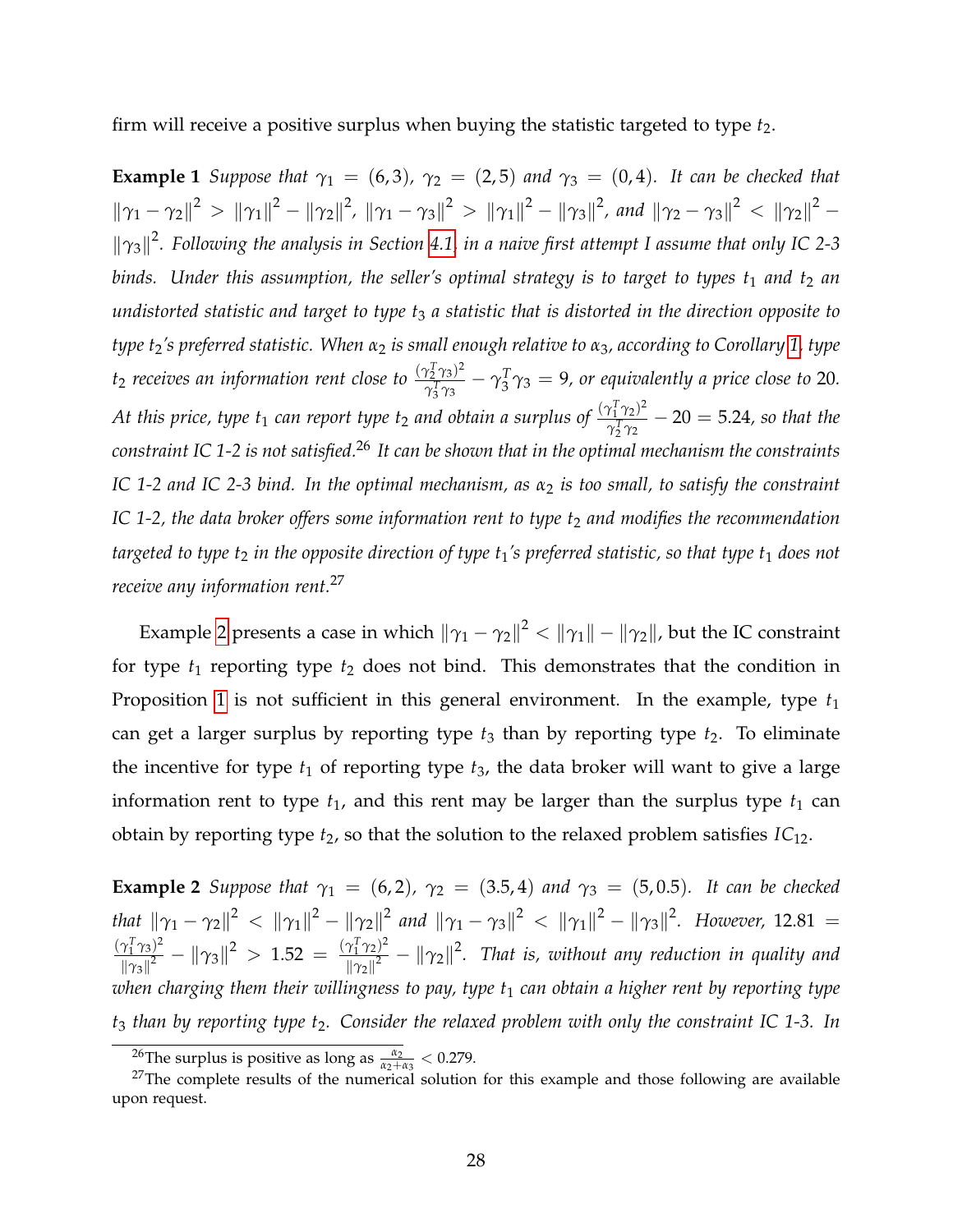*this problem the seller targets to types t<sub>1</sub> and t<sub>2</sub> <i>the undistorted statistics and charges type t<sub>2</sub> according to her willingness to pay. Therefore, by mimicking type t<sub>2</sub>, type t<sub>1</sub> can obtain a rent of* 1.52 =  $\frac{(\gamma_1^T \gamma_2)^2}{\gamma_1^T \gamma_2}$  $\frac{\gamma_1^r\,\gamma_2)^r}{\gamma_2^T\gamma_2}-\gamma_2^T$ 2 2 *γ*2*. At the same time, when α*<sup>1</sup> *is small relative to α*3*, by Corollary [1,](#page-20-1) the information rent given to type t*<sub>1</sub> *is close to*  $12.81 = \frac{(\gamma_1^T \gamma_3)^2}{\gamma_1^T \gamma_2}$  $\frac{\gamma_1^r\gamma_3^r}{\gamma_3^r\gamma_3}-\gamma_3^T$  $\frac{1}{3}\gamma_3$ . Then, for  $\alpha_1$  small, the *constraint IC 1-2 is satisfied.*<sup>28</sup>

The problem with two information types was simplified significantly when I show that the upward IC constraint never binds. The next two examples present instances in which some upward constraints do bind.

Example [3](#page-31-0) presents a case in which the solution to the two-type problem involves modifying the direction of the statistic targeted to one type away from the mimicking type's most preferred statistic. While this avoids a situation one type mimics the other, it also makes the distorted statistic more valuable for a third type. If this distortion is large enough it gives the third type an incentive to report the originally mimicked type.

<span id="page-31-0"></span>**Example 3** *Suppose that*  $\gamma_1 = (6, 2)$ *,*  $\gamma_2 = (5, 1.8)$ *, and*  $\gamma_3 = (0, 5)$ *. If none of the IC constraints involving type t*<sup>3</sup> *bind, the data broker will offer to this type a statistic that she considers equivalent to receiving all the data at a price equal to her willingness to pay. In the solution to the relaxed problem with only the constraint* IC 1-2*, the data broker distorts the statistic targeted to type t*<sub>2</sub> *in the opposite direction of type t*<sup>1</sup>*'s preferred statistic—that is, by rotating it towards type t<sub>3</sub>'s preferred direction.* 

*Figure* [6](#page-32-0) presents the optimal recommendations in this relaxed problem for types  $t_1$  and  $t_2$ *when*  $\frac{\alpha_1}{\alpha_1+\alpha_2}=0.8$ , where the length of the recommendation vectors represents the optimal price. *The statistic λ*<sup>2</sup> *that is targeted to type t*<sup>2</sup> *is almost in the same direction as γ*3*, and it is offered at a low price relative to type t*3*'s willingness to pay. Therefore, the constraint IC 3-2 is not satisfied.*<sup>29</sup>

*It can be shown that constraints IC 1-2 and IC 3-2 are the ones that bind. More interestingly, in the optimal mechanism the data broker only targets to types t*<sup>1</sup> *and t*<sup>3</sup> *a statistic that for them is equivalent to observing all the data, and he charges them a price equal to their willingness to*

<sup>&</sup>lt;sup>28</sup>In this example, this happens whenever  $\frac{\alpha_1}{\alpha_1+\alpha_3} < 0.58$ .

<sup>&</sup>lt;sup>29</sup>This is true as long as  $\frac{\alpha_1}{\alpha_1 + \alpha_2} > 0.7$ .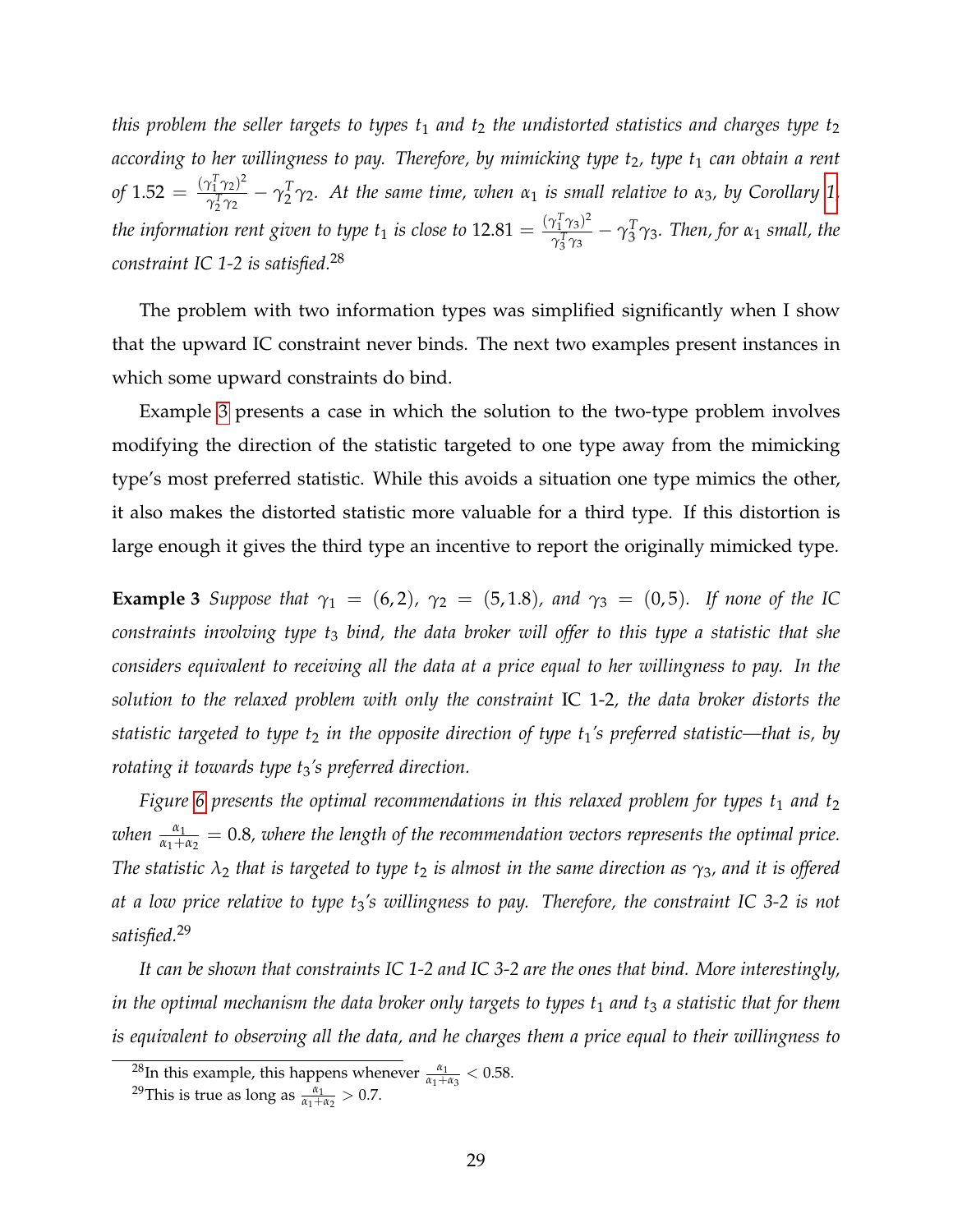<span id="page-32-0"></span>

Figure 6: Optimal solution of the relaxed problem in Example 3 when  $\frac{\alpha_1}{\alpha_1+\alpha_2} = 0.8$ . The length of the blue vectors represents the optimal price.

*pay. The data broker does not offer any valuable statistic to type t<sub>2</sub>, even though type t<sub>2</sub> is not the one with the lowest willingness to pay.*

Finally, Example [4](#page-32-1) presents a case in which the reduction in the price charged to one type makes the upward constraint *IC 2-1* bind. This means that in this environment there could be distortions at the top—that is, the type with the highest willingness to pay for all the data may receive a distorted statistic. $30$ 

<span id="page-32-1"></span>**Example 4** *Suppose that*  $\gamma_1 = (4.8, 2)$ *,*  $\gamma_2 = (5, 0)$ *, and*  $\gamma_3 = (4, 2)$ *. It is easy to check that*  $\|\gamma_1-\gamma_3\|^2<\|\gamma_1\|^2-\|\gamma_3\|^2$  and that the other two analogous conditions hold with the opposite *sign. Consider the relaxed problem with only constraint* IC 1-3*. Under such an assumption, neither type t*<sup>2</sup> *nor t*<sup>3</sup> *receives any surplus under the optimal mechanism, and by Corollary [1,](#page-20-1) when*  $\alpha_1$  *is small enough relative to*  $\alpha_3$ , type  $t_1$  *receives an information rent close to*  $\frac{(\gamma_1^T \gamma_3)^2}{\gamma_1^T \gamma_2}$ *γ*<sub>3</sub> *T*<sub>3</sub><br>*γ*<sub>3</sub> γ<sub>3</sub> 3  $\gamma^T_3$  $\frac{d}{d} \gamma_3 = 6.91$ . Since in this relaxed problem the seller targets an undistorted statistic to type  $t_1$ , *he charges type t*<sup>1</sup> *a price equal to γ T*  $_1^T \gamma_1 - 6.91 = 20.12$ . Given this price for the statistic targeted *to type t*<sub>1</sub>, *type t*<sub>2</sub> *has an incentive to report type t*<sub>1</sub> *since*  $\frac{(\gamma_1^T \gamma_2)^2}{\gamma_1^T \gamma_1}$  $\frac{\gamma_1 \gamma_2 \gamma_1}{\gamma_1^T \gamma_1} - 20.12 = 1.17.31$ 

*It can be shown that the constraints IC 1-3 and IC 2-1 are the ones that bind. In the optimal*

 $30$ In Theorem [4,](#page-33-0) I show that there is always a type that receives an undistorted statistic. In this example, it is type  $t_2$ .

<sup>&</sup>lt;sup>31</sup>The same is true as long as  $\frac{\alpha_1}{\alpha_1 + \alpha_3} < 0.5910$ .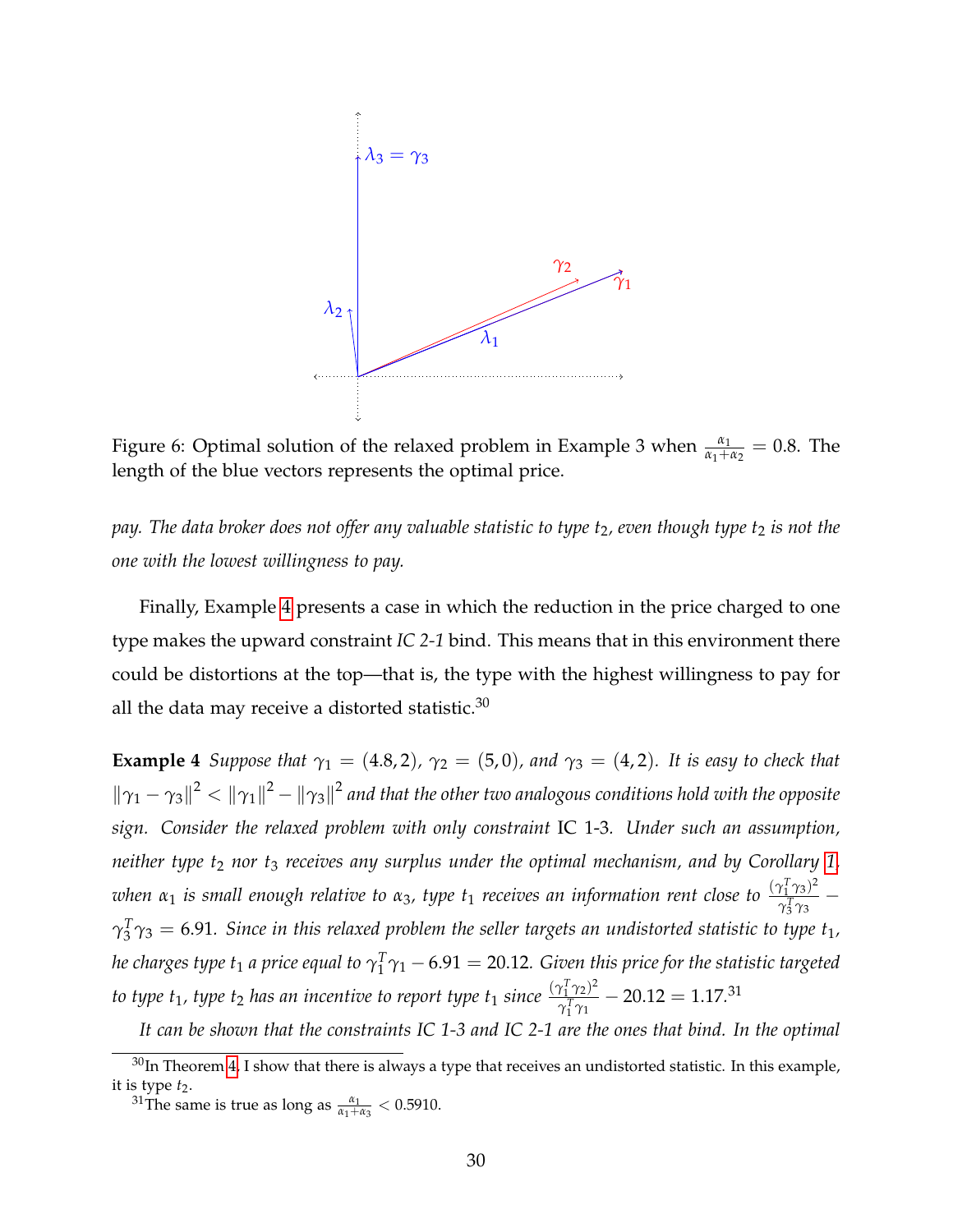*mechanism the data broker distorts the statistic targeted to type t<sub>1</sub> in the opposite direction of type t*2*'s preferred statistic and targets to type t*<sup>2</sup> *an undistorted statistic. This reduces type t*1*'s willingness to pay for the information targeted to her, but it does not change type t<sub>1</sub>'s incentive to report type t*<sub>3</sub>*.* 

The examples show that it is difficult to know *a priori* the relevant IC constraints to consider when solving for the optimal mechanism in this general environment. Despite this difficulty, I am able to show that the optimal mechanism satisfies two important properties. First, at least one type receives zero information rent. If this were not the case, the data broker could easily increase profits by increasing all prices uniformly without affecting incentives. Second, there is at least one type that receives an undistorted statistic, in the sense that receiving this statistic is for that type equivalent to receiving all data. But this type is not necessarily the one with the highest willingness to pay for all the data. Example [4](#page-32-1) presented one such a case, where the type with the second highest willingness to pay for all the data is the only one that receives an undistorted statistic. This is a generalization of the "nondistortion at the top" property that holds in unidimensional mechanism design problems with payoffs that satisfy the single crossing condition.<sup>32</sup> The reasoning behind this result is subtler. I show that if there is no type that receives an undistorted statistic, the data broker can offer a new package with all the data at a price high enough such that only one type is willing to pay for it, thus satisfying all constraints.

#### <span id="page-33-0"></span>**Theorem 4** *The optimal mechanism satisfies the following properties:*

- *1. at least one type receives zero information rent; and*
- *2. there is at least one type t<sup>i</sup> that receives a nondistorted statistic; that is, from the statistic she can learn*  $E[\theta_i | X]$ *.*

Although I cannot explicitly find the solution to the seller's problem, I am able to characterize how the statistics that are offered in the optimal mechanism look. These

 $32$ Rochet and Choné [\(1998\)](#page-36-3) show that in a multidimensional environment with linear payoffs, a similar property holds. In their environment there is at least one boundary type that receives the optimal quality.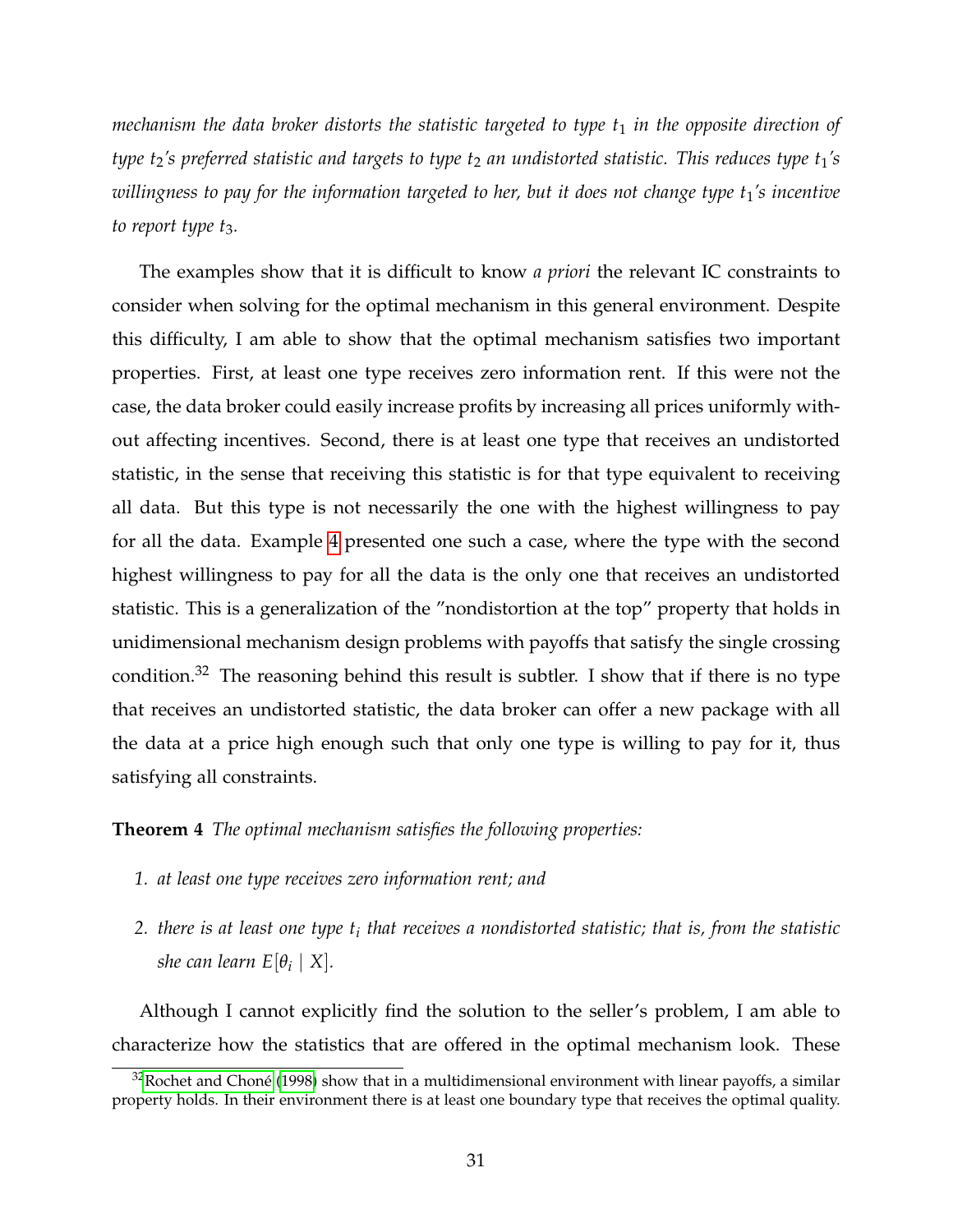statistics are built to satisfy the main property I found in the case of two information types: when an IC constraint binds, the data broker should ideally modify the statistic given to the mimicked type in the opposite direction of the information preferred by the mimicking type(s). There are two differences. First, there could be multiple types that want to report one single type, so the data broker must weight the direction in which to distort the information. Second, it might be optimal for the data broker not to sell a valuable statistic to certain types. It is worth noting that in this environment, as occurred in Example [3,](#page-31-0) it is not always true that the types who are willing to pay less for all the data are the ones that are left out of the mechanism. Instead the seller wants to leave out those types that other types have a higher incentive to report.

<span id="page-34-3"></span>**Theorem 5** *In the optimal mechanism, the vector of coefficients of the statistic targeted to type ti , to whom the data broker wants to sell, is one of the solutions to the fixed-point problem*

$$
L_i = Var(X)^{-1} \left( Cov(\theta_i, X) - \sum_{j \in I, j \neq i} \frac{\lambda_{ji} c_{ji}}{\sum_{j \in I, j \neq i} \lambda_{ij} + \mu_i} Cov(\theta_j, X) \right)
$$

 $w$ here  $I \subseteq \{1,\ldots,n\}$  is the set of types to whom the data broker wants to sell,  $\lambda_{k\ell}$  is the Lagrange multiplier associated with the constraint  $\textsf{IC}\text{ k-}\ell$  ,  $\mu_i$  is the Lagrange multiplier associated *with constraint* IR i, and  $c_{k\ell} = \frac{L_k^T Cov(\theta_k, X)}{L_L^T Cov(\theta_k, X)}$  $\frac{L_k^T \cos(\theta_k, X)}{L_\ell^T \cos(\theta_\ell, X)}$ .

# **References**

- <span id="page-34-2"></span>Anderson, S. P., and L. Celik (2015): "Product line design," *Journal of Economic Theory*, 157, 517–526.
- <span id="page-34-1"></span>Armstrong, M. (1996): "Multiproduct nonlinear pricing," *Econometrica: Journal of the Econometric Society*, pp. 51–75.
- <span id="page-34-0"></span>BABAIOFF, M., R. KLEINBERG, AND R. PAES LEME (2012): "Optimal mechanisms for selling information," in *Proceedings of the 13th ACM Conference on Electronic Commerce*, pp. 92–109. ACM.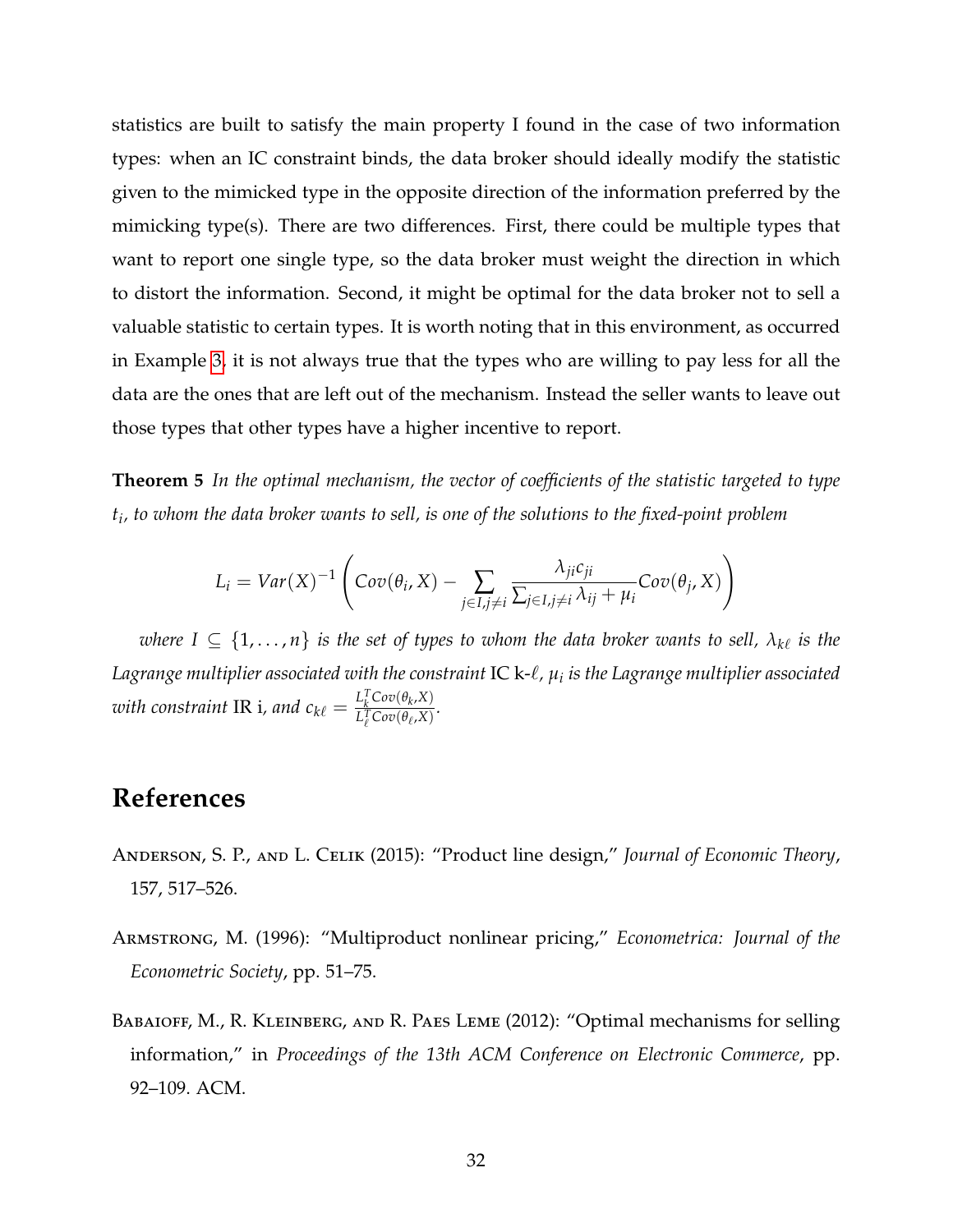- <span id="page-35-7"></span>BALESTRIERI, F., S. IZMALKOV, AND J. LEAO (2015): "The market for surprises: selling substitute goods through lotteries," .
- <span id="page-35-10"></span>Basar, T. (2008): "Variations on the theme of the Witsenhausen counterexample," in *2008 47th IEEE Conference on Decision and Control*, pp. 1614–1619. IEEE.
- <span id="page-35-12"></span>BASAR, T., AND G. J. OLSDER (1999): *Dynamic noncooperative game theory*, vol. 23. Siam.
- <span id="page-35-4"></span>Bergemann, D., and A. Bonatti (2015): "Selling cookies," *American Economic Journal: Microeconomics*, 7(3), 259–94.
- <span id="page-35-2"></span>BERGEMANN, D., A. BONATTI, AND A. SMOLIN (2018): "The design and price of information," *American Economic Review*, 108(1), 1–48.
- <span id="page-35-6"></span>Daskalakis, C., A. Deckelbaum, and C. Tzamos (2017): "Strong Duality for a Multiple-Good Monopolist," *Econometrica*, 85(3), 735–767.
- <span id="page-35-9"></span>Fang, K., S. Kotz, and K. Ng (1990): *Symmetric multivariate and related distributions*. Chapman and Hall.
- <span id="page-35-0"></span>Federal Trade Commission (2014): "Data brokers: A call for transparency and accountability," *Washington, DC*.
- <span id="page-35-11"></span>Kamenica, E., and M. Gentzkow (2011): "Bayesian persuasion," *American Economic Review*, 101(6), 2590–2615.
- <span id="page-35-5"></span>Manelli, A. M., and D. R. Vincent (2006): "Bundling as an optimal selling mechanism for a multiple-good monopolist," *Journal of Economic Theory*, 127(1), 1–35.
- <span id="page-35-1"></span>Marr, B. (2017): "Where Can You Buy Big Data? Here Are The Biggest Consumer Data Brokers," .
- <span id="page-35-8"></span>Maskin, E., and J. Riley (1984): "Monopoly with incomplete information," *The RAND Journal of Economics*, 15(2), 171–196.
- <span id="page-35-3"></span>Mussa, M., and S. Rosen (1978): "Monopoly and product quality," *Journal of Economic theory*, 18(2), 301–317.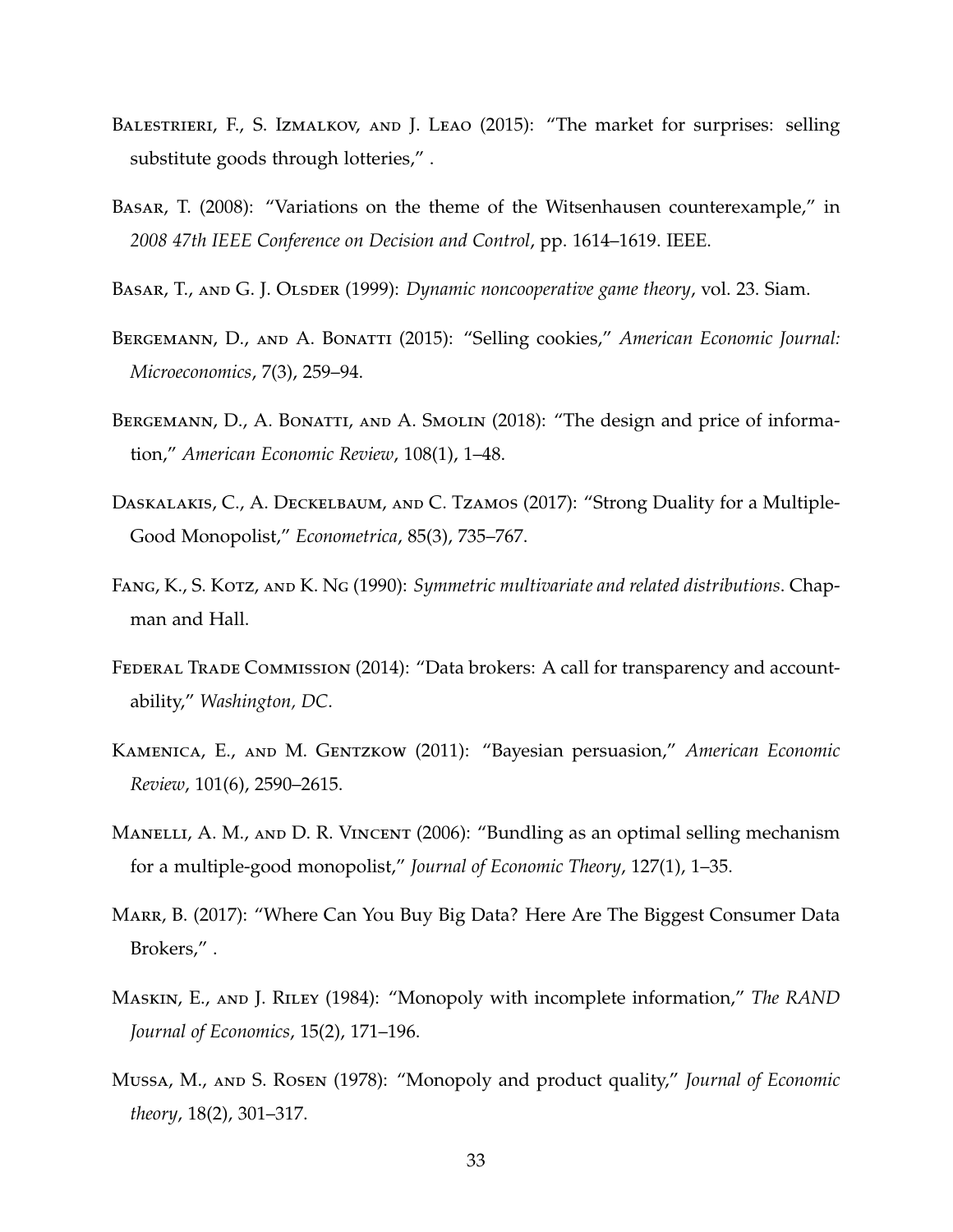- <span id="page-36-2"></span>Myerson, R. B. (1981): "Optimal auction design," *Mathematics of operations research*, 6(1), 58–73.
- <span id="page-36-8"></span>Pavlov, G. (2011): "Optimal mechanism for selling two goods," The BE Journal of Theo*retical Economics*, 11(1).
- <span id="page-36-3"></span>ROCHET, J.-C., AND P. CHONÉ (1998): "Ironing, sweeping, and multidimensional screening," *Econometrica*, pp. 783–826.
- <span id="page-36-5"></span>Thanassoulis, J. (2004): "Haggling over substitutes," *Journal of Economic theory*, 117(2), 217–245.
- <span id="page-36-6"></span>Vohra, R. V. (2011): *Mechanism design: a linear programming approach*, vol. 47. Cambridge University Press.
- <span id="page-36-7"></span>Wilson, R. B. (1993): *Nonlinear pricing*. Oxford University Press on Demand.
- <span id="page-36-1"></span>Witsenhausen, H. S. (1968): "A counterexample in stochastic optimum control," *SIAM Journal on Control*, 6(1), 131–147.
- <span id="page-36-4"></span>Yang, K. H. (2018): "Non-linear Pricing of Information Structure: An Equivalence Result," .

## <span id="page-36-0"></span>**A A Micro Foundation for Quadratic Loss**

Suppose there is a monopolist that faces a linear demand  $q(p) = \bar{a} - bp$  and the monopolist knows *b* but he is uncertain about the value of  $\bar{a}$ .

If the monopolist knows that the value of the intercept is  $\bar{a}$  he would choose to produce a quantity  $\bar{q} = \frac{\bar{a}}{2}$  and he would receive a profit of  $\bar{\pi} = \frac{\bar{a}^2}{4b}$  $rac{a^2}{4b}$ .

Since the monopolist is not certain about  $\bar{a}$  he would choose some quantity  $q$ . Let  $a =$ 2*q*, that is, the monopolist chooses the quantity *q* as if he thinks that  $\bar{a} = a$ . By choosing this quantity the monopolist obtains profits  $\pi = q \left( \frac{\bar{a}}{b} - \frac{q}{b} \right)$  $\left(\frac{q}{b}\right) = \frac{a}{2} \left( \frac{\bar{a}}{b} - \frac{a}{2b} \right) = \frac{a\bar{a}}{2b} - \frac{a^2}{4b}$  $\frac{a^2}{4b}$ .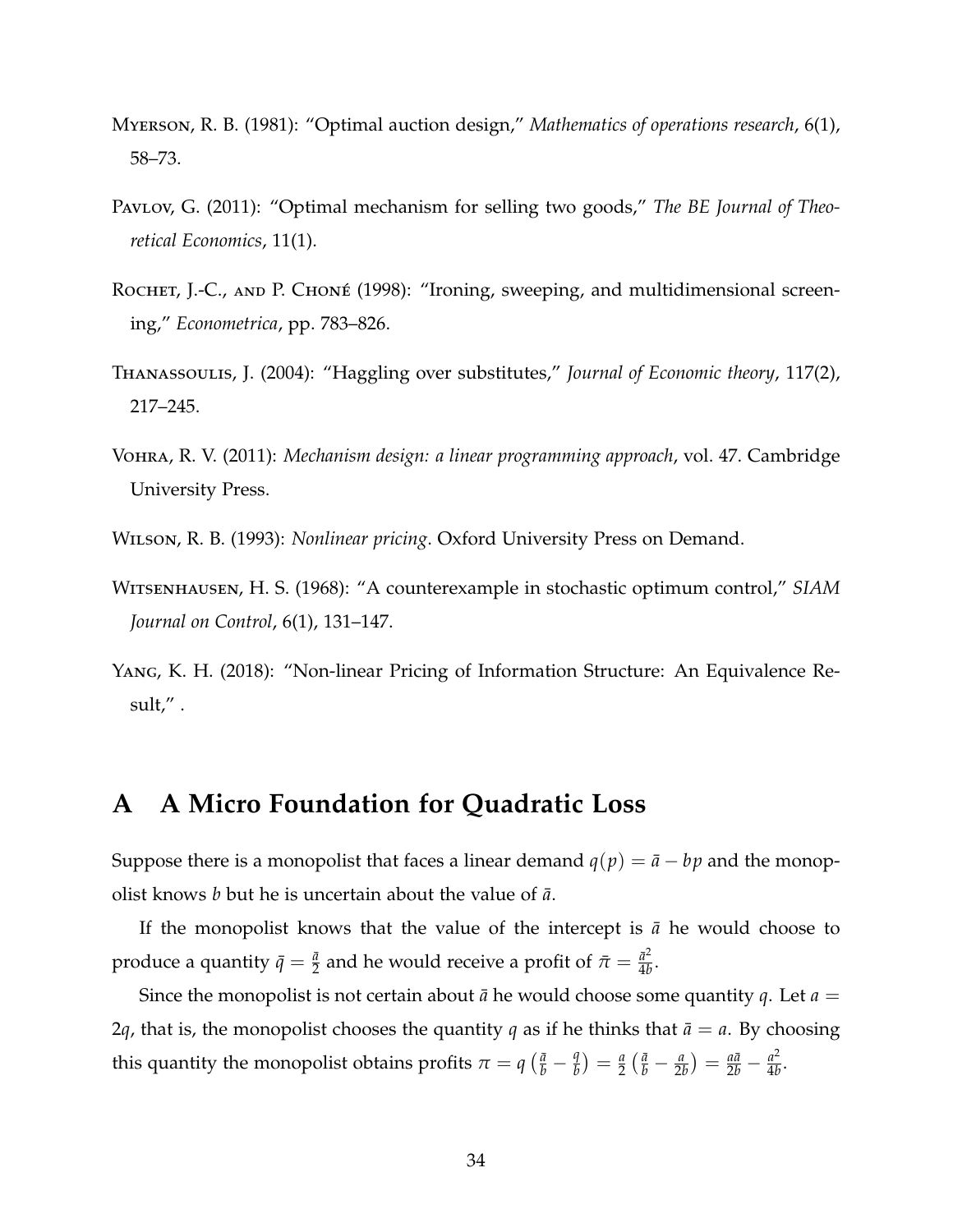Then by choosing *q* the monopolist is leaving on the table the quantity

$$
\bar{\pi} - \pi = \frac{\bar{a}^2}{4b} - \frac{a\bar{a}}{2b} + \frac{a^2}{4b} = \frac{(a - \bar{a})^2}{4b},
$$

that is, the monopolist weights the losses of its uncertainty about the parameter  $\bar{a}$ according to a quadratic loss function.

# <span id="page-37-0"></span>**B Proofs**

#### **Proof Claim [2](#page-12-1)**

For any function  $g : \psi(X) \to \mathbb{R}$ , where  $\psi(X)$  is the set of possible realizations of statistics,

$$
-\mathbb{E}_{x,\theta}\left[\left(g(\psi(x))-\theta\right)^2\mid \psi(x)\right] \leq -\mathbb{E}_{X,\theta}\left[\left(\mathbb{E}(\theta\mid \psi(x))-\theta\right)^2\mid \psi(x)\right]
$$
  
=\left. -\mathbb{E}\_X\left[\mathbb{E}\_{\theta}\left[\left(\mathbb{E}(\theta\mid \psi(x))-\theta\right)^2\mid \psi(x)\right]\right] = -\mathbb{E}\_X[Var(\theta\mid \psi(x))].

The inequality follows because  $\mathbb{E} \left[ (b - \theta)^2 | \psi(x) \right]$  is minimized by setting  $b = \mathbb{E}[\theta | \psi(x)]$ . The first equality follows from the Law of Iterated Expectations, and the second equality follows from the definition of conditional variance.

#### **Proof Theorem [1](#page-13-0)**

First, I present a detailed argument of why selling linear mechanisms is optimal when there are only two information types that share a common valuation type, and then argue why this argument still applies to the general model.

Suppose there are two information types with a unique common valuation type. Since by Proposition [1](#page-18-0) the IC constraint for type  $t_2$  mimicking type  $t_1$  does not bind, the problem that the Data Broker faces when the IC constraint for type  $t_1$  mimicking type  $t_2$ binds, can be rewritten as

$$
\max_{\psi(t_2)} \alpha_1 \left( \gamma_1^T \gamma_1 - Var(\theta_1) + \mathbb{E}[Var(\theta_1 | \psi(t_2))] \right) + Var(\theta_2) - \mathbb{E}[Var(\theta_2 | \psi(t_2))]
$$
\n
$$
\text{s.t} \quad Var(\theta_1) - \mathbb{E}[Var(\theta_1 | \psi(t_2))] \geq Var(\theta_2) - \mathbb{E}[Var(\theta_2 | \psi(t_2))],
$$

where the remaining constraint represents the IR constraint for type  $t_1$ .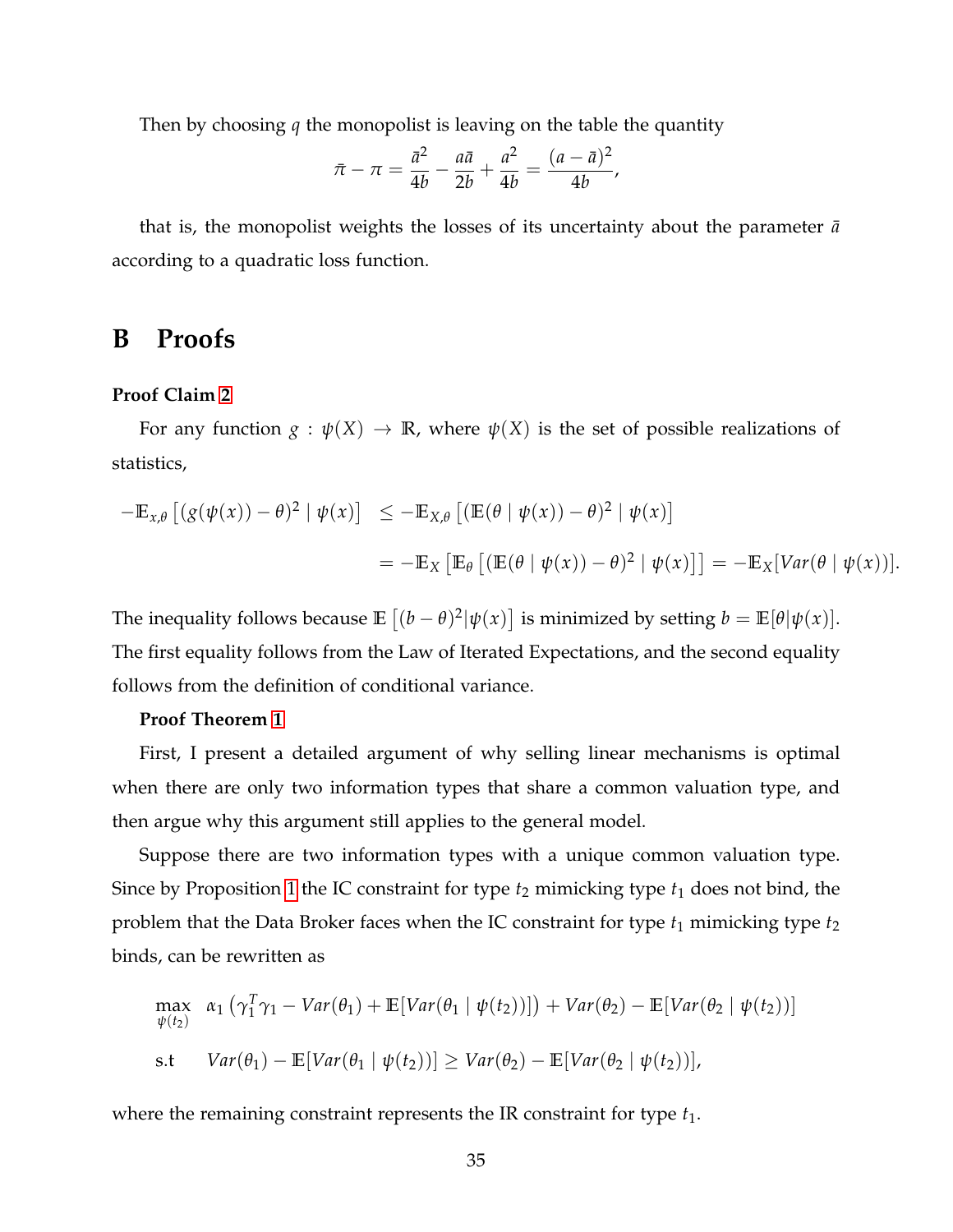First, suppose that the remaining constraint does not bind. By an argument similar to the one in [Kamenica and Gentzkow](#page-35-11) [\(2011\)](#page-35-11), it is without loss to assume that the Data Broker gives to type  $t_2$  a recommendation that this type will follow, that is,  $E(\theta_2 \mid$  $\psi(t_2)$ ) =  $\psi(t_2) \in \mathbb{R}$ . This is true because, by Claim [2,](#page-12-1) type  $t_2$  learns the same by observing the statistic  $\psi(t_2)$  or by observing an a statistic the expected value of  $\theta_2$  given the original statistic, while type  $t_1$  cannot learn more about  $\theta_2$  by observing the modified, probably aggregate, statistic than by observing the original one. Claim [2](#page-12-1) implies that  $\mathbb{E}[Var(\theta_1 | \psi(t_2))]$  is the smallest variance that type  $t_1$  can reached by optimally choosing the updating rule he uses to forecast  $\theta_1$  when buying the statistic targeted to type  $t_2$ ,  $a_1(\psi(t_2))$ . By allowing type  $t_1$  to choose  $a_1$ , I can define the functional

$$
G(a_1, \psi(t_2)) = \alpha_1 \mathbb{E}(\theta_1 - a_1(\psi(t_2)(x)))^2 - \mathbb{E}(\theta_2 - \psi(t_2)(x) | x)^2.
$$

Then the solution to the original problem has to be an equilibrium of the stochastic zerosum game in which type  $t_1$  wants to minimize  $G$ , where type  $t_1$  chooses  $a_1$  to minimize *G* and the Data Broker chooses  $\psi(t_2)$  to maximize *G*.

First, suppose that  $\psi(t_2)$  is a linear combination of x. Claim [1](#page-11-1) implies that the random vector  $(\theta_1, \psi(t_2)(x))$  is jointly elliptical. By Claim [2,](#page-12-1) type  $t_1$  chooses  $a_1^* = E(\theta_1 | \psi(t_2)(x))$ , a linear function of  $\psi(t_2)$  since  $(\theta_1, \psi(t_2)(x))$  is elliptical.

Second, suppose that  $a_1$  is linear, that is,  $a_1 = c_1 \psi(t_2)(x) + c_0$ . In such a case the seller wants to maximize

$$
\mathbb{E}\left(\alpha_1(\theta_1-c_1\psi(t_2)(x)-c0)^2-(\theta_2-\psi(t_2)(x))^2\mid x\right).
$$

The First Order Condition implies that the optimal solution for the seller has to satisfy

$$
\psi^*(t_2)(x) = \frac{\mathbb{E}[\theta_2 \mid x] - \alpha_1 c_1 \mathbb{E}[\theta_1 \mid x] - \alpha_1 c_0}{1 - \alpha_1 c_1^2},
$$

a linear mapping since the conditional expectations are linear. Furthermore, the seller's problem is strictly concave as long as  $1 > \alpha_1 c_1^2$  $\frac{2}{1}$ , and I show in Theorem [2](#page-20-0) that there is a unique fixed point of this linear mapping that satisfies this condition.

Therefore, the pair  $(a_1^*)$  $_1^*, \psi^*(t_2))$  is a linear saddle-point strategy, that is, for any other *a*<sub>1</sub> and  $\psi(t_2)$  I have  $G(a_1^*)$  $_1^*, \psi(t_2)) \leq G(a_1^*)$  $\mathbf{f}_{1}^{*}, \psi^{*}(t_{2}) \leq G(a_{1}, \psi^{*}(t_{2})).$  To finish the argument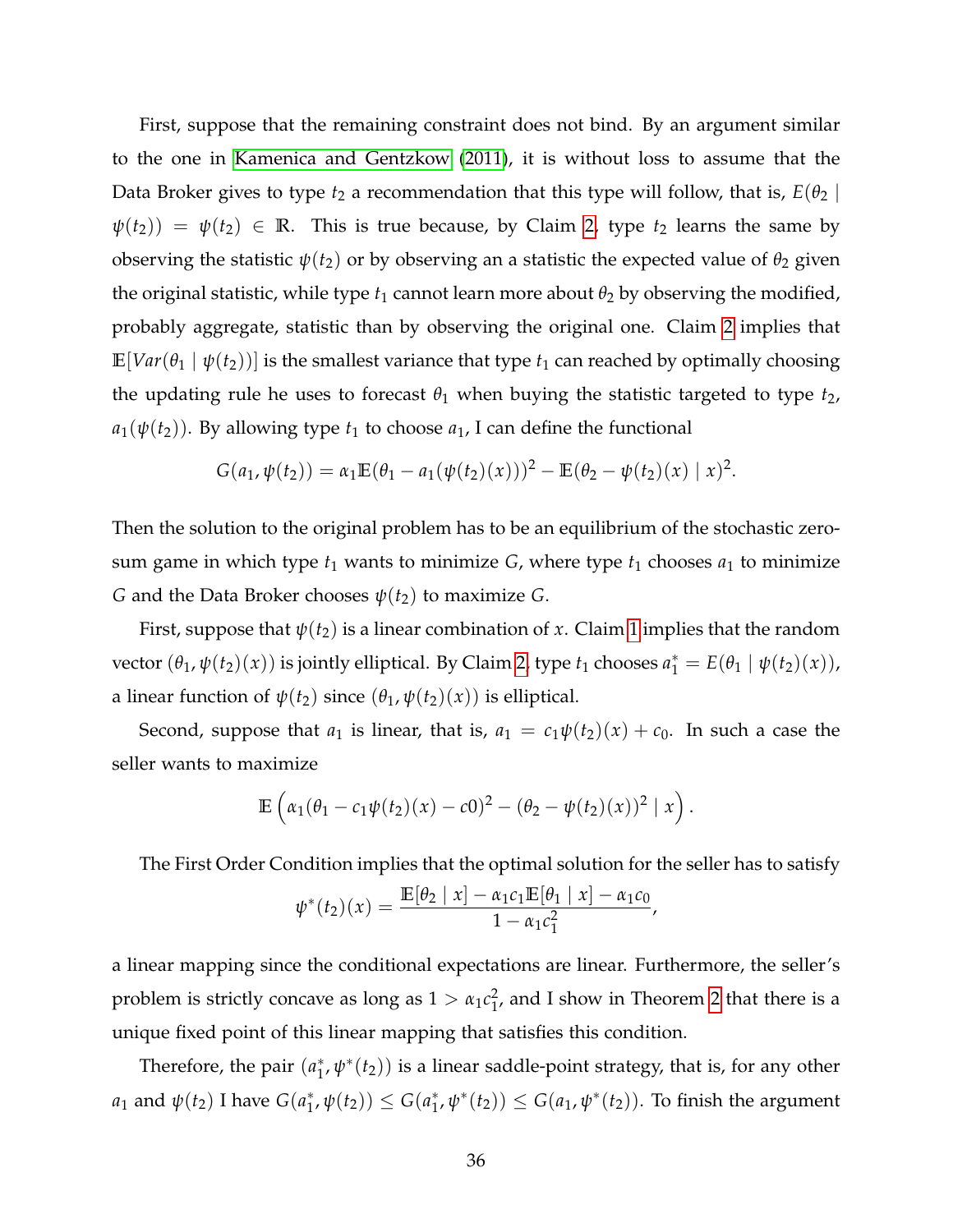I use a well-known property of zero-sum games called *ordered interchangeability property* (see for example [Basar and Olsder](#page-35-12) [\(1999\)](#page-35-12)). For completeness I present a general proof of this property.

**Property 1** *In a simultaneous two-player zero-sum game, let* (*a* ∗  $_{1}^{*}$ ,  $a_{2}^{*}$  $\binom{*}{2}$  and  $(\tilde{a}_1, \tilde{a}_a)$  be two saddle*point strategies. Then* (*a* ∗  $\left(\frac{a}{1}, \frac{a}{2}\right)$  and  $\left(\frac{a}{a_1}, a_2^*\right)$ 2 ) *are also saddle-point strategies.*

**Proof** Let *u* be the payoff function of the zero-sum game, and suppose that player 1 wants to minimize  $u$ , while player 2 wants to maximize it. Let  $(a_1^*)$  $_{1}^{*}$ ,  $a_{2}^{*}$  $\binom{*}{2}$  and  $(\tilde{a}_1, \tilde{a}_a)$  be two saddle-point strategies, that is, for any  $a_1$  and  $a_2$ ,  $u(a_1, a_2^*)$  $y_2^*$ )  $\geq u(a_1^*$  $_{1}^{*}$ ,  $a_{2}^{*}$  $y_2^*$ )  $\geq u(a_1^*$  $_{1}^{*},a_{2}),$ and analogously for and  $(\tilde{a}_1, \tilde{a}_2)$ .

Then  $\max_{a_2} u(a_1^*)$  $u_1^*, a_2 \leq u(a_1^*)$  $_{1}^{*}$ ,  $a_{2}^{*}$  $y_2^*$   $\leq u(a_1, a_2^*)$  $\binom{1}{2}$   $\leq$  max<sub>*a*2</sub></sub> *u*(*a*<sub>1</sub>, *a*<sub>2</sub>)  $\forall$ *a*<sub>1</sub>, that is, *a*<sup>\*</sup><sub>1</sub>  $\in$  $\argmin_{a_1} \max_{a_2} u(a_1, a_2)$ . This means that  $a_1^*$  $_1^\ast$  is a security strategy for player 1. Similarly, it can be argued that *a* ∗  $_2^*$  is a security point for player 2, and conclude that  $\min_{a_1} \max_{a_2} u(a_1, a_2) = 0$  $max_{a_2} min_{a_1} u(a_1, a_2) = v = u(a_1^*)$  $_{1}^{*}$ ,  $a_{2}^{*}$  $\mathbf{z}^*_{(2)} = u(\tilde{a}_1, \tilde{a}_2)$ , where the last inequality follows from an analogous argument.

Then  $v = min_{a_1}u(a_1, \tilde{a}_2) \leq u(a_1^*)$  $\left( \sum_{1}^{*}, \tilde{a}_{2} \right) \leq \max_{a_{2}} u(a_{1}^{*})$  $j_1^*, a_2$  = *v*, implying that *v* = *u*(*a* ∗  $_1^*, \tilde{a}_2$ ). This means that  $(a_1^*)$  $_1^*, \tilde{a}_2$ ) is a saddle-point strategy, since by the definition of *v* for any *a*<sub>1</sub> and *a*<sub>2</sub>, *u*(*a*<sub>1</sub>,  $\tilde{a}_2$ )  $\geq u(a_1^*)$  $u_1^*, \tilde{a}_2) \geq u(a_1^*)$  $_1^*, a_2$ ). By an analogous argument,  $(\tilde{a}_1^*)$  $_{1}^{*}$ ,  $a_{2}^{*}$  $_{2}^{*}$ is also a saddle-point strategy.

The ordered interchangeability property implies that the linear addle-point strategy (*a* ∗  $_1^*,\psi^*(t_2))$  is the unique saddle point of the zero-sum game between the data broker and type  $t_1$ ; if  $(\hat{a}_1, \hat{\psi}(t_2))$  were another saddle-point strategy then the pair  $(a_1^*$  $_{1}^{*}$ ,  $\hat{\psi}(t_{2})$ ) is also a saddle-point strategy. If this is the case, by Claim [2](#page-12-1) it has to be that  $E(\theta_1 | \tilde{\psi}(t_2)(x))$  is a linear mapping with the same coefficients as  $E(\theta_1 \mid \psi^*(t_2)(x))$ , meaning that  $\tilde{\psi}(t_2)(x)$ and  $\psi^*(t_2)(x)$  generate the same conditioning  $\sigma$ -algebras, that is, they are equal almost everywhere.

If the constraint does bind, the argument has to be slightly modified. Let  $a_1^*$  $_1^*$  be type *t*1's optimal updating rule as a function of the statistic that is offered by the seller. The constraint can be rewritten as  $Var(\theta_1) - E[(\theta_1 - a_1^*)]$  $\int_{1}^{*} (\psi^{*}(t_{2})))^{2}$ ] = *Var*( $\theta_{2}$ ) – *E*[*Var*( $\theta_{2}$ ) –  $\psi^*(t_2))^2$ . Define  $\Psi_{\mathcal{F}} = {\psi(t_2) : (\psi(t_2), a_1^*)}$  $_1^*(\psi(t_2))$ ) satisfies the constraint}. The modi-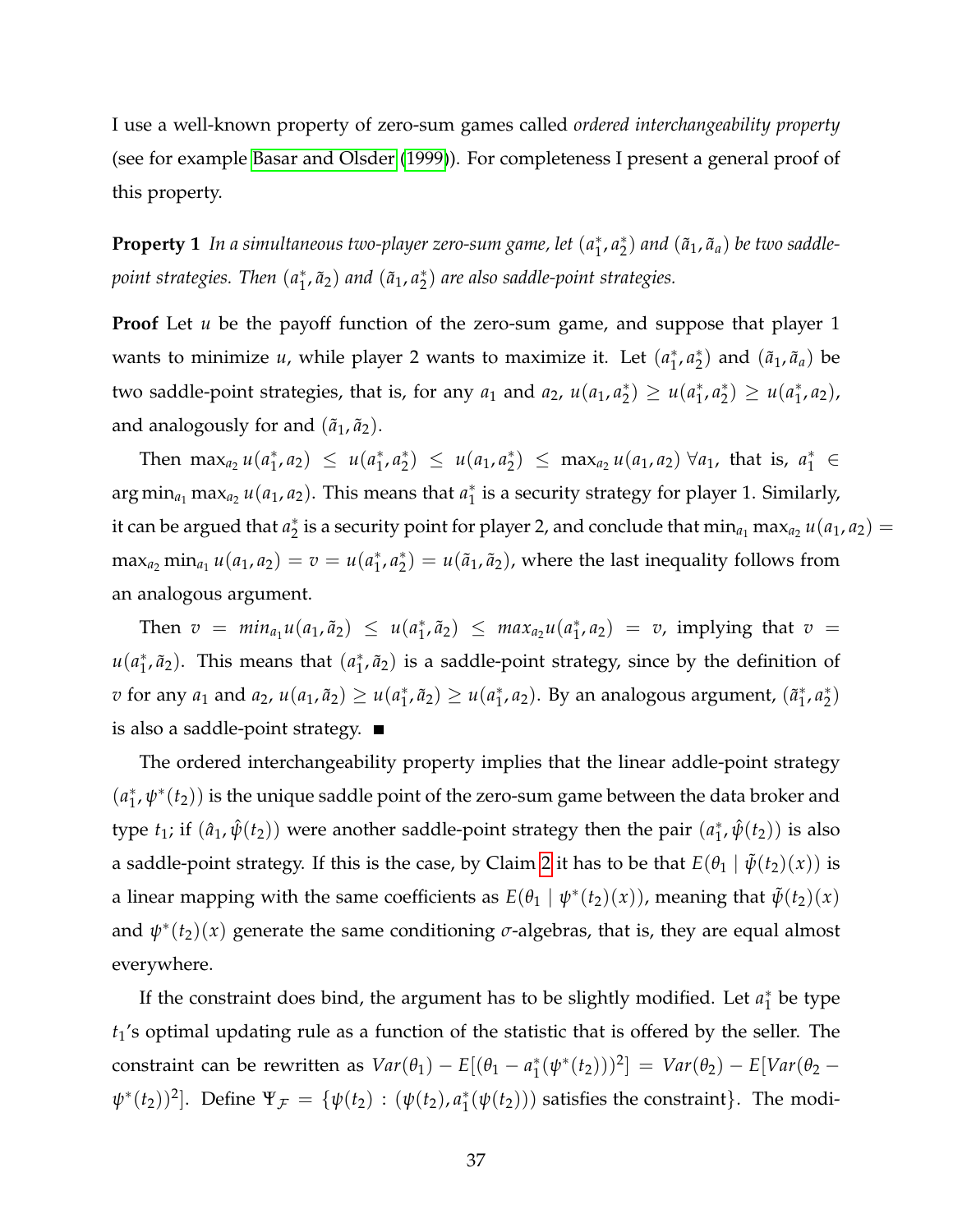fied zero-sum game where the seller's available strategies are given by the set  $\Psi_{\mathcal{F}}$  has a unique linear saddle-point. The argument is analogous to the previous one. In particular, the seller's best response is linear when type *t*1's updating rule is linear since the constraint is quadratic in such a case. The proof of Theorem [2](#page-20-0) shows that the mapping created by this linear responses has at least one fixed point and one of them is the solution to the seller's problem.

Now I extend the argument to consider the general case with many information types and many valuation types. I assume that I know which are the constraints that bind. This is without loss since I argue that for any set of binding constraints the optimal mechanism is linear.

It is always possible to either write  $p(t_i, v) = v(Var(\theta_i) - \mathbb{E}[(\theta_i - \psi(t_i))^2]$ , if there is not IC constraint for type  $(t_i, v)$  reporting another type  $(t_j, v')$  that binds, or  $p(t_i)$  =  $-v\mathbb{E}[(\theta_i-\psi(t_i))^2]+v\mathbb{E}[(\theta_i-a_{iv,j}(\psi(\theta_j)))^2]+p(t_j)$ , if there is an IC constraint for type  $(t_i, v)$  reporting another type  $(t_j, v')$  that binds, where  $a_{iv,j}$  represents how type  $(t_i, v)$  updates his forecast when observing the signal targeted to type  $(t_j, v')$ . Plugging in one of these prices in the seller's objective generates a functional analogous to functional *G*. The critical property of the functional *G* is that, for any  $i, j$ ,  $\mathbb{E}[(\theta_i - \psi(t_i))^2]$  always appears with a negative sign and  $\mathbb{E}[(\theta_i - a_{iv,j}(\psi(t_i)))^2]$  always appears with a positive sign. This keeps the conflict that the seller wants to maximize  $\mathbb{E}[(\theta_i - a_{iv,j}(\psi(t_i)))^2]$  and type  $(t_i, v)$ wants to minimize it, and the property that the seller wants to minimize  $\mathbb{E}[(\theta_i - \psi(t_i))^2].$ If there are multiples ways to write the price for some type  $(t_i, v)$ , some extra constraints have to be satisfied. Let  $\Psi_{\mathcal{F}} = \{ \psi : (\psi, a^*(\psi)) \text{ satisfies all the constraints} \}, \text{ where } a^*$ denotes the buyers' optimal decisions when they buy a statistic in *ψ* that is not targeted to them.

Consider the zero-sum game between the seller that wants to maximize *G* by choosing any  $\psi$  in  $\Psi_{\mathcal{F}}$  and a fictitious player that wants to minimize *G* by choosing the updating rules *a*, representing the buyers' interests in the mechanism. By the assumption that the joint distribution is elliptical and Claim [2,](#page-12-1) if the seller offers linear statistics, the fictitious player wants to choose linear forecasting rules. At the same time, if the fictitious player announces linear forecasting rules, the seller's best response is to choose linear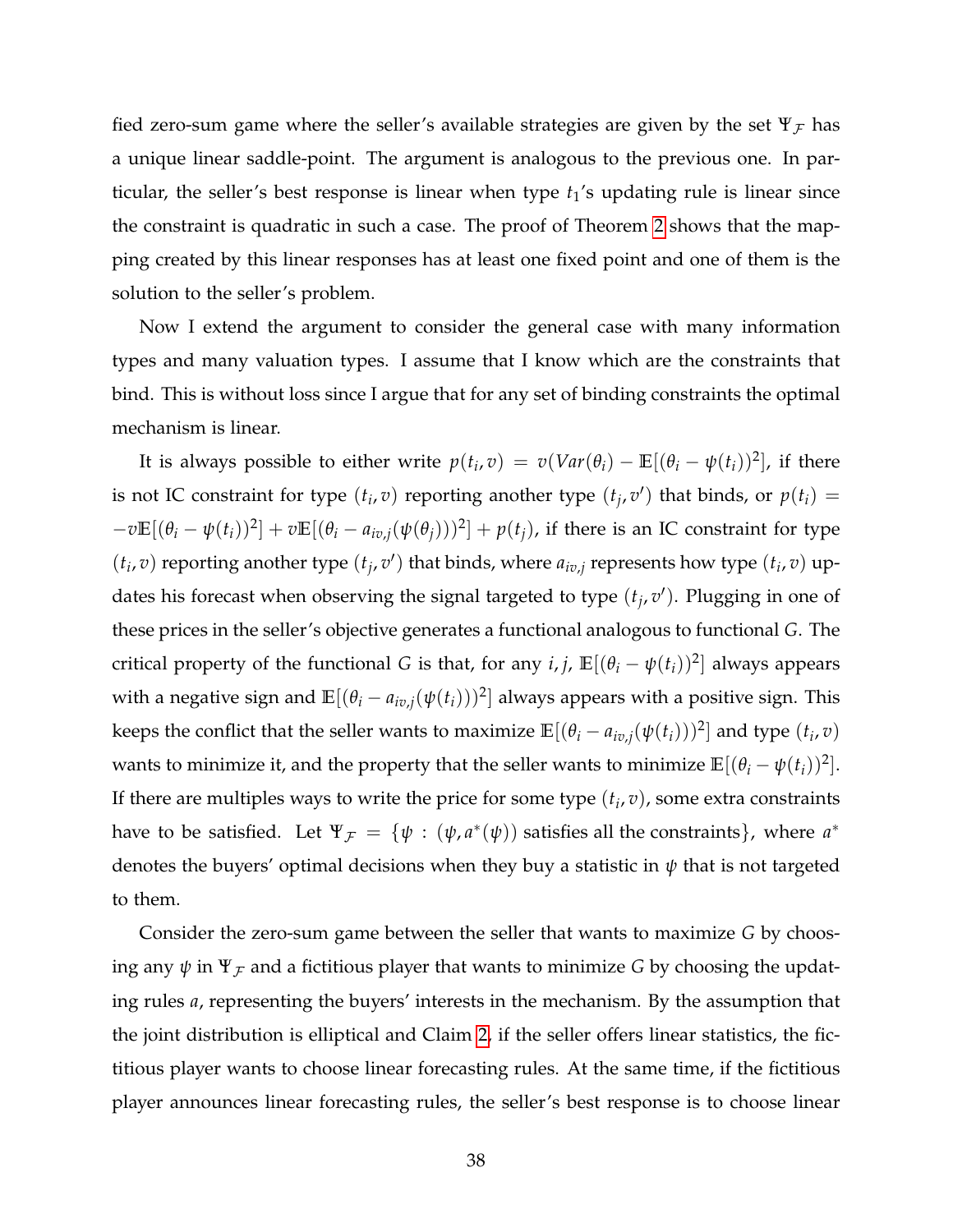statistics. This is a result of the problem being analogous to the one before with some extra constraints that are linear combinations of quadratic terms. Theorem [5](#page-34-3) shows that this linear best response mapping has at least one fixed point, and that one of them is a solution to the seller's problem when the buyer uses linear forecasting rules. Therefore, by the same argument as in the two type case, there is a unique saddle-point strategy in which the seller offers linear statistics and the fictitious player uses linear forecasting rules.

#### **Proof Lemma [1](#page-14-0)**

Consider the family of functions  $g(L, \ell, k) = \mathbb{E}_{\theta_i}[\theta_i] + k(L^T X + \ell \epsilon - \mathbb{E}_X[L^T X])$  for  $k \in \mathbb{R}$ . The conditional expectation belongs to this family of functions since the joint distribution of  $(\theta, X)$  is elliptical. When the buyer uses  $g(L, \ell, k)$  as her estimator when observing  $L^T X + \ell \epsilon$ , the variance of  $\theta_i$ 's forecasting error is equal to

$$
\mathbb{E}_{X,\epsilon}[\mathbb{E}_{\theta_i}[(\theta_i - g(L,\ell,k))^2 | L^T X + \ell \epsilon]] = \mathbb{E}_{X,\epsilon}[\mathbb{E}_{\theta_i}[((\theta_i - \mathbb{E}_{\theta_i}[\theta_i] - kL^T(X - \mathbb{E}_X[X]) - k\ell \epsilon)^2) | L^T X + \ell \epsilon]]
$$
  
\n
$$
= \mathbb{E}_{\theta_i}[(\theta_i - E(\theta_i))^2] - 2kL^T \mathbb{E}_{X,\epsilon}(\mathbb{E}_{\theta_i}((\theta_i - \mathbb{E}_{\theta_i}[\theta_i])(X - \mathbb{E}_X[X])]) | L^T X + \ell \epsilon))
$$
  
\n
$$
+ k^2 L^T \mathbb{E}_{X,\epsilon}[\mathbb{E}_{\theta_i}[(X - E(X))(X - E(X))^T | L^T X + \ell \epsilon]]L + k^2 \ell^2 \mathbb{E}_{\epsilon}[\epsilon^2]
$$
  
\n
$$
= \mathbb{E}_{\theta_i}[(\theta_i - \mathbb{E}_{\theta_i}(\theta_i))^2] - 2kL^T \mathbb{E}_{X,\theta_i}[(\theta_i - E_{\theta_i}[\theta_i])(X - \mathbb{E}_X[X])]
$$
  
\n
$$
+ k^2 L^T \mathbb{E}_X[(X - \mathbb{E}_X[X])(X - \mathbb{E}_X[X])^T]L + k^2 \ell^2 \sigma^2
$$
  
\n
$$
= Var(\theta_i) - 2kL^T Cov(\theta_i, X) + k^2 L^T Var(X)L + k^2 \ell^2 \sigma^2
$$

where the the second equality follows from linearity of the expectation and from *e* being independent of *X* and *θ*, the third one from the Law of Iterated Expectations and the last one from the definition of variance and covariance. Claim [2](#page-12-1) implies that the conditional expectation has to minimized this forecasting error. The First Order Condition with respect to *k* is

$$
-2L^{T}Cov(\theta_{i}, X) + 2kL^{T}Var(X)L + 2k\ell^{2}\sigma^{2} = 0,
$$

that is,  $\hat{k} = \frac{L^T Cov(\theta_i, X)}{L^T Var(X)I + \ell^2}$  $\frac{L \text{ Cov}(v_i, x)}{L^T Var(X)L + l^2 \sigma^2}$ . Plugging in this value of *k* gives the conditional variance,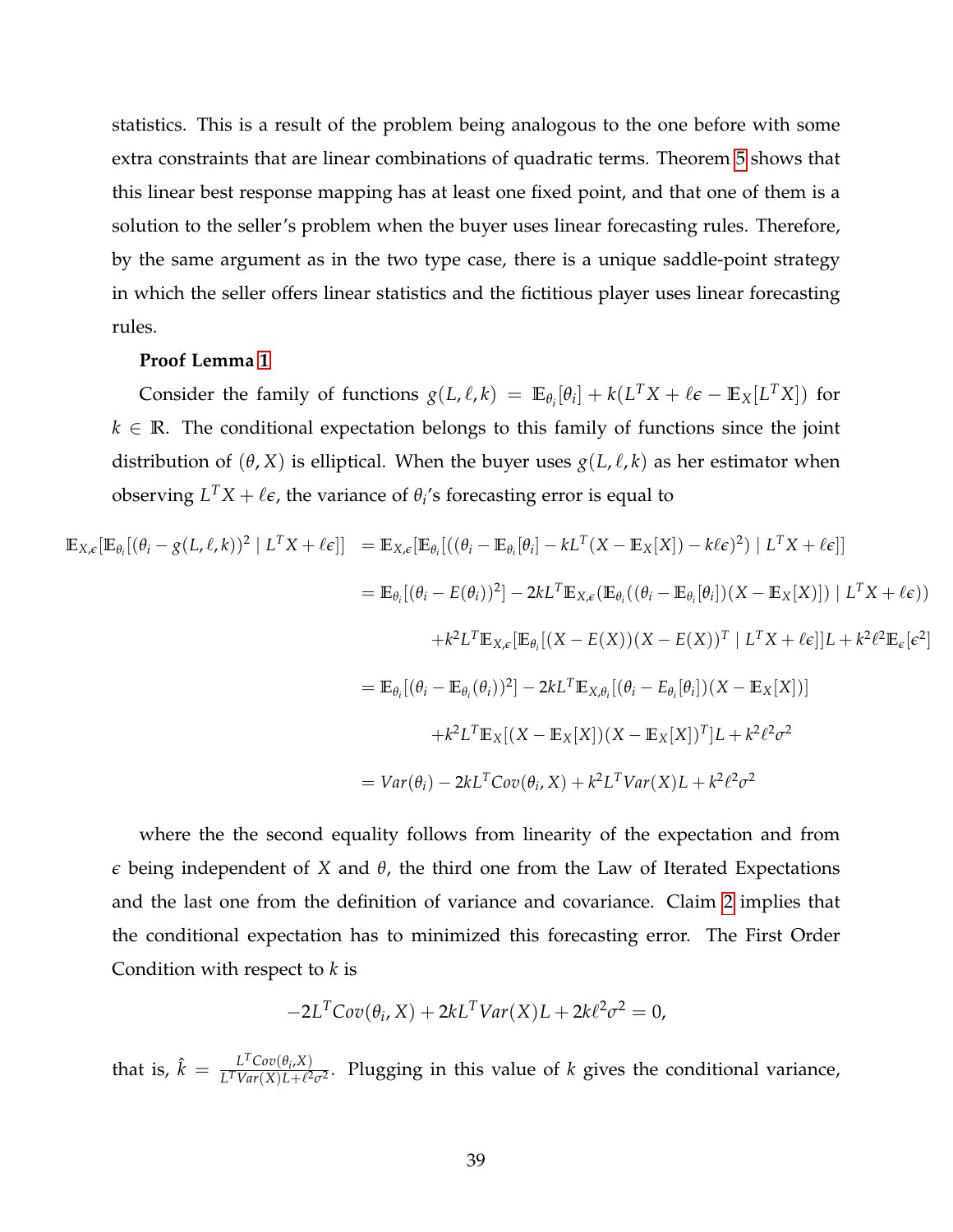which is equal to

$$
Var(\theta_i) - \frac{(L^T Cov(\theta_i, X))^2}{L^T Var(X)L + \ell^2 \sigma^2}.
$$

#### **Proof Lemma [2](#page-14-1)**

Lemma [1](#page-14-0) presented the value of the conditional variance when the buyer observes any linear combination of the data. Since the conditional expectation minimizes the conditional variance, it is enough to find the set of coefficients that minimize the expression in Lemma [1.](#page-14-0) Immediately it can be seen that  $\ell = 0$ . The first order condition for *L* gives

$$
\frac{-2L^T \text{Cov}(\theta_i, X) \text{Cov}(\theta_i, X) L^T \text{Var}(X) L + 2(L^T \text{Cov}(\theta_i, X))^2 L^T \text{Var}(X)}{(L^T \text{Var}(X) L)^2} = 0,
$$

from which we obtain that  $\hat{L} = Var(X)^{-1}Cov(\theta_i, X)$ . Therefore, the conditional variance of  $\theta_i$  given *X* is equal to

$$
Var(\theta_i) - Cov(\theta_i, X)^T Var(X)^{-1}Cov(\theta_i, X).
$$

#### **Proof Proposition [1](#page-18-0)**

To prove parts 1. and 2. I only need to argue that the IC constraint for type  $t_2$  reporting type *t*<sup>1</sup> never binds. Suppose that in the optimal mechanism that targets statistics  $ψ(t_1)$  and  $ψ(t_2)$  to types  $t_1$  and  $t_2$ , respectively, this constraint binds. Then it holds with equality, and by Claim [2](#page-12-1) it can be expressed as

$$
Var_{F_{\theta}}(\theta_2) - \mathbb{E}_X[Var(\theta_2 \mid \psi(t_1))] - p(t_1) = Var_{F_{\theta}}(\theta_2) - \mathbb{E}_X[Var(\theta_2 \mid \psi(t_2))] - p(t_2).
$$
 (1)

Lemma [2](#page-14-1) implies that  $\gamma_{2}^{T}$  $Z_1^T \gamma_2 \geq Var_{F_{\theta}}(\theta_2) - E_x[Var(\theta_2 \mid \psi(t_1))].$  Therefore,  $p(t_1) \leq \gamma_2^T$  $\frac{T}{2}$ γ<sub>2</sub> –  $Var_{F_{\theta}}(\theta_2) + E_x[Var(\theta_2 \mid \psi(t_2))] + p(t_2)$ . Since the IR constraint for type  $t_2$  implies that  $Var_{F_{\theta}}(\theta_2) - E_x[Var(\theta_2 \mid \psi(t_2))] \geq p(t_2)$ , it has to be that  $p(t_1) \leq \gamma_2^T$  $\frac{T}{2}$ γ<sub>2</sub>. Similarly,  $p(t_2) \leq$  $\gamma^T_2$  $\frac{1}{2}$  γ<sub>2</sub>.

If one of these constraints is strict, the monopolist can do better by selling all the data to both types, and charging to them the price  $\gamma_{2}^T$  $\frac{1}{2}\gamma_2$ , satisfying trivially all the constraints.

Now suppose that  $p(t_1) = p(t_2) = \gamma_2^T$  $\frac{1}{2}$  $\gamma$ <sub>2</sub>. In such a case to satisfy the IR constraint for type  $t_2$  it has to be that  $\psi(t_2)(x) = E(\theta_2 | x)$ . Consider the alternative mechanism that targets to type  $t_1$  the statistic  $\psi'(t_1)$  and charge him the price  $p'(t_1)$  =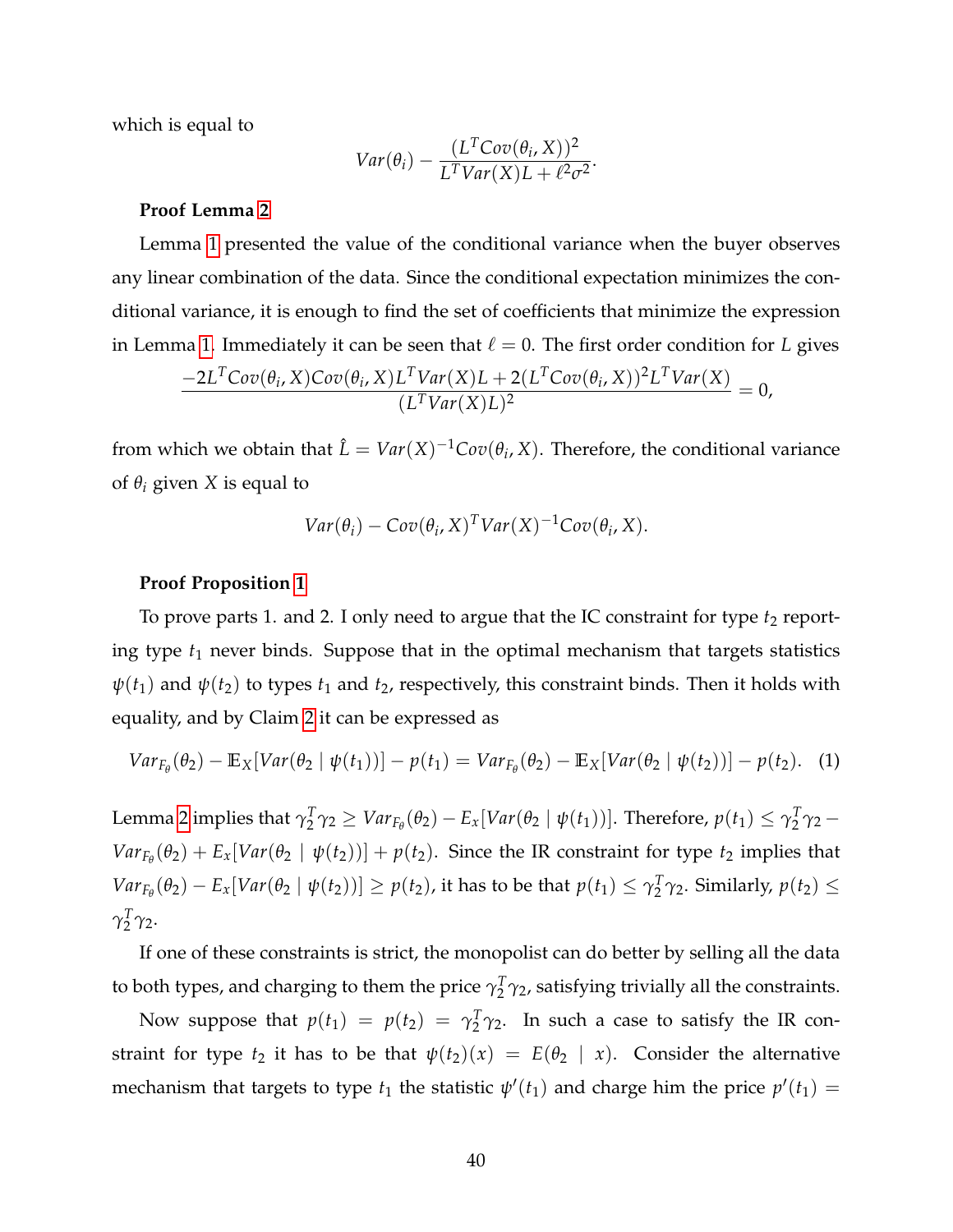$\gamma_1^T$  $\frac{T}{1}$ γ<sub>1</sub> − *Var*<sub>*F*<sup>β</sup></sub>( $\theta$ <sub>2</sub>) + *E<sub>x</sub>*[*Var*( $\theta$ <sub>1</sub> |  $\psi$ (*t*<sub>2</sub>))] + *p*(*t*<sub>2</sub>) > *p*(*t*<sub>1</sub>), since by Claim [2](#page-12-1) and assump-tion [2,](#page-16-2)  $\gamma_1^T$  $\int_1^T \gamma_1 > Var_{F_\theta}(\theta_2) - E_x[Var(\theta_1 \mid \psi(t_2))].$  Clearly this mechanism satisfies all the constraints and gives to the monopolist higher profits than the original mechanism, contradicting the assumption that the original mechanism was optimal.

Now I proceed to prove part 3. According to Lemma [2,](#page-14-1) when the data broker offers to type  $t_2$  the statistic  $\psi(t_2) = \mathbb{E}[\theta_2 | X]$ , the maximum price type  $t_2$  is willing to pay for it is  $\gamma^T_2$  $\frac{T}{2}\gamma_2 = \left\|\gamma_2\right\|^2$ , and the maximum price that type  $t_1$  is willing to pay for the same statistic is

$$
\frac{(Cov(\theta_2, X)^T Var(X)^{-1}Cov(\theta_1, X))^2}{Cov(\theta_2, X)^T Var(X)^{-1}Cov(\theta_2, X)} = \frac{(\gamma_1^T \gamma_2)^2}{\|\gamma_2\|^2}.
$$

Therefore, when the data broker targets to type  $t_2$  the statistic  $\psi(t_2) = \mathbb{E}[\theta_2 \mid X]$  and charges him price  $p(t_2) = ||\gamma_2||^2$ , type  $t_1$  will report type  $t_2$  if and only if

$$
(\text{Cov}(\theta_2, X)^T \text{Var}(X)^{-1} \text{Cov}(\theta_1, X))^2 > (\text{Cov}(\theta_2, X)^T \text{Var}(X)^{-1} \text{Cov}(\theta_2, X))^2
$$
  
\n
$$
\Leftrightarrow (\gamma_1^T \gamma_2)^2 > (\gamma_2^T \gamma_2)^2
$$
  
\n
$$
\Leftrightarrow \cos^2(\beta) \gamma_2^T \gamma_2 \gamma_1^T \gamma_1 > (\gamma_2^T \gamma_2)^2
$$
  
\n
$$
\Leftrightarrow \cos(\beta) > \frac{\|\gamma_2\|}{\|\gamma_1\|},
$$

where  $\beta$  is the angle between  $\gamma_1$  and  $\gamma_2$ , and the second equivalence follows from the fact that the angle between vectors  $\gamma_1$  and  $\gamma_2$  satisfies the equality  $cos(\beta) = \frac{\gamma_1^T \gamma_2}{\|\gamma_1\|\|\gamma_2\|\|\gamma_3\|\|\gamma_4\|}$  $\frac{1}{\|\gamma_1\| \|\gamma_2\|}$ while the last equivalence from the assumption that  $\gamma_1^T$  $\int_1^T \gamma_2 > 0$ . This provides the first equivalence in the theorem. Since *γ T*  $\frac{T}{2}\gamma_1 > 0$ , the expression after the first equivalence can be rewritten as  $\gamma_1^T$  $<sup>T</sup><sub>1</sub> γ<sub>2</sub> - γ<sup>T</sup><sub>2</sub>$ </sup>  $\gamma_2^T \gamma_2 > 0$ , that is, the dot product between the vectors  $\gamma_2$ and  $\gamma_1 - \gamma_2$  has to be positive. Figure [7](#page-44-0) helps to understand how to derive the second condition.

The dot product between two vectors is positive if and only if the angle between them is less than 90°. Therefore,  $\gamma_{2}^{T}$  $T_2(\gamma_1 - \gamma_2) > 0$  if and only if the angle between this two vectors is smaller than 90°. In the figure this implies that  $\alpha + \beta < 90^{\circ}$ . By the properties of the measures of angles between parallel lines,  $\alpha = \alpha'$ . Therefore, the IC constraints will bind if and only if  $\omega > 90^{\circ}$ . By Pythagoras theorem it has to be that the squared of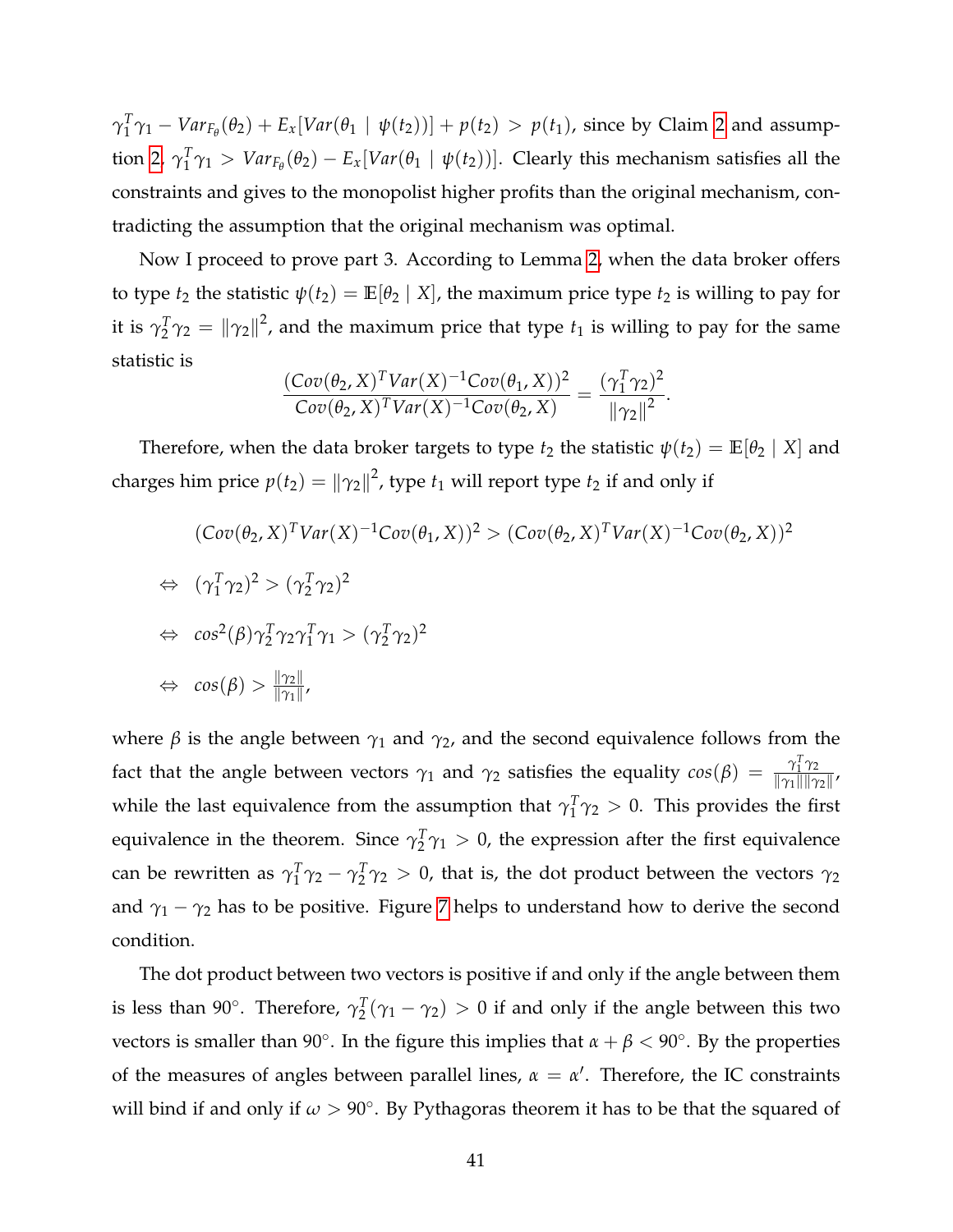<span id="page-44-0"></span>

Figure 7: Graphic representation of covariance adjusted vectors.

the magnitude of the vector  $\gamma_1$  is larger than the sum of the square of the magnitudes of vectors  $\gamma_2$  and  $\gamma_1 - \gamma_2$ , that is,  $\|\gamma_1\|^2 > \|\gamma_2\|^2 + \|\gamma_1 - \gamma_2\|^2$ , which implies the second condition.

Finally, I proceed to prove part 4. If the IC constraint for type  $t_1$  reporting type  $t_1$ does not bind the seller can give the optimal statistics to each type, so it does not include any noise. Now suppose it binds. Since the IR constraint for type  $t_2$  binds and type  $t_1$ receives the optimal amount of information the prices are given by

$$
p(t_1) = p(t_2) + \gamma_1^T \gamma_1 - \frac{(L_2^T Cov(\theta_1, X))^2}{L_2^T Var(X)L_2 + \ell_2^2 \sigma^2}, \text{ and}
$$
  

$$
p(t_2) = \frac{(L_2^T Cov(\theta_2, X))^2}{L_2^T Var(X)L_2 + \ell_2^2 \sigma^2}.
$$

Therefore, the objective of the seller is to solve the problem

$$
\pi = \max_{L_2, \ell_2} \alpha_1 \left( \gamma_1^T \gamma_1 - \frac{(L_2^T \text{Cov}(\theta_1, X))^2}{L_2^T \text{Var}(X) L_2 + \ell_2^2 \sigma^2} \right) + \frac{(L_2^T \text{Cov}(\theta_2, X))^2}{L_2^T \text{Var}(X) L_2 + \ell_2^2 \sigma^2}
$$

Suppose that in the solution of this problem  $\ell_2^* > 0$ . If we reduce  $\ell_2$  by an small amount, the change in the seller's profits is equal to

$$
2\sigma^2 \frac{(L_2^T \text{Cov}(\theta_2, X))^2}{(L_2^T \text{Var}(X)L_2 + \ell^*_{2}^2 \sigma^2)^2} - 2\sigma^2 \alpha_1 \frac{(L_2^T \text{Cov}(\theta_1, X))^2}{(L_2^T \text{Var}(X)L_2 + \ell^*_{2}^2 \sigma^2)^2}.
$$

 $\text{Suppose that } \alpha_1(L_2^T \text{Cov}(\theta_1, X))^2 \geq (L_2^T \text{Cov}(\theta_2, X))^2$ . Then  $\pi \leq \alpha_1 \gamma_1^T$  $<sup>I</sup><sub>1</sub> γ<sub>1</sub>$ . Consider</sup>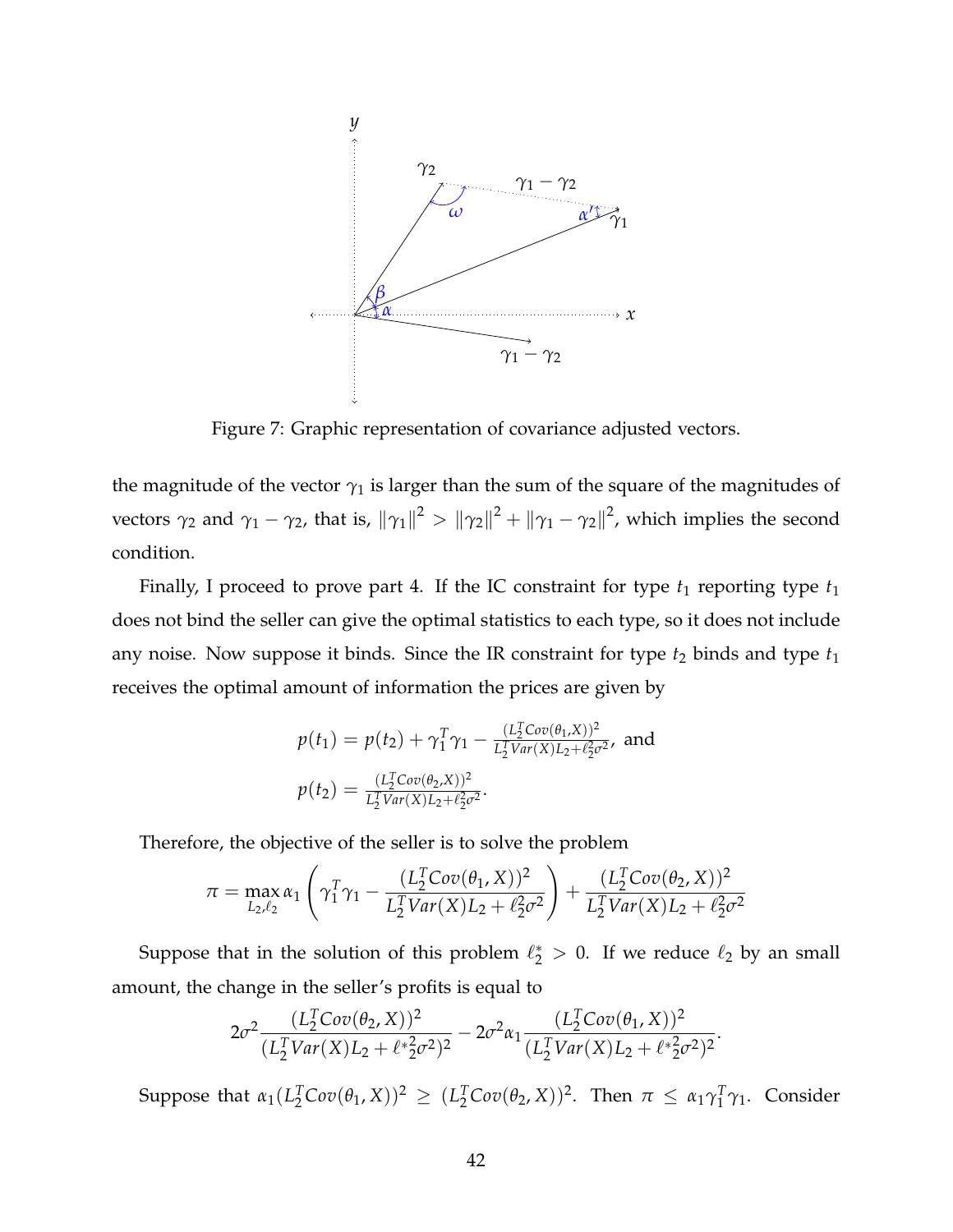the alternative mechanism with coefficients  $\tilde{L}_2$ , such that  $\tilde{L}_2$  is orthogonal to  $Cov(\theta_2)$  –  $Cov(\theta_1)$ , that is,  $\tilde{L}_2^T Cov(\theta_1, X) = \tilde{L}_2^T Cov(\theta_1, X)$ , and prices  $\tilde{p}(t_1) = \gamma_1^T$  $i_1^T \gamma_1$  and  $\tilde{p}(t_2)$  =  $(\tilde{L}_2^T Cov(\theta_2, X))^2$  $\frac{L_2^2 Cov(\theta_2, X))^2}{\tilde{L}_2^T Var(X)\tilde{L}_2}$ .  $\tilde{p}(t_2)$  is strictly positive since  $\tilde{L}_2$  is not orthogonal to  $Cov(\theta_2)$  by assumption [2.](#page-16-2) The new contract satisfies all IC and IR constraints and give a profit  $\tilde{\pi} = \alpha_1 \gamma_1^T$  $\frac{T}{1}\gamma_1 +$  $p(t_2) > π$ . Therefore,  $α_1(L_2^T Cov(\theta_1, X))^2 < (L_2^T Cov(\theta_2, X))^2$ , and the net benefit of decreasing  $\ell^*$  is positive. Therefore,  $\ell^* > 0$  cannot be the optimal solution, that is, the data broker will never include independent noise into the statistic.

#### **Proof of Theorem [2](#page-20-0)**

Part 1. follows directly from part 3. in Proposition [1](#page-18-0) and Lemma [1.](#page-14-0)

To solve for the optimal mechanism design when the IC constraint for type 1 reporting type 2 binds, I first assume that the IR constraint for type *t*<sup>1</sup> does not bind. From the analysis in the main text, the seller's maximization problem is:

$$
\pi = \max_{L} \alpha_1 \left( \gamma_1^T \gamma_1 - \frac{(L^T \text{Cov}(\theta_1, X))^2}{L^T \text{Var}(X) L} \right) + \frac{(L^T \text{Cov}(\theta_2, X))^2}{L^T \text{Var}(X) L}
$$

Letting  $a_1 = \frac{L^T Cov(\theta_1, X)}{L^T Var(X) L}$  $\frac{L^T Cov(\theta_1, X)}{L^T Var(X) L}$  and  $a_2 = \frac{L^T Cov(\theta_2, X)}{L^T Var(X) L}$  $\frac{L^2 \text{Cov}(\nu_2, A)}{L^T Var(X) L}$ , the First Order Condition is:  $-2\alpha_1(a_1Cov(\theta_1, X) - a_1^2)$  $2a_1x_1Var(X)L$  + 2 $a_2Cov(\theta_2, X) - 2a_2x_1(X)L = 0$ ,

from which

$$
L = \frac{Var(X)^{-1} \left( Cov(\theta_2, X) - \frac{a_1}{a_2} \alpha_1 Cov(\theta_1, X) \right)}{a_2 - \alpha_1 \frac{a_1^2}{a_2}}.
$$

Rename  $c = \frac{a_1}{a_2}$  $\frac{a_1}{a_2} = \frac{L^T Cov(\theta_1, X)}{L^T Cov(\theta_2, X)}$  $\frac{L}{L} \frac{Cov(\theta_1, A)}{Cov(\theta_2, X)}$  and normalize the denominator to [1](#page-14-0). Lemma 1 implies that this normalization is without loss. Therefore, if the IR constraint of type  $t_1$  does not bind the result is true. The IR constraint for type  $t_1$  does not bind if and only if

$$
\frac{(\gamma_2^T \gamma_1 - c\alpha_1 \gamma_1^T \gamma_1)^2}{\|\gamma_2 - \alpha_1 c \gamma_1\|^2} > \frac{(\gamma_2^T \gamma_2 - c\alpha_1 \gamma_1^T \gamma_2)^2}{\|\gamma_2 - \alpha_1 c \gamma_1\|^2}
$$
  
\n
$$
\Leftrightarrow \frac{(\gamma_2^T \gamma_1 - c\alpha_1 \gamma_1^T \gamma_1)^2}{(\gamma_2^T \gamma_2 - c\alpha_1 \gamma_1^T \gamma_2)^2} > 1
$$
  
\n
$$
\Leftrightarrow c^2 > 1.
$$

Furthermore, from the proof of Theorem [1,](#page-13-0) the problem is strictly convex if and only if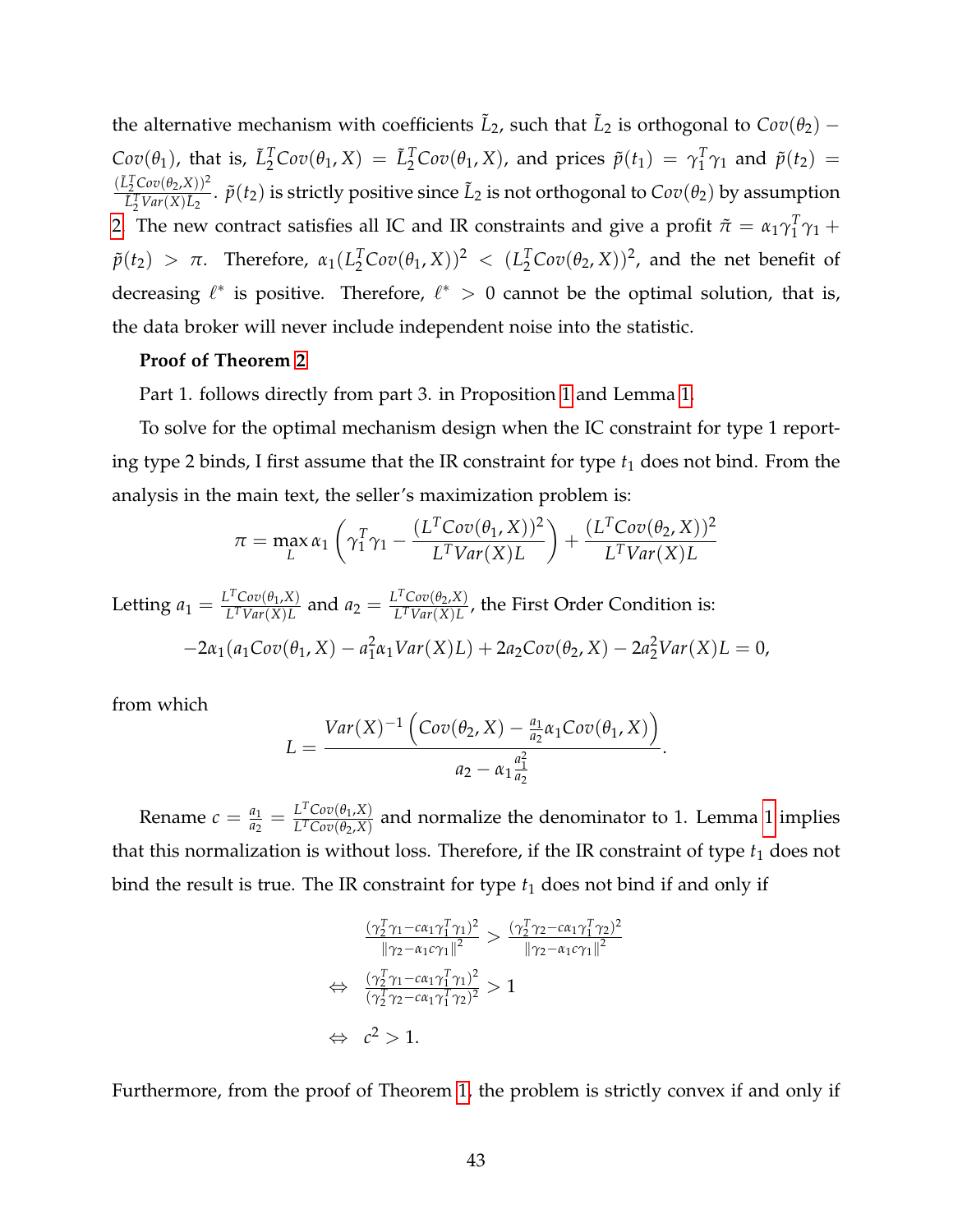$1 > \alpha_1 c^2$ . Therefore, I need to check that there is a solution of the fixed-point problem with  $c^2 < 1/\alpha_1$ .

We have

$$
c = \frac{\gamma_2^T \gamma_1 - c\alpha_1 \gamma_1^T \gamma_1}{\gamma_2^T \gamma_2 - c\alpha_1 \gamma_1^T \gamma_2'}
$$

which generates the quadratic equation *c* <sup>2</sup>*α*1*γ T*  $T_1^T$ γ<sub>2</sub> –  $c(\gamma_2^T)$  $T_2^T$ γ<sub>2</sub> + α<sub>1</sub>γ<sup>T</sup><sub>1</sub>  $\gamma_1^T \gamma_1$ ) +  $\gamma_1^T$  $j_1^T \gamma_2 = 0$ . This equation has two solutions given by

$$
\frac{\|\gamma_2\|^2 + \alpha_1 \|\gamma_1\|^2 \pm \sqrt{(\|\gamma_2\|^2 + \alpha_1 \|\gamma_1\|^2)^2 - 4\alpha_1(\gamma_1^T\gamma_2)^2}}{2\alpha_1\gamma_1^T\gamma_2}.
$$

In both solutions the denominator is positive, so that the two solutions have the same sign and the sign coincide with the sign of  $\gamma_1^T$  $<sup>1</sup>$  γ2.</sup>

To make the notation easier let *c* be the negative solution and *d* the positive solution. The following lemma shows that only the negative solution of the equation is a solution of the original problem and that the IR constraint binds only when  $\alpha_1 > \tilde{\alpha}$  with  $\tilde{\alpha} \in (0,1)$ .

<span id="page-46-0"></span>**Lemma 8** *For all*  $\alpha_1$ ,  $d^2 > 1/\alpha_1$ , that is, d is never a solution of the problem, and  $c^2 < 1/\alpha_1$ , *that is, c is always a solution of the problem. Furthermore,*  $c^2 > 1$  *iff*  $\alpha_1 < \tilde{\alpha} = \frac{\gamma_2^T(\gamma_1 - \gamma_2)}{\gamma_1^T(\gamma_1 - \gamma_2)}$  $\frac{T_2(T_1-T_2)}{\gamma_1^T(\gamma_1-\gamma_2)}$ , that *is, the IR constraint binds only if*  $\alpha_1 > \tilde{\alpha}$ *.* 

**Proof** Since by assumption *γ T*  $\frac{T}{1}$ γ<sub>2</sub> > 0, both *c* and *d* are positive. I first prove that *d* > 1/*α*<sub>1</sub> independently of the parameters. This is true if

$$
d^{2} > 1/\alpha_{1} \Leftrightarrow ||\gamma_{2}||^{2} + \alpha_{1} ||\gamma_{1}||^{2} + \sqrt{(||\gamma_{2}||^{2} + \alpha_{1} ||\gamma_{1}||^{2})^{2} - 4\alpha_{1}(\gamma_{1}^{T}\gamma_{2})^{2}} > 2\sqrt{\alpha_{1}}\gamma_{1}^{T}\gamma_{2}
$$

$$
\Leftrightarrow ||\gamma_{2}||^{2} + \alpha_{1} ||\gamma_{1}||^{2} - 2\sqrt{\alpha_{1}}\gamma_{1}^{T}\gamma_{2} > -\sqrt{(||\gamma_{2}||^{2} + \alpha_{1} ||\gamma_{1}||^{2})^{2} - 4\alpha_{1}(\gamma_{1}^{T}\gamma_{2})^{2}}.
$$

The RHS is always negative and the LHS is always positive since  $\left\| \gamma_{2} \right\|^{2}-2\sqrt{2}$  $\overline{\alpha_1}\gamma_1^T$  $\frac{T}{1}\gamma_2 +$ *α*<sub>1</sub> ||  $γ_1$ ||<sup>2</sup>  $\ge$  (||  $γ_2$ || -  $\sqrt{ }$  $\overline{\alpha_1} \, \|\gamma_1\|$ <sup>2</sup>  $\geq 0$ .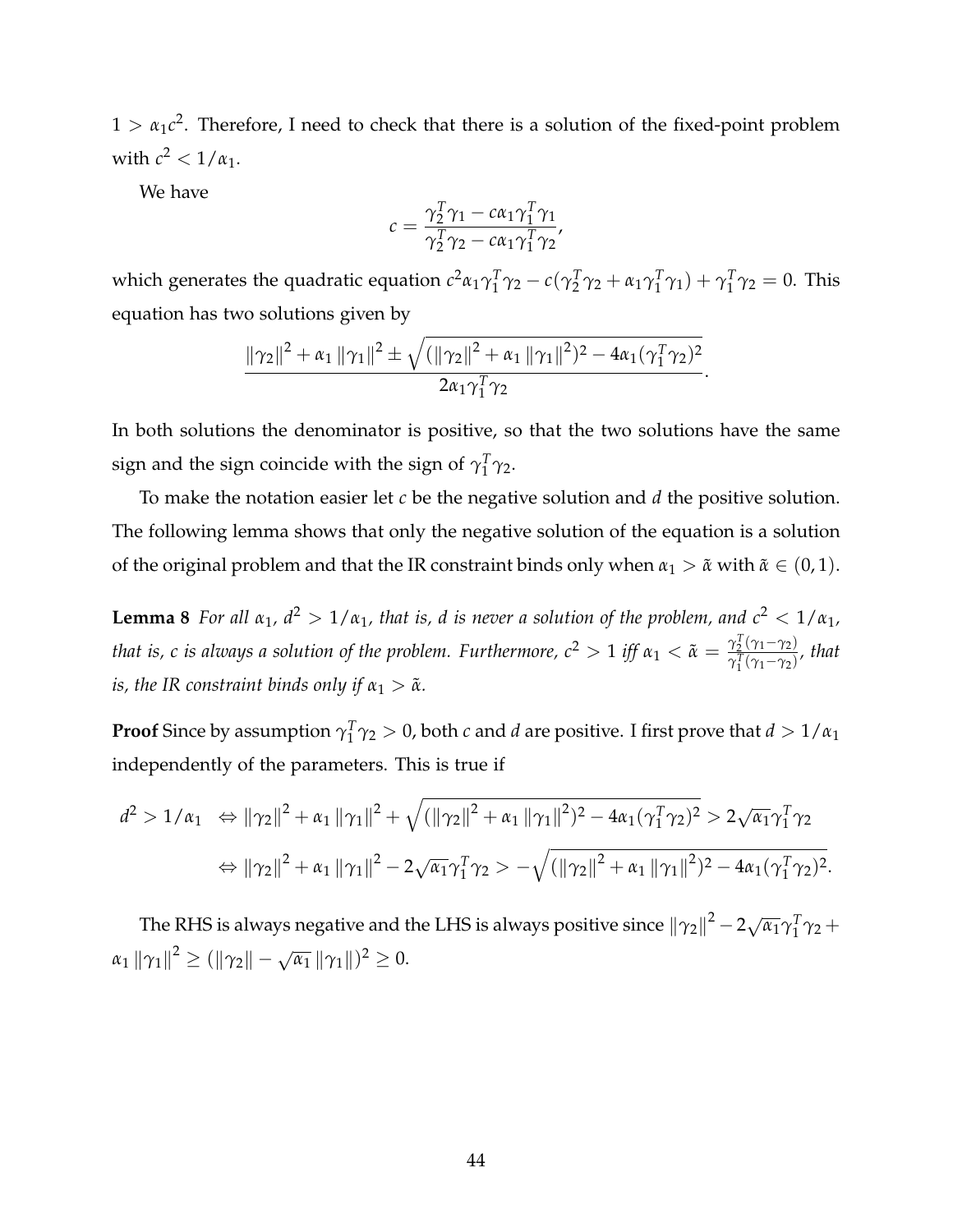Now I prove that for any  $\alpha_1$ ,  $c^2 < 1/\alpha_1$ . From the definition of *c* 

$$
c^{2} > 1/\alpha_{1} \Leftrightarrow ||\gamma_{2}||^{2} + \alpha_{1} ||\gamma_{1}||^{2} - \sqrt{(||\gamma_{2}||^{2} + \alpha_{1} ||\gamma_{1}||^{2})^{2} - 4\alpha_{1}(\gamma_{1}^{T}\gamma_{2})^{2}} > 2\sqrt{\alpha_{1}}\gamma_{1}^{T}\gamma_{2}
$$
  
\n
$$
\Leftrightarrow ||\gamma_{2}||^{2} + \alpha_{1} ||\gamma_{1}||^{2} - 2\sqrt{\alpha_{1}}\gamma_{1}^{T}\gamma_{2} > \sqrt{(||\gamma_{2}||^{2} + \alpha_{1} ||\gamma_{1}||^{2})^{2} - 4\alpha_{1}(\gamma_{1}^{T}\gamma_{2})^{2}}
$$
  
\n
$$
\Leftrightarrow 8\alpha(\gamma_{1}^{T}\gamma_{2})^{2} \le 4\sqrt{\alpha_{1}}(\gamma_{1}^{T}\gamma_{2})(\gamma_{2}^{T}\gamma_{2} + \alpha_{1}\gamma_{1}^{T}\gamma_{1})
$$
  
\n
$$
\Leftrightarrow 0 \le ||\gamma_{2}||^{2} - 2\sqrt{\alpha_{1}}\gamma_{1}^{T}\gamma_{1}^{2} + \alpha_{1} ||\gamma_{1}||^{2},
$$

and it was argued before that this inequality is always true.

Finally, I prove that *c* > 1 only for small values of *α*1. From the definition of *c*

$$
c > 1 \Leftrightarrow ||\gamma_2||^2 + \alpha_1 ||\gamma_1||^2 - 2\alpha_1 \gamma_1^T \gamma_2 > \sqrt{(||\gamma_2||^2 + \alpha_1 ||\gamma_1||^2)^2 - 4\alpha_1 (\gamma_1^T \gamma_2)^2}
$$
  
\n
$$
\Leftrightarrow -4\alpha_1 \gamma_1^T \gamma_2 (||\gamma_2||^2 + \alpha_1 ||\gamma_1||^2) + 4\alpha_1^2 (\gamma_1^T \gamma_2)^2 > -4\alpha_1 (\gamma_1^T \gamma_2)^2
$$
  
\n
$$
\Leftrightarrow 0 > \gamma_2^T \gamma_2 + \alpha_1 \gamma_1^T \gamma_1^2 - \alpha_1 \gamma_1^T \gamma_2 - \gamma_1^T \gamma_2
$$
  
\n
$$
\Leftrightarrow 0 > -\gamma_2^T (\gamma_1 - \gamma_2) + \alpha_1 \gamma_1^T (\gamma_1 - \gamma_2) = (\alpha_1 \gamma_1 - \gamma_2)^T (\gamma_1 - \gamma_2)
$$

<span id="page-47-0"></span>To complete the proof, notice that the vectors  $\alpha_1\gamma_1 - \gamma_2$  and  $\gamma_1 - \gamma_2$  form a triangle



Figure 8: Graphic representation for proof of Lemma [8.](#page-46-0)

where the third side is given by the vector  $(1 - \alpha_1)\gamma_1$  (See figure [8\)](#page-47-0). As  $\alpha_1$  increases, the length of the vector  $(1 - \alpha_1)\gamma_1$  decreases and by the sinus law the angle  $\omega$  becomes smaller. As long as  $\omega < 90^{\circ}$ , the condition in the last equation is satisfied, and when  $\omega$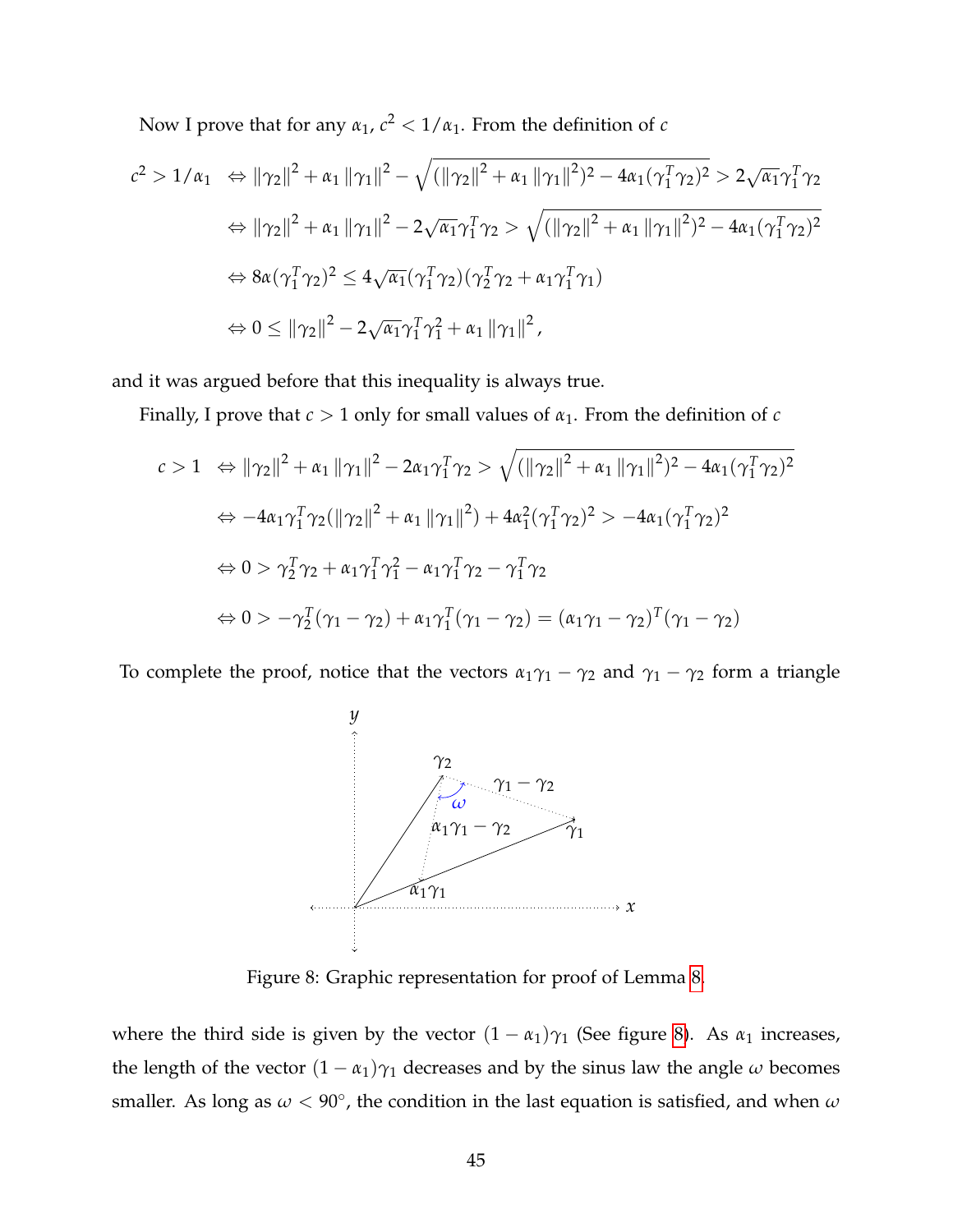becomes larger than 90° the inequality is reversed. To find when the measure of angle *ω* is exactly 90◦ notice that

$$
-\gamma_2^T(\gamma_1 - \gamma_2) + \alpha_1 \gamma_1^T(\gamma_1 - \gamma_2) = 0
$$
  
\n
$$
\Leftrightarrow \alpha_1 = \tilde{\alpha} = \frac{\gamma_2^T(\gamma_1 - \gamma_2)}{\gamma_1^T(\gamma_1 - \gamma_2)},
$$

which is positive by Proposition [1,](#page-18-0) and by the fact that  $\gamma_1$  is always between  $\gamma_2$  and *γ*<sup>1</sup> − *γ*2. Besides, *α*˜ < 1, since *γ T*  $T_1^T \gamma_1 - 2\gamma_1^T$  $T_1^T \gamma_2 + \gamma_2^T$  $\frac{T}{2}\gamma_2 = ||\gamma_1 - \gamma_2||^2 > 0.$ 

Then the statistics in optimal mechanism are

$$
\psi(t_1) = \mathbb{E}[\theta_1] + Cov(\theta_1, X)^T Var(X)^{-1}(X - \mathbb{E}[X]) \text{ and}
$$
  

$$
\psi(t_2) = E(\theta_2) + (Cov(\theta_2, X) - c\alpha_1 Cov(\theta_1, X))^T Var(X)^{-1}(X - \mathbb{E}[X])
$$

 $\text{with } c(\alpha_1) = \frac{\|\gamma_2\|^2 + \alpha_1 \|\gamma_1\|^2 - \sqrt{(\|\gamma_2\|^2 + \alpha_1 \|\gamma_1\|^2)^2 - 4\alpha_1 (\gamma_1^T \gamma_2)^2}}{2\alpha_1 \gamma_1^T \gamma_2}$  $\frac{2\alpha_1 \gamma_1^T \gamma_2}{2\alpha_1 \gamma_1^T \gamma_2}$  if  $\alpha < \tilde{\alpha}$ , and  $c(\alpha) = \tilde{\alpha}$ , otherwise. 1 When  $\alpha_1 < \tilde{\alpha}$ , the optimal prices can be found by plugging in the IR constraint for type *t*<sub>2</sub> and the IC constraint for type *t*<sub>1</sub> and are equal to  $p(t_1) = \frac{\|\gamma_1\|^2 \|\gamma_2\|^2 - (\gamma_1^T \gamma_2)^2}{\|\gamma_2 - \gamma_1 \gamma_2\|^2}$  $\frac{|| ||\gamma_2|| - (|\gamma_1| \gamma_2)|}{||\gamma_2 - c\alpha_1 \gamma_1||^2} + t(\theta_2)$  and  $p(t_2) = \frac{(\|\gamma_2\|^2 - c\alpha_1\gamma_1^T\gamma_2)^2}{\|\alpha_2 - c\alpha_1\gamma_1\|^2}$  $\frac{f_2|| - c\alpha_1 \gamma_1 \gamma_2}{||\gamma_2 - c\alpha_1 \gamma_1||^2}$ . If *α* >  $\tilde{\alpha}$ , the optimal prices can be found by plugging in the IR constraints and they are equal to  $p(t_1) = ||\gamma_1||^2$  and  $p(t_2) = \frac{(||\gamma_2||^2 - \tilde{\alpha}\gamma_1^T\gamma_2)^2}{||\gamma_2 - \tilde{\alpha}\gamma_1||^2}$  $\frac{r_2||-\alpha r_1 r_2}{\|\gamma_2-\tilde{\alpha}\gamma_1\|^2}$ .

#### **Proof Corollary [1](#page-20-1)**

I first prove 1. By the definition of the function *c*

$$
\tfrac{\partial c(\alpha_1)}{\partial \alpha_1} = \tfrac{\gamma_1^T \gamma_1 - 1/2 \left((\gamma_2^T \gamma_2 + \alpha_1 \gamma_1^T \gamma_1)^2 - 4 \alpha_1 (\gamma_1^T \gamma_2)^2\right)^{-0.5} \left(2 (\gamma_2^T \gamma_2 + \alpha_1 \gamma_1^T \gamma_1) \gamma_1^T \gamma_1 - 4 (\gamma_1^T \gamma_2)^2\right)}{2 \gamma_1^T \gamma_2}
$$

It is enough to argue that the numerator is positive. The numerator is non-negative iff

$$
\gamma_1^T \gamma_1 \sqrt{(\gamma_2^T \gamma_2 + \alpha_1 \gamma_1^T \gamma_1)^2 - 4\alpha_1 (\gamma_1^T \gamma_2)^2} \ge (\gamma_2^T \gamma_2 + \alpha_1 \gamma_1^T \gamma_1) \gamma_1^T \gamma_1 - 2(\gamma_1^T \gamma_2)^2
$$
  
\n
$$
\Leftarrow (\gamma_1^T \gamma_1)^2 ((\gamma_2^T \gamma_2 + \alpha_1 \gamma_1^T \gamma_1)^2 - 4\alpha_1 (\gamma_1^T \gamma_2)^2)
$$
  
\n
$$
\ge 4(\gamma_1^T \gamma_2)^4 - 4\gamma_1^T \gamma_1 (\gamma_1^T \gamma_2)^2 (\gamma_2^T \gamma_2 + \alpha_1 \gamma_1^T \gamma_1) + (\gamma_2^T \gamma_2 + \alpha_1 \gamma_1^T \gamma_1)^2 (\gamma_1^T \gamma_1)^2
$$
  
\n
$$
\Leftrightarrow 4(\gamma_1^T \gamma_2)^2 \gamma_2^T \gamma_2 \gamma_1^T \gamma_1 \ge 4(\gamma_1^T \gamma_2)^4.
$$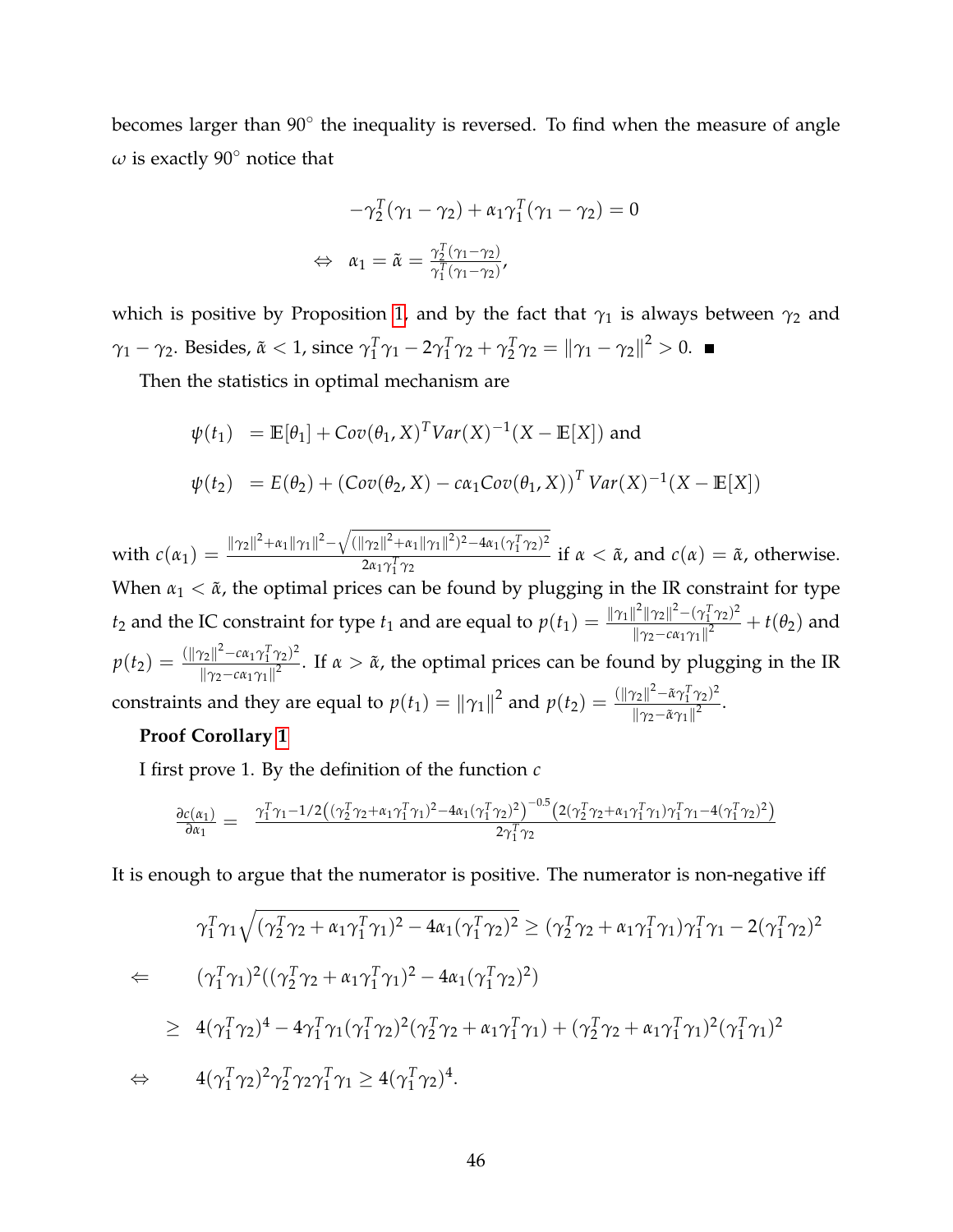The last inequality is always satisfied since  $(\gamma_1^T)$  $\int_1^T \gamma_1^2 = \|\gamma_1\|^2 \|\gamma_2\|^2 \cos^2(\beta) < \|\gamma_1\|^2 \|\gamma_2\|^2$ , where  $\beta$  is the angle between the vectors  $\gamma_1$  and  $\gamma_2$ .

Further, see that

$$
\lim_{\alpha_1 \to 0} c(\alpha_1) = \lim_{\alpha_1 \to 0} \frac{\|\gamma_2\|^2 + \alpha_1 \|\gamma_1\|^2 - \sqrt{(\|\gamma_2\|^2 + \alpha_1 \|\gamma_1\|^2)^2 - 4\alpha_1(\gamma_1^T\gamma_2)^2}}{2\gamma_1^T\gamma_2} = 0.
$$

For part 2., the information rent given to type  $t_1$  is equal to

$$
Rent = \frac{((\gamma_2 - c(\alpha_1)\gamma_1)^T \gamma_1)^2 - ((\gamma_2 - c(\alpha_1)\gamma_1)^T \gamma_2)^2}{(\gamma_2 - c(\alpha_1)\gamma_1)^T (\gamma_2 - c(\alpha_1)\gamma_1)},
$$

and by taking the derivative with respect to  $c(\alpha_1)$  I obtain

$$
\tfrac{\partial Rent}{\partial c(\alpha_1)}
$$

$$
\alpha \left( -(\gamma_1^T \gamma_2 \gamma_1^T \gamma_1 - \gamma_2^T \gamma_2 \gamma_1^T \gamma_2) + c(\alpha_1)((\gamma_1^T \gamma_1)^2 - (\gamma_1^T \gamma_2)^2) \right) (\gamma_2^T \gamma_2 - 2c(\alpha_1)\gamma_1^T \gamma_2 + c^2(\alpha_1)\gamma_1^T \gamma_1)
$$
  
-( $-\gamma_1^T \gamma_2 + c(\alpha_1)\gamma_1^T \gamma_1$ ) (( $\gamma_1^T \gamma_2)^2 - (\gamma_2^T \gamma_2)^2 - 2c(\alpha_1)(\gamma_1^T \gamma_2 \gamma_1^T \gamma_1 - \gamma_2^T \gamma_2 \gamma_1^T \gamma_2) + c^2(\alpha_1)((\gamma_1^T \gamma_1)^2 - (\gamma_1^T \gamma_2)^2))$   
=  $(-\gamma_1^T \gamma_2 + c(\alpha_1)(\gamma_1^T \gamma_1 + \gamma_2^T \gamma_2) - c^2(\alpha_1)\gamma_1^T \gamma_2)(\gamma_1^T \gamma_1 \gamma_2^T \gamma_2 - (\gamma_1^T \gamma_2)^2)$   
 $\alpha - \gamma_1^T \gamma_2 + c(\alpha_1)(\gamma_1^T \gamma_1 + \gamma_2^T \gamma_2) - c^2(\alpha_1)\gamma_1^T \gamma_2$ 

The last expression is increasing in  $c(\alpha_1)$  since  $\gamma_1^T$  $T_1^T \gamma_1 + \gamma_2^T$  $\frac{T}{2}$ γ<sub>2</sub> – 2cα<sub>1</sub>γ<sup>T</sup><sub>1</sub>  $<sup>T</sup><sub>1</sub>γ<sub>2</sub> > γ<sub>1</sub><sup>T</sup>$ </sup>  $T_1^T \gamma_1 + \gamma_2^T$  $\frac{T}{2}$ γ<sub>2</sub> –  $2\gamma_1^T$  $T_1^T \gamma_2 = ||\gamma_1 - \gamma_2||^2 > 0$ , where the first inequality follows from  $c(\tilde{\alpha}) = \tilde{\alpha}$  and from  $c(\alpha_1)$ being non-decreasing in  $\alpha_1$ . Therefore, I only need to prove that the last expression is negative when evaluated at *α*˜. This expression becomes

$$
-(1 + \tilde{\alpha}^{2})\gamma_{1}^{T}\gamma_{2} + \tilde{\alpha}(\gamma_{1}^{T}\gamma_{1} + \gamma_{2}^{T}\gamma_{2})
$$
  
\n
$$
\alpha - ((\gamma_{1}^{T}\gamma_{1} - \gamma_{1}^{T}\gamma_{2})^{2} + (\gamma_{1}^{T}\gamma_{2} - \gamma_{2}^{T}\gamma_{2})^{2})\gamma_{1}^{T}\gamma_{2} + (\gamma_{1}^{T}\gamma_{2} - \gamma_{2}^{T}\gamma_{2})(\gamma_{1}^{T}\gamma_{1} + \gamma_{2}^{T}\gamma_{2})(\gamma_{1}^{T}\gamma_{1} - \gamma_{1}^{T}\gamma_{2})
$$
  
\n
$$
= (-\gamma_{1}^{T}\gamma_{1} + 2\gamma_{1}^{T}\gamma_{2} - \gamma_{2}^{T}\gamma_{2})(\gamma_{1}^{T}\gamma_{1}\gamma_{2}^{T}\gamma_{2} - (\gamma_{1}^{T}\gamma_{2})^{2}) = - ||\gamma_{1} - \gamma_{2}||^{2}(\gamma_{1}^{T}\gamma_{1}\gamma_{2}^{T}\gamma_{2} - (\gamma_{1}^{T}\gamma_{2})^{2}) < 0
$$

Therefore,  $\frac{\partial Rent}{\partial c(\alpha_1)} < 0$ . Since by the first part  $\frac{\partial c(\alpha_1)}{\alpha_1} > 0$ ,  $\frac{\partial Rent}{\partial \alpha_1} < 0$  as stated. The limit condition is a direct result the definition of rent and part 1.

#### **Proof of Corollary [2](#page-21-0)**

If the IC constraint does not bind when the vectors are  $\gamma_1'$  $\gamma'_1$  and  $\gamma'_2$  $'_{2'}$ , the data broker charges the monopolist prices and obtains the highest profits he is able to.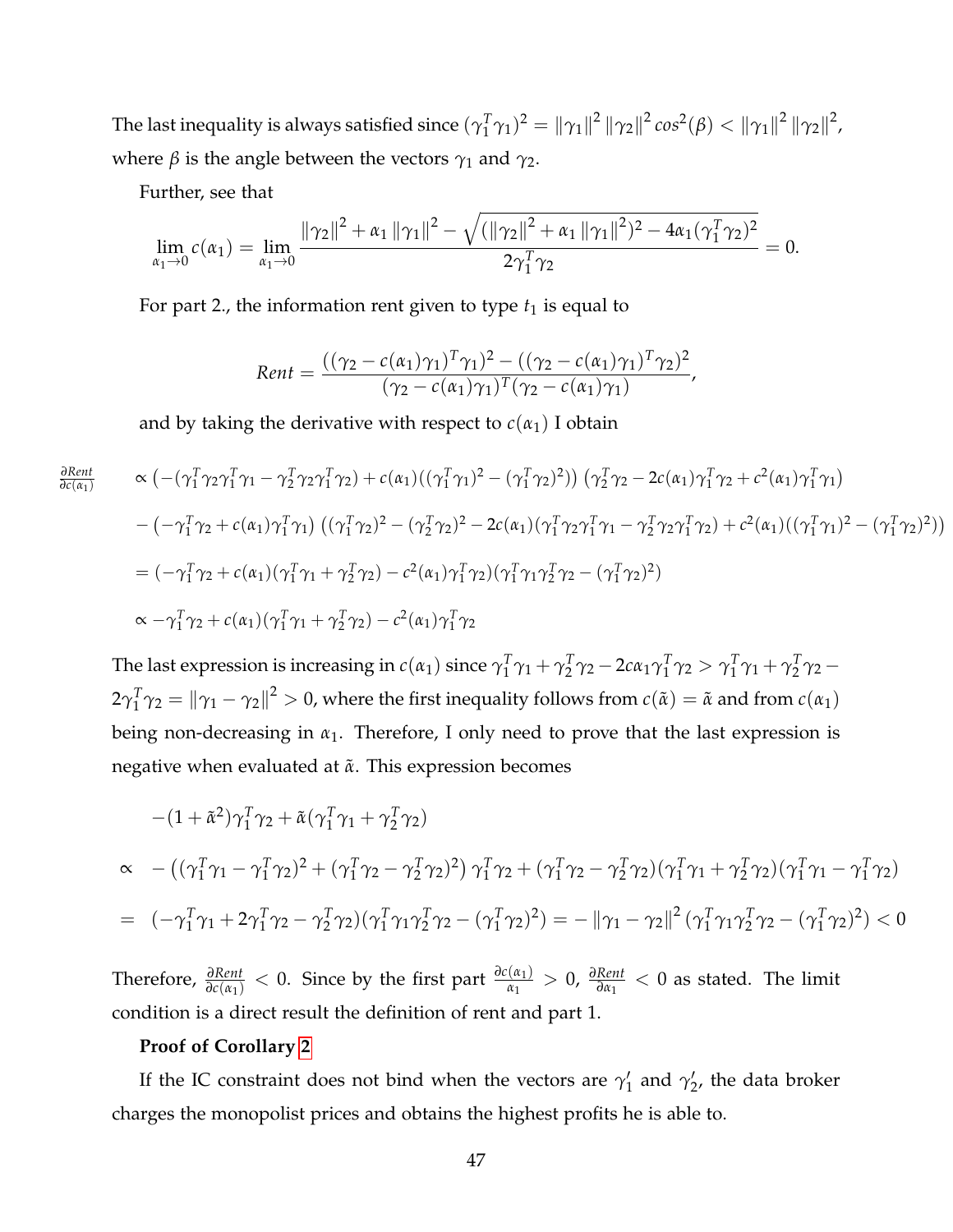If the IC constraint binds when the vectors are  $\gamma_1'$  $\gamma'_1$  and  $\gamma'_2$  $_2^{\prime}$ , then it binds when the vectors are  $\gamma_1$  and  $\gamma_2$ . Since the angle between  $\gamma_1'$  $\frac{7}{1}$  and  $\gamma_2'$  $_2^{\prime}$  is larger than the angle between  $\gamma_1$  and  $\gamma_2$  and the measure of all angles is smaller than  $\pi/2$ ,  $\gamma_1^T$  $T_1^T$ γ<sub>2</sub> > γ'<sub>1</sub><sup>T</sup> *'<sub>1</sub>'T*<sub>2</sub>'<sub>2</sub>  $\frac{7}{2}$ 

Remember that the profits are given by

$$
\pi = \frac{\alpha_1 \left( \gamma_1^T \gamma_1 \gamma_2^T \gamma_2 - (\gamma_1^T \gamma_2)^2 \right) + \left( \gamma_2^T \gamma_2 - c(\alpha_1) \gamma_1^T \gamma_2 \right)^2}{\gamma_2^T \gamma_2 - 2c(\alpha_1) \gamma_1^T \gamma_2 + c^2(\alpha_1) \gamma_1^T \gamma_1}
$$

where *c* is defined in theorem [2.](#page-20-0) Then

$$
\frac{\partial \pi}{\partial \gamma_1^T \gamma_2} \propto (-\alpha_1 \gamma_1^T \gamma_2 - c(\alpha_1)(\gamma_2^T \gamma_2 - c(\alpha_1)\gamma_1^T \gamma_2))(\gamma_2^T \gamma_2 - 2c(\alpha_1)\gamma_1^T \gamma_2 + c^2(\alpha_1)\gamma_1^T \gamma_1) \n+ c(\alpha_1) \left( \alpha_1 (\gamma_1^T \gamma_1 \gamma_2^T \gamma_2 - (\gamma_1^T \gamma_2)^2) + (\gamma_2^T \gamma_2 - c(\alpha_1)\gamma_1^T \gamma_2)^2 \right) \n= (\gamma_1^T \gamma_2 - c(\alpha_1)\gamma_1^T \gamma_1)(\gamma_2^T \gamma_2 - c(\alpha_1)\gamma_1^T \gamma_2)(c^2(\alpha_1) - \alpha_1)
$$

Since  $c(\alpha_1) \leq \tilde{\alpha}$  it is easy to check that the first two factors are non-negative. Lemma [8](#page-46-0) shows that the third factor is negative. Therefore, the profits decrease when increasing  $\gamma_1^T$  $\frac{1}{1}\gamma_2$ , which implies the result.

#### **Proof Lemma [4](#page-25-0)**

Suppose that  $q_{2v} \neq 0$  and  $\ell_{2v} \neq 0$ . Let  $\lambda_{2v} = Var(X)^{1/2}L_{2v}$  and  $\hat{\ell}_{2v} = \frac{\ell_{2v}}{\mu_{2v}}$  $\frac{\iota_{2v}}{\|\lambda_{2v}\|^2}$ . I first show that it is without loss to assume that the angle  $\beta_{2v}$  between  $\lambda_{2v}$  and  $\gamma_2$  is smaller than the angle  $\beta_{12v}$  between  $\lambda_{2v}$  and  $\gamma_1$ .

Suppose that  $\beta_{12v} \leq \beta_{2v}$ . Let  $\beta$  be the angle between  $\gamma_1$  and  $\gamma_2$ . Pick  $\tilde{\lambda}_{2v}$  as the vector with the same magnitude as  $\lambda_{2v}$  such that the angle between  $\tilde{\lambda}_{2v}$  and  $\gamma_1$  satisfies  $\beta_{\gamma_1,\tilde{\lambda}_{2v}}=\beta_{2v}+\beta$  and the angle between  $\tilde{\lambda}_{2v}$  and  $\gamma_2$  satisfies  $\beta_{\gamma_2,\tilde{\lambda}_{2v}}=\beta_{2v}.$  After this change the willingness to pay by any type  $(v', t_1)$  for the statistic that is targeted to type  $(v, t_2)$  has decrease, while it keeps constant the willingness to pay by any type  $(v', t_2)$ for this statistic. This uniformly relaxes all constraints *IC 1v'-2v*, while it keeps the rest of constraints unchanged. This construction shows that it is without loss to assume that  $β_{12v} > β_{2v}$ .

Remember that  $q_{2v} = \frac{\cos^2(\beta_{2v})}{1 + \beta_0 \sigma^2}$  $\frac{\cos^2(\beta_{2v})}{1+\hat{\ell}_{2v}\sigma^2}$ . I will show that there is another pair  $(\beta_2)$  $\frac{1}{2v}$ ,  $\ell_2'$  $y'_{2v}$ ) with  $\ell_{2v}' = 0$  such that type  $(v, t_2)$  still obtains the same forecast's variance reduction, but such that  $\delta_{12v} > \delta_1'$  $T_{12v}$ , implying that all constraints *IC 1v'-2v* are relaxed. This completes the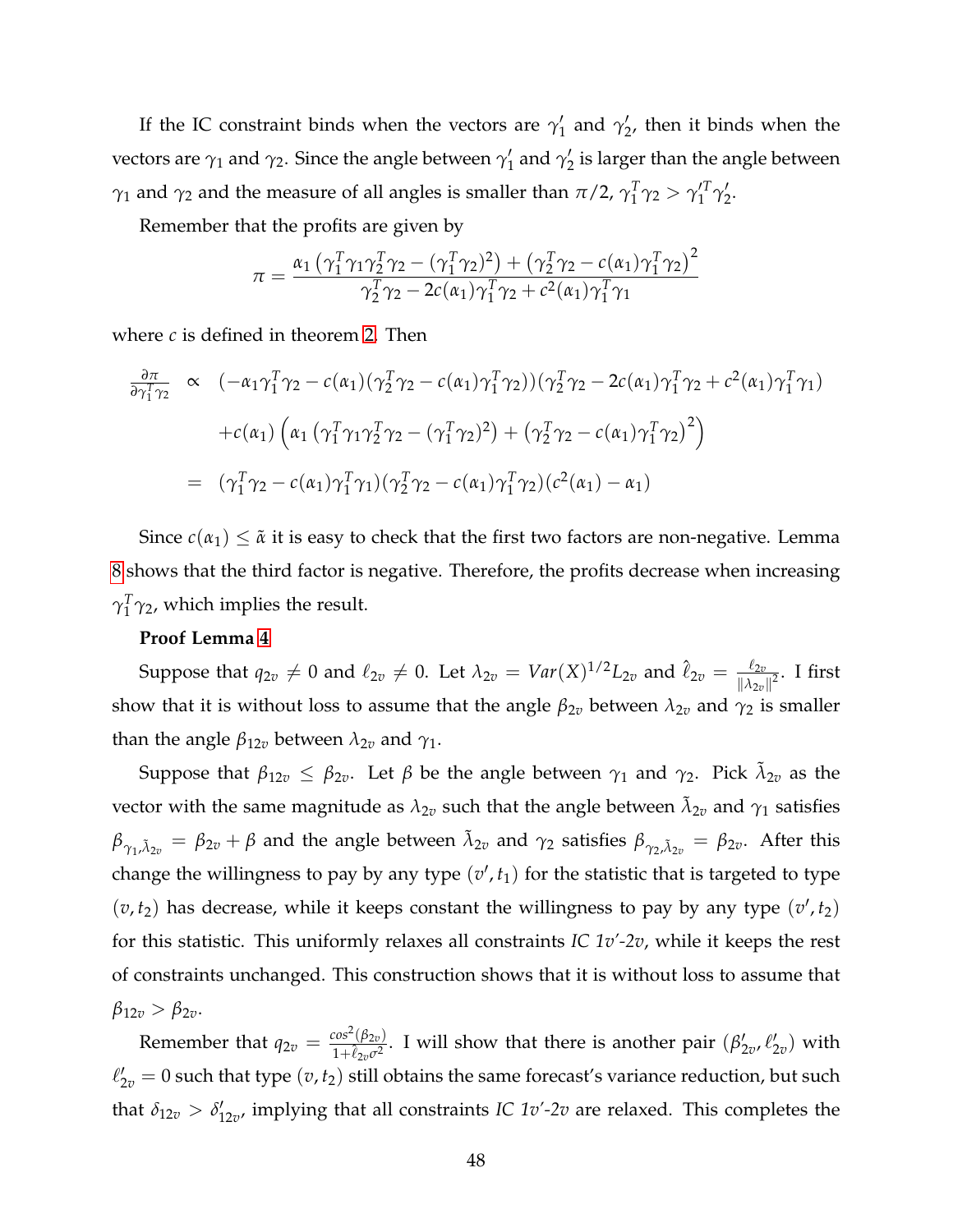argument.

Let  $\beta'_{2v} = cos^{-1}\left(\sqrt{\frac{cos^2(\beta_{2v})}{1+\hat{\ell}_{2v}\sigma^2}}\right)$  $1+\hat{\ell}_{2v}\sigma^2$ and  $\ell'_{2v} = 0$ . It is inmediate that  $q'_{2v} = cos^2(\beta'_2)$  $\binom{1}{2v} = q_{2v}.$ Furthermore,

> $\sqrt{\delta_{12v}'}$  =  $cos(\beta_{2v}'+\beta)$  $= cos(\beta_2^{\prime})$  $\mathcal{L}_{2v}$ ) $cos(\beta) - sin(\beta_2^{\prime})$ 2*v* )*sin*(*β*)  $=\frac{cos(\beta_{2v})}{\sqrt{2}}$  $\sqrt{1+\hat{\ell}_{2v\sigma^2}}$ 2*vσ*  $cos(\beta) - \sqrt{1 - \frac{cos^2(\beta_{2v})}{1 + \beta_{2v}}}$ 1+ˆ` 2*vσ* 2 *sin*(*β*)  $\langle \frac{\cos(\beta_{2v})}{\sqrt{2}} \rangle$  $\sqrt{1+\hat{\ell}_{2v\sigma^2}}$ *cos*(*β*) − √ 1−*cos*2(*β*2*v*)  $\sqrt{1+\hat{\ell}_{2v\sigma^2}}$ *sin*(*β*) = *cos*(*β*2*v*)*cos*(*β*)−*sin*(*β*2*v*)*sin*(*β*)  $\sqrt{1+\hat{\ell}_{2v\sigma^2}}$  $=\frac{\cos(\beta_{2v}+\beta)}{\sqrt{2}}$  $\sqrt{1+\hat{\ell}_{2v\sigma^2}}$ = √ *δ*12*v*,

where in the third equality I use that  $sin(cos^{-1}(x)) = \sqrt{1 - x^2}$ .

#### **Proof Lemma [5](#page-26-0)**

- 1. Suppose that in the solution to problem P,  $q_{1v} < 1$  for some  $v \in [v_1^*]$  $_{1}^{*}$ ,  $\hat{v}$ ]. This cannot be a solution since for  $v \in [v_1^*]$  $_{1}^{*}$ ,  $\hat{v}$ ] the virtual value is positive and increasing  $q_{1v}$ relaxes all constraints *IC 1v'-2w* for  $v' > v$  and any *w*.
- 2. Suppose that in the solution to problem P  $\hat{v}_2 < v_2^*$  $_{2}^{*}$ , that is,  $q_{2v} > 0$  for some  $v < v_2^*$ <sup>\*</sup><sub>2</sub>. Since the virtual value for information type  $t_2$  is negative for  $v < v_2^*$  $_{2}^{*}$ , by taking  $q_{2v} = 0$  for  $v < \hat{v}_2$  the objective function increases and all constraints are still satisfied. Therefore,  $\hat{v}_2 \geq v_2^*$ <sup>\*</sup><sub>2</sub>. Now, if  $\hat{v}_2 = v_2^*$  $_2^*$  the seller can increase his profits. Consider slightly increasing  $\hat{v}_2$ . This directly affects the profits coming from information type  $t_2$  at a quadratic rate, but it reduces the information rent given to types  $v > v_1^*$  $_1^\ast$  in a linear way. Therefore, for a small increase of the threshold the profits have to increase, and  $\hat{v}_2 > v_2^*$  $\frac{1}{2}$ .

Now suppose that  $\hat{v}_2 \geq v_1^*$ <sup>\*</sup><sub>1</sub>. The allocation  $q_{1v} = q_{2v} = 1$  for all  $v \ge v_1^*$  $_1^*$  and 0 otherwise, satisfies all the constraints. By continuity, the seller can pick  $q_{2v} = 1$  for some neighborhood  $(v_1^* - \epsilon, v_1^*)$  $_{1}^{*}$ ) and still satisfy the constraints. By picking  $q_{2v} = 1$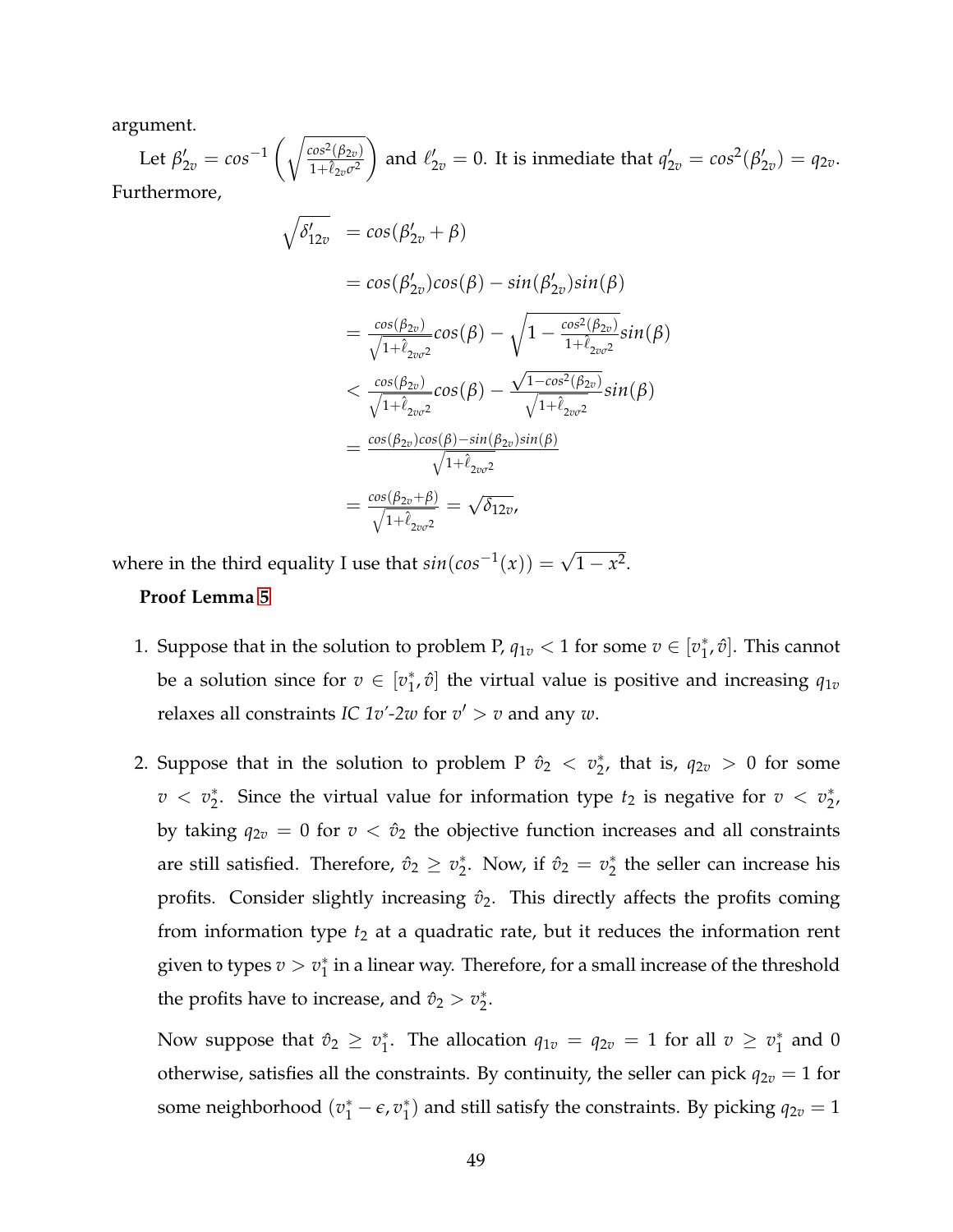for  $v > v_1^* - \epsilon$  and  $q_{1v} = 1$  for  $v \ge v_1^*$  $_{1}^{*}$ , the seller can increases his profits. Therefore,  $\hat{v}_2 < v_1^*$  $\frac{*}{1}$ .

#### **Proof Lemma [6](#page-26-1)**

I show a property that is stronger than the statement. I show that for any allocation  $q_{2v}$  for type  $t_2$  with  $q_{2v}$  non-decreasing, and  $\hat{v}_2 < v_1^*$  $\frac{1}{1}$  such that the constraints *IC*  $1v_1^* - 2v'$ for all  $v' \geq \hat{v}_2$  are satisfied, it has to be that in the constrained solution to problem P, there is a threshold  $\hat{v}_1 = \frac{\hat{v}_2 q_{2\hat{v}_2}}{g(q_{2\hat{v}_1})}$  $\frac{v_{2}q_{2}v_{2}}{g(q_{2}\hat{v}_{2})}$  such that  $q_{1v} = 0$  for  $v < \hat{v}_{1}$  and  $q_{1v} = g(q_{2}\hat{v}_{2})$  for all  $v \in [\hat{v}_1, v_1^*]$  $_{1}^{*}$ ).

Let  $\hat{v}_1 = \frac{\hat{v}_2 q_{2\hat{v}_2}}{g(q_{2\hat{v}_2})}$  $\frac{\partial^2 \mathcal{Y}(\mathcal{Y}(\mathcal{Y}))}{\partial g(q_{2\hat{v}_2})}$ . That  $\hat{v}_2 < \hat{v}_1$  is obvious from the definition. I show that in the optimal solution to problem P,  $\hat{v}_1 < v_1^*$  $_1^\ast$ . First*,*  $\hat{v}_2$  *has to be such that*  $\frac{\hat{v}_2}{g(1)} \leq v_1^\ast$  $_1^*$ . If not, the seller could offer  $q_{2v'} = 1$  to the type  $v' > v_2^*$  $_2^*$  that solves this equation, which satisfies all the constraints and increases his profits because this type's virtual value is positive. Therefore,  $\hat{v}_1 \leq v_1^*$ <sup>\*</sup><sub>1</sub>. Suppose that  $\hat{v}_1 = v_1^*$ <sup>\*</sup><sub>1</sub>. Then  $q_{2\hat{v}_2} = 1$  and  $\hat{v}_2 = g(1)v_1^*$  $i<sub>1</sub>$ . As in Section [4.1](#page-22-1) this cannot be a solution to the seller's profits, reducing  $q_{2\hat{\sigma}_2}$  slightly has a negligible impact in type  $(t_2, \hat{v}_2)$ ' willingness to pay for this statistic, but it significantly reduces type  $(t_1, v_1^*)$  $_1^*$ )' willingness to pay for it. Formally, the derivative of type  $(t_2, \hat{v}_2)'$ willingness to pay is zero when evaluated at  $q_{2\hat{v}_2} = 1$  since this means that the angle between type  $(t_2, \hat{v}_2)$ 's preferred vector of coefficients and that statistic targeted to her has zero magnitude, and the derivative of the function *cos* is zero when the angle is zero, but it is non-zero for any angle in  $(0, \pi/2)$ .

Now I argue that picking the allocation  $q_{1v} = 0$  for  $v < \hat{v}_1$  and  $q_{1v} = g(q_{2\hat{v}_2})$  for  $v \in [\hat{v}_2, v_1^*]$  $\binom{*}{1}$  and the values  $U($  $\n v_1, t_1$  =  $U(v_2, t_2) = 0$  is feasible in problem P. With this values the constraints *IC 1v-2v'* with  $v < v_1^*$  $i_1^*$  and  $v' \geq \hat{v}_2$  are satisfied since

$$
\int_{\varrho}^{\varrho} q_{1w} \, dw = \int_{\varrho}^{\varrho_1^*} q_{1w} \, dw - \int_{\varrho}^{\varrho_1^*} q_{1w} \, dw
$$
\n
$$
\geq v_1^* g(q_{2v'}) - v' q_{2v'} + \int_{\varrho}^{\varrho'} q_{2w} \, dw - g(q_{2\vartheta_2}) (v_1^* - v)
$$
\n
$$
\geq v g(q_{2v'}) - v' q_{2v'} + \int_{\varrho}^{\varrho'} q_{2w} \, dw,
$$

where in the first inequality I use that the constraint *IC*  $1v^* - 2v'$  is satisfied, and in the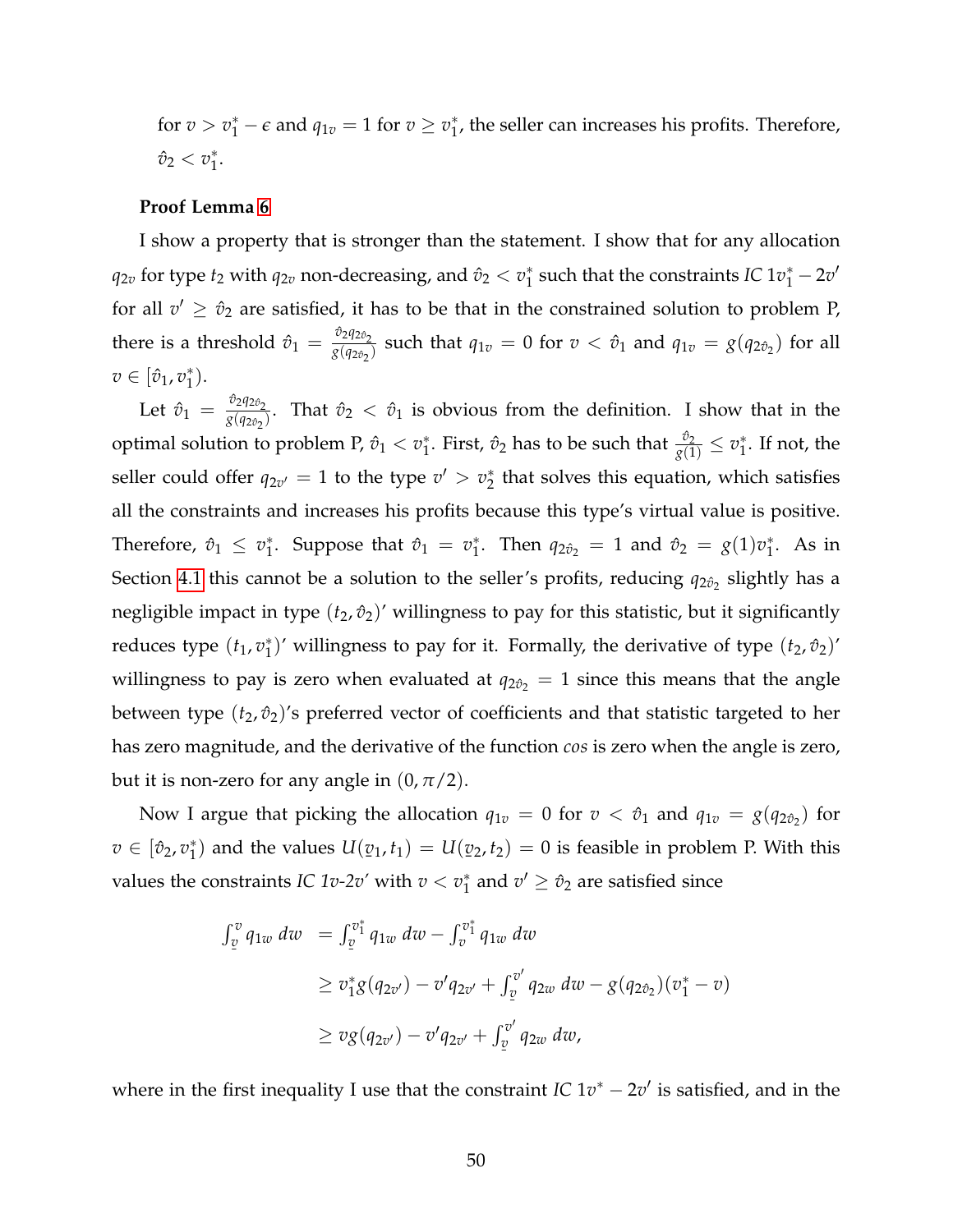second inequality I use that  $v_1^* > v$ .

Choosing *U*(  $\mathbf{v}_1$ ,  $t_1$ ) =  $U(\mathbf{v}_2, t_2)$  = 0 is clearly optimal and picking  $q_{1v}$  = 0 when possible for  $v < v_1^*$  $_1^\ast$  is optimal since the virtual value is negative in this case.

Now suppose that for an small interval to the right of  $\hat{v}_1$  the constraints *IC 1v-2* $\hat{v}_2$  do not bind. Since the virtual value for these types is negative, the solution would be to pick  $q_{1v} = 0$  for all of them, but these types can report type  $(\hat{v}_2, t_2)$  and obtain a positive profit since for them  $vg(q_{2\hat{\sigma}_2}) > \hat{v}_1 g(q_{2\hat{\sigma}_2}) = \hat{v}_2 q_{2\hat{\sigma}_2}$ . Then the constraints *IC 1v-2* $\hat{v}_2$  have to bind for any  $v \in (\hat{v}_1, v_1^*)$  $_{1}^{*}$ ). Since virtual value is negative in this interval, the seller wants to pick the lowest value of  $q_{1v}$  that satisfies these constraints and this value is  $q_{1v} = g(q_{2v_2}).$ 

#### **Proof Lemma [7](#page-26-2)**

I prove the lemma in many steps. First, I fix an allocation  $(q_1, q_2)$  with  $q_1$  and  $q_2$ non-decreasing with *q*<sup>1</sup> satisfying the conditions in Lemma [6,](#page-26-1) and I show that if the constraints *IC*  $1v_1^* - 2v'$  for all  $v' > \hat{v}_2$  are satisfied, then the allocation  $(q_1, q_2)$  is feasible for problem P. Finally, I show that all these constraints have to bind, and, this implies, that the optimal solution  $q_{2v}$  satisfies the conditions in the statement.

Fix an allocation  $(q_1, q_2)$  with  $q_1$  and  $q_2$  non-decreasing, and  $q_1$  satisfying the con-ditions in Lemma [6.](#page-26-1) I first show that if the constraints *IC*  $1v_1^* - 2v'$  for all  $v' > \hat{v}_2$  are satisfied, then the allocation  $(q_1, q_2)$  is feasible for problem P. For  $v' < \hat{v}_2$  and any  $v$ , the IC constraints *IC 1v-2v'* are automatically satisfied since  $q_{2v'} = g(q_{2v'}) = 0$ . In the proof of Lemma [6](#page-26-1) I showed that for all  $v < v_1^*$  $\hat{v}_1^*$  and  $v' \geq \hat{v}_2$  the constraints *IC 1v-2v'* are satisfied. Now, I show that for all  $v \geq v_1^*$  $\hat{v}_1^*$  and  $v' \geq \hat{v}_2$  the constraints *IC 1v-2v'* are satisfied since

$$
\int_{\underline{v}}^{\underline{v}} q_{1w} dw = \int_{\underline{v}}^{\underline{v}_1^*} q_{1w} dw + \int_{\underline{v}_1^*}^{\underline{v}} q_{1w} dw
$$
\n
$$
\geq v_1^* g(q_{2v'}) - v' q_{2v'} + \int_{\underline{v}}^{\underline{v}'} q_{2w} dw + (v - v_1^*)
$$
\n
$$
\geq v g(q_{2v'}) - v' q_{2v'} + \int_{\underline{v}}^{\underline{v}'} q_{2w} dw,
$$

where the first inequality follows from the constraint *IC 1v*<sup>\*</sup><sub>1</sub>-2*v'* being satisfied and from the fact that  $q_{1v} = 1$  for all  $v > v_1^*$  $\frac{1}{1}$ .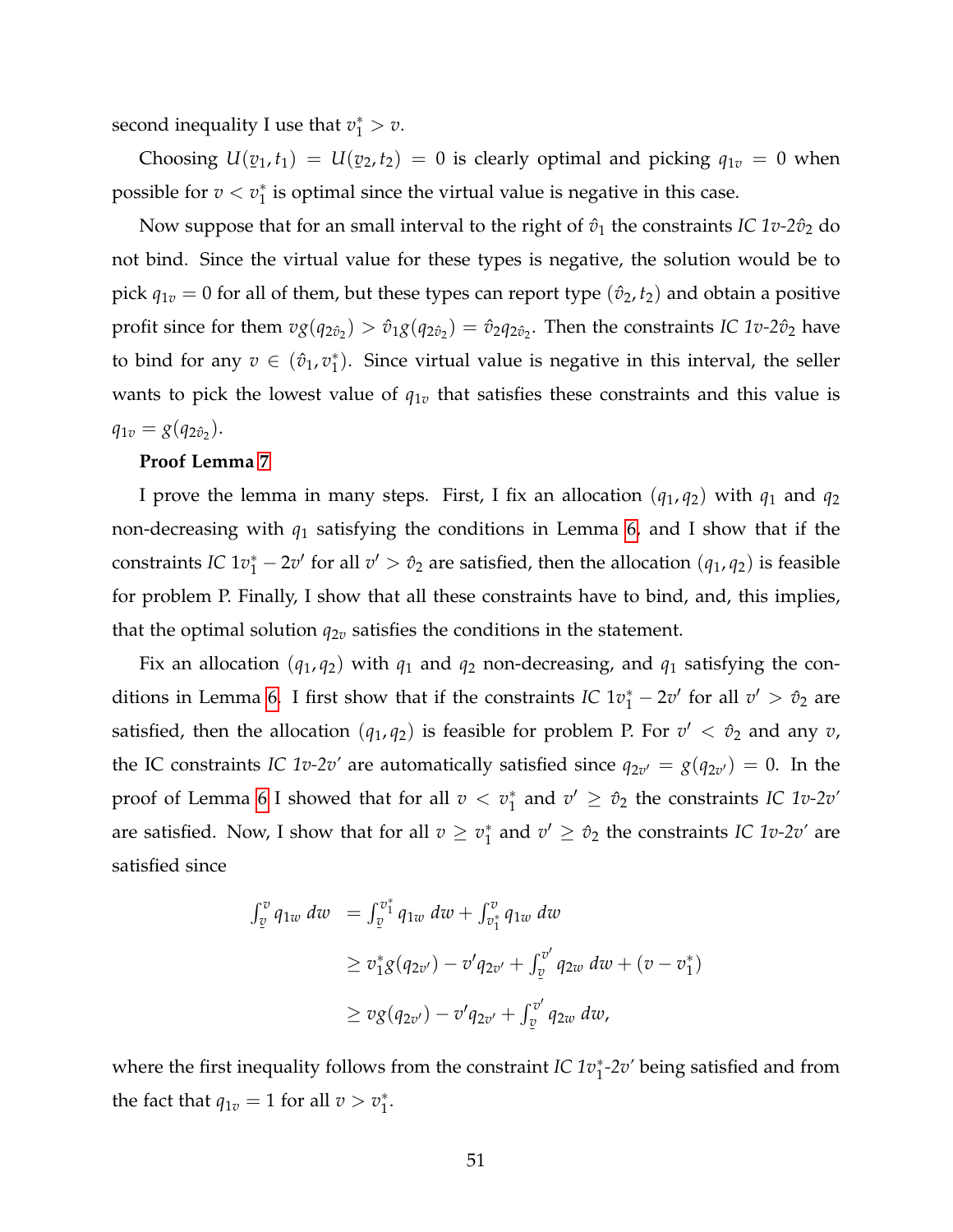Now, I show that all the constraints *IC*  $1v_1^* - 2v'$  for  $v' \geq \hat{v}_2$  bind. First, suppose that the constraint *IC*  $1v_1^*$ -2 $\hat{v}_2$  does not bind. Since the virtual value is positive for  $v > v_2^*$  $_2^*$  the seller maximizes its revenue by setting  $\hat{v}_2 = v_2^*$  $\hat{p}_2^*$  and  $q_{2\hat{v}_2} = 1$  and  $\hat{v}_1 = v_1^*$  $_1^*$ , but this is not possible since in such a case, by assumption, type  $(t_i, v_1^*)$  $_1^*$ ) has an incentive to report type  $(t_2, v_2^*)$ <sup>\*</sup><sub>2</sub>). Therefore, the constraint *IC*  $1v_1^*$ -2 $\hat{v}_2$  binds. Furthermore,  $q_{2\hat{v}_2} < 1$ . If not, the seller can reduce  $q_{2\hat{\sigma}_2}$  by a small amount which almost does not decrease the revenue of selling to type  $(t_2, \hat{v}_2)$  but increases the profits coming from information type  $t_1$  since the seller can reduce  $q_{1\hat{v}_1}$  and type  $(t_1, \hat{v}_1)'$ s virtual value is negative.

By continuity of the RHS of the constraints *IC 1v*<sup>\*</sup><sub>1</sub>-2*v'*, they have to bind in a neighborhood to the right of  $\hat{v}_2$ ; if not the firm should be able to pick  $q_{2v} = 1$  in this neighborhood but this contradicts the continuity of the RHS. As these constraints bind, they hold with equality and the derivative of the RHS with respect to  $v'$  has to be zero, that is,

$$
v_1^*g'(q_{2v'})\frac{\partial q_{2w}}{\partial w}|_{w=v'}-v'\frac{\partial q_{2w}}{\partial w}|_{w=v'}=0.
$$

Therefore, in this interval either  $\frac{\partial q_{2w}}{\partial w}|_{w=v'}=0$  or  $g'(q_{2v'})=\frac{v'}{v_1^*}$  $\frac{v'}{v_1^*}$ . As  $\lim_{x\to 1} g'(x) = \infty$ ,  $q_{2v'}$ is bounded away from 1 for all  $v'$  in this neighborhood to the right of  $\hat{v}_2$ .

Suppose that  $\mathring{v}$  is the first value at which the constraint *IC*  $1v_1^*$ -2v' does not bind, so that the seller will pick  $q_{2\hat{v}} = 1$ . Since  $\lim_{v \to \hat{v}^-} q_{2v} < 1$  and the RHS of the constraints *IC*  $1v_1^*$ -2*v'* is continuous, it is not possible that  $q_{2\hat{v}} = 1$  is feasible; if not, for *v* close and to the left of  $\mathring{v}$  the seller should be able to pick  $q_{2v}$  close to 1. Therefore, for all  $v' > \mathring{v}_2$  the constraint *IC 1v*<sup>∗</sup> 1 *-2v'* binds.

Since all the constraints *IC*  $1v_1^* - 2v'$  for  $v' \ge \hat{v}_2$  bind, either  $\frac{\partial q_{2w}}{\partial w}|_{w=v'} = 0$  or  $g'(q_{2v'}) = 0$  $v'$  $\frac{v'}{v_1^*}$  for all  $v' \ge \hat{v}_2$ . I show that  $q_{2v}$  satisfies the first condition for  $v'$  close to  $\hat{v}_2$  and that, in some cases, it satisfies the second condition for large  $v'$  values.

Since  $cos^{-1}(q_{2v}) + \beta \in [\beta, \pi/2]$  and it is decreasing in  $q_{2v}$ , it can be shown that the second derivative of  $g(q_{2v})$  is positive. Therefore,  $g'(q_{2v})$  is increasing. This means that the solution of the equation  $g'(q_{2v'}) = \frac{v'}{v_1^*}$  $\frac{v}{v_1^*}$  is increasing. Since,  $q_{2v}$  has to be increasing, and the virtual value for  $v > \hat{v}_2$  is positive, there exists  $\tilde{v}_2 > \hat{v}_2$  such that  $q_{2v} = q_{2\hat{v}_2}$  for  $v < \tilde{v}_2$  and it is equal to the solution of the equation  $g'(q_{2v'}) = \frac{v'}{v_1^*}$  $\frac{v}{v_1^*}$  for all other values of *v*.  $\tilde{v}_2$  and  $\hat{v}_2$  are equal only if  $g'(q_{2\hat{v}_2}) = \frac{g(q_{2\hat{v}_2})}{q_{2\hat{v}_2}}$  $\frac{\sqrt{q_2q_2}}{q_2q_2}$ . After some algebra this condition can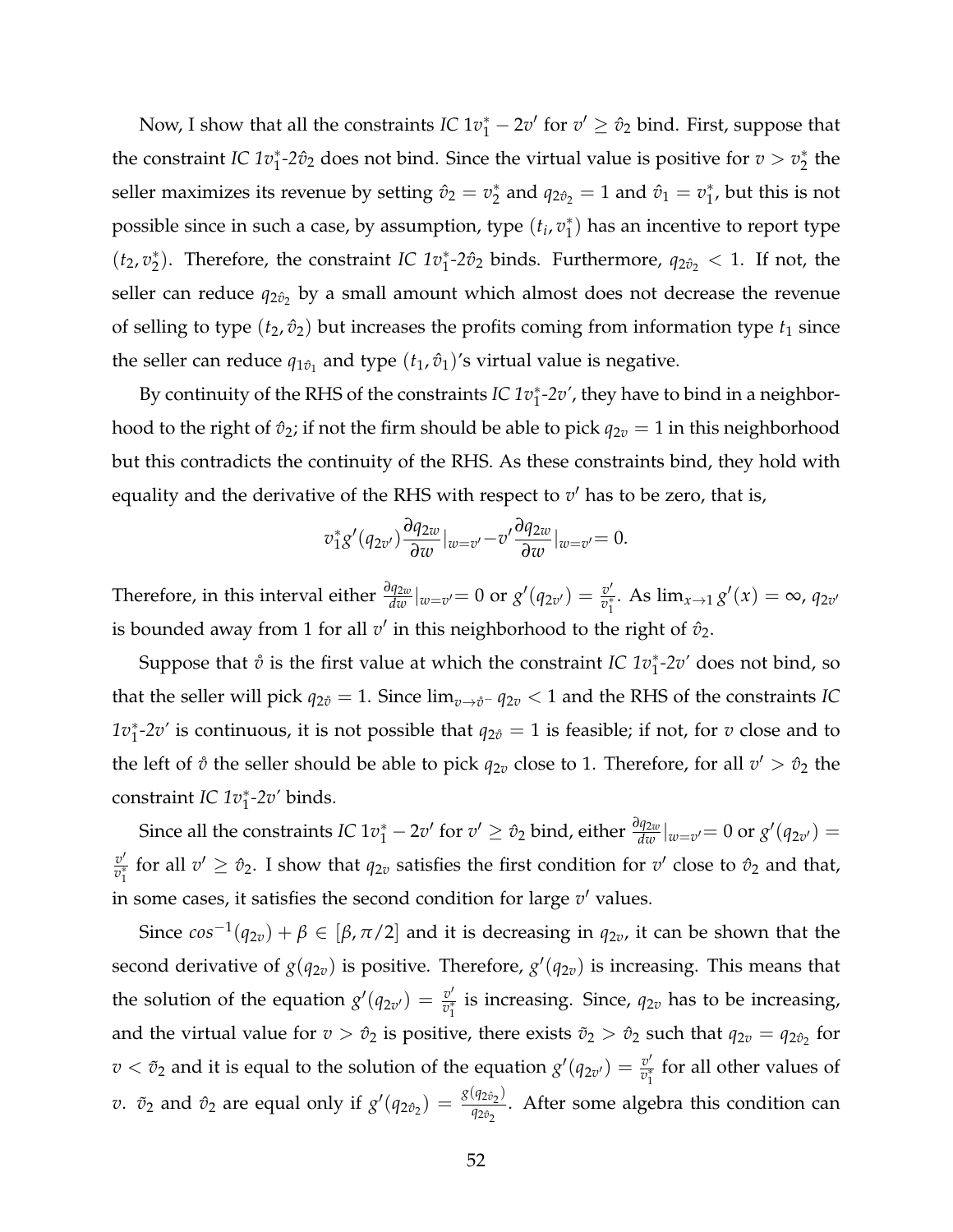be written as  $tan(cos^{-1}(q_{2\hat{v}_2}) + \beta)$ r <sup>1</sup>−*q*2*v*ˆ2  $\frac{q_{2v_2}}{q_{2v_2}} = 0$  and the LHS is strictly decreasing with lim  $q_{2\hat{v}_2} \rightarrow 1$  $LHS = \tan(\beta)$ . Therefore, there is not value of  $q_{2\hat{\sigma}_2}$  that satisfies this condition, and  $\tilde{v}_2 > \hat{v}_2$ . Finally, since  $\tilde{v}_2$  does not necessarily belongs to the support of the valuations for type  $t_2$ , it might be that  $q_{2v}$  is just a constant function.

#### **Proof Theorem [3](#page-27-0)**

I only need to check that the solution actually satisfies the constraints that I have not imposed in the relaxed problem. It is straightforward to see that this is the case.

#### **Proof Proposition [3](#page-29-0)**

That none of the IC constraints bind is equivalent to the optimal mechanism being the one that gives recommendations  $\psi_i = \mathbb{E}[\theta_i] + Cov(\theta_i)Var(X)^{-1}(X - \mathbb{E}[X])$  and charges prices  $\gamma^T_i$ *i*<sup>*T</sup>* $\gamma$ *i*. For such mechanism the IC constraint for type *t<sub>i</sub>* reporting type *t<sub>j</sub>* with *i* < *j*</sup> is satisfied iff

$$
\frac{(\gamma_i^T \gamma_j)^2}{\gamma_j^T \gamma_j} - \gamma_j^T \gamma_j < 0 \Leftrightarrow (\gamma_i^T \gamma_j)^2 > (\gamma_j^T \gamma_j)^2 \Leftrightarrow \cos^2(\beta_{ij}) \|\gamma_i\|^2 \|\gamma_j\|^2 < \|\gamma_j\|^4.
$$

Now, in such a mechanism the upward constraint for type  $t_k$  reporting type  $t_l$  with  $k > l$  is satisfied iff

$$
\frac{(\gamma_l^T \gamma_k)^2}{\gamma_l^T \gamma_l} - \gamma_l^T \gamma_l < 0 \Leftrightarrow (\gamma_k^T \gamma_l)^2 < (\gamma_l^T \gamma_l)^2 \Leftrightarrow ||\gamma_l||^2 ||\gamma_k||^2 \cos^2(\beta_{lk}) < ||\gamma_l||^4,
$$

where *βlk* is the angle between vectors *γ<sup>k</sup>* and *γ<sup>l</sup>* . The last inequality always holds since  $cos(\beta_{lk}) < 1$  and by assumption  $\|\gamma_l\|^2 \geq \|\gamma_k\|^2.$ 

Since all IC constraints are satisfied by the proposed mechanism, it is feasible and none of the IC constraints bind.

#### **Proof Theorem [4](#page-33-0)**

- 1. Suppose all types receive a positive surplus and let  $P = \min_i \left\{ \frac{(L_i^T Cov(\theta_i, X))^2}{L_i^T Var(X) L_i + l_i \phi(\theta_i, X)} \right\}$  $\left\{\frac{L_i^T Cov(\theta_i, X))^2}{L_i^T Var(X)L_i + \ell_i \sigma^2} - p_i \right\} >$ 0. Then the data broker can charge new prices  $\tilde{p}_i = p_i + P$ , so that all IC constraints are unaffected and the IR constraints are satisfied. This modification of the mechanism clearly increases the seller's profits.
- 2. Suppose by contradiction that in the optimal mechanism  $(\psi, p)$ , the statistic  $\psi(t_i)$ is not sufficient to learn the conditional expectation of  $\theta_i$  given the data *X*, that is,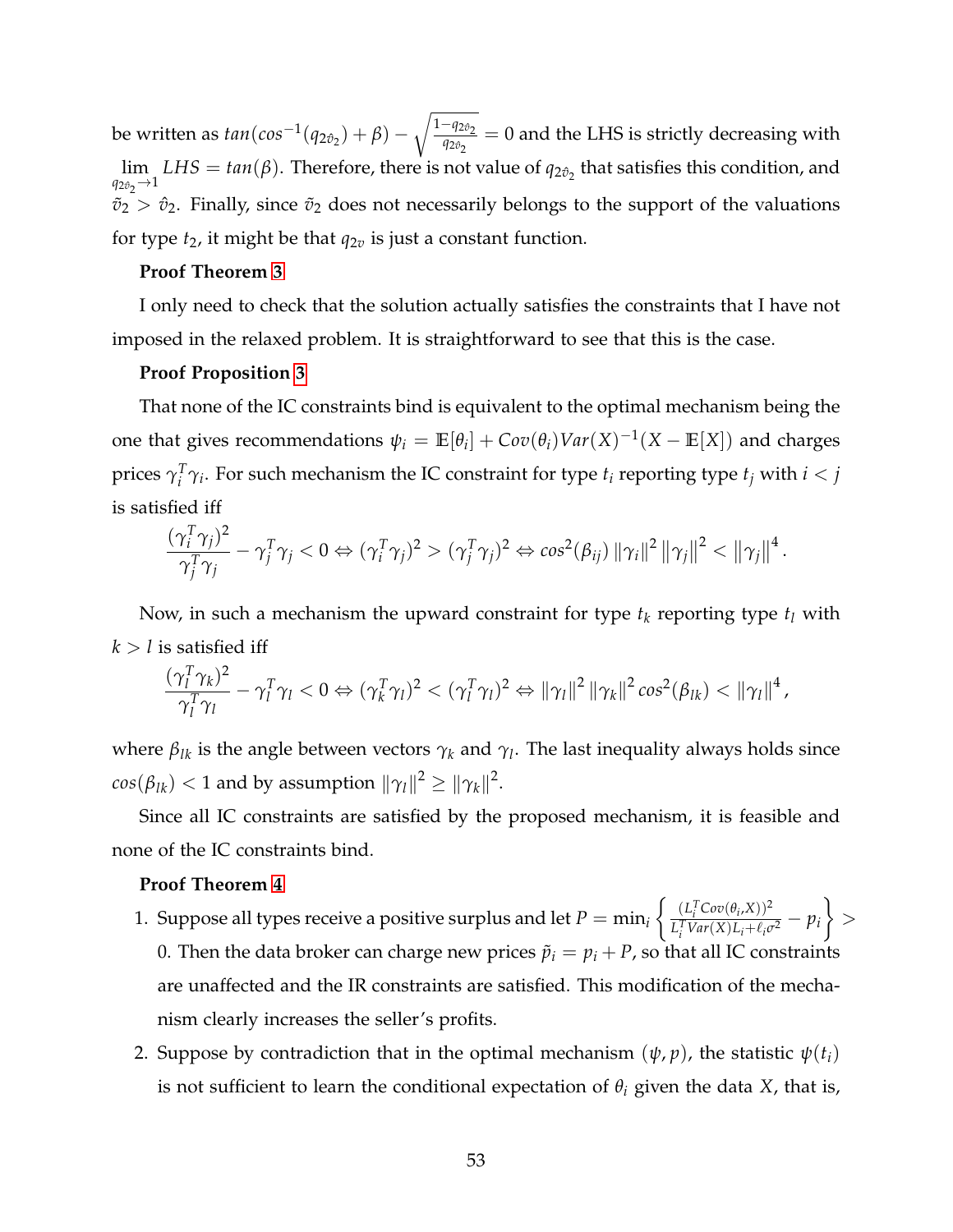there is not  $k \neq 0$  such that  $L_i = kVar(X)^{-1}Cov(\theta_i, X)$  or  $\ell_i \neq 0$ .

Let  $R_i = Var(\theta_i) - Var(\theta_i \mid \psi(t_i)) - p(t_i)$  be the rent that type  $t_i$  receives in this  $\mathbf{mechanism,}$  and let  $i^* ∈ \arg\max_i \gamma_i^T$  $\int_i^T \gamma_i - R_i$  be the type that in net terms is willing to pay more for all the data.

Consider the alternative mechanism  $(\psi', p')$  with  $\psi'(t_{i^*}) = \mathbb{E}[\theta_{i^*} \mid X]$ ,  $p'(t_{i^*}) =$  $\gamma_{i^*}^T$  ${}_{i^*}^T \gamma_{i^*} - R_{i^*}$ , and for any  $t_i \neq t_{i^*}$ ,  $\psi'(t_i) = \psi(t_i)$  and  $p'(t_i) = p(t_i)$ . First, type  $t_{i^*}$ does not have incentive to report any other type since in the modified mechanism she obtains the same rent as in the original mechanism. Furthermore, any type  $t_i \neq t_{i^*}$  does not want to report type  $t_{i^*}$  since by Claim [2](#page-12-1) and Lemma [1](#page-14-0)

$$
Var(\theta_i) - Var(\theta_i \mid \psi'(t_{i^*})) - p'(t_{i^*}) < \gamma_i^T \gamma_i - (\gamma_i^T \gamma_i - R_i) = R_i.
$$

Finally,  $p'(t_{i^*}) = \gamma_{i^*}^T$  $Y_{i^*}^T \gamma_{i^*} - R_{i^*} > Var(\theta_i) - Var(\theta_i | \psi(t_i)) - R_i = p(t_i)$ . Therefore the mechanism  $(\psi', p')$  is feasible and gives higher profits to the seller than mechanism  $(\psi, p)$ , a contradiction.

#### **Proof Theorem [5](#page-34-3)**

Fix  $\delta > 0$  with  $\delta < \min\{\gamma_i^T\}$  $\{T_i^T \gamma_i : i \in \{1, \ldots, n\}\}$ . For the subset of types  $I \subseteq \{1, \ldots, n\}$ , consider the modified problem

$$
V(I, \delta) = \max_{\{p_i, L_i, \ell_i\}_{i \in I}} \sum_{i \in I} \alpha_i p_i
$$
  
s.t. 
$$
\frac{(L_i^T Cov(\theta_i, X))^2}{L_i^T Var(X) L_i + \ell_i^2 \sigma^2} - p_i \ge \frac{(L_i^T Cov(\theta_i, X))^2}{L_j^T Var(X) L_j + \ell_j^2 \sigma^2} - p_j \quad \forall i, j \in I
$$

$$
\frac{(L_i^T Cov(\theta_i, X))^2}{L_i^T Var(X) L_i + \ell_i^2 \sigma^2} - p_i \ge 0 \qquad \forall i \in I
$$

$$
p_i \ge \delta \qquad \forall i \in I
$$

and let  $V(\delta) = \max_{I \subseteq \{1,...,n\}} V(I, \delta)$  and  $I^*(\delta) = \arg \max_{I \subseteq \{1,...,n\}} V(I, \delta)$ . This problem must have a solution in which some  $L_i$  are non-zero and some  $p_i > \delta$  since, by Lemma [1,](#page-14-0) the vector of coefficients  $\tilde{L}_i = Var(X)^{-1}Cov(\theta_i, X)$ , the noise coefficient  $\tilde{\ell}_i = 0$  and prices  $\tilde{p}_i \, = \, \min\{\gamma_i^T\}$  $\{T_i^T \gamma_i : i \in \{1, ..., n\}\}$  satisfy all the constraints. In other words, one of the points that satisfy the Khun-Tucker conditions is the optimal solution.

In the optimal mechanism  $\min\{p_i : p_i > 0\} > 0$ . Then as  $\delta \to 0$ , the sequences  $V(\delta)$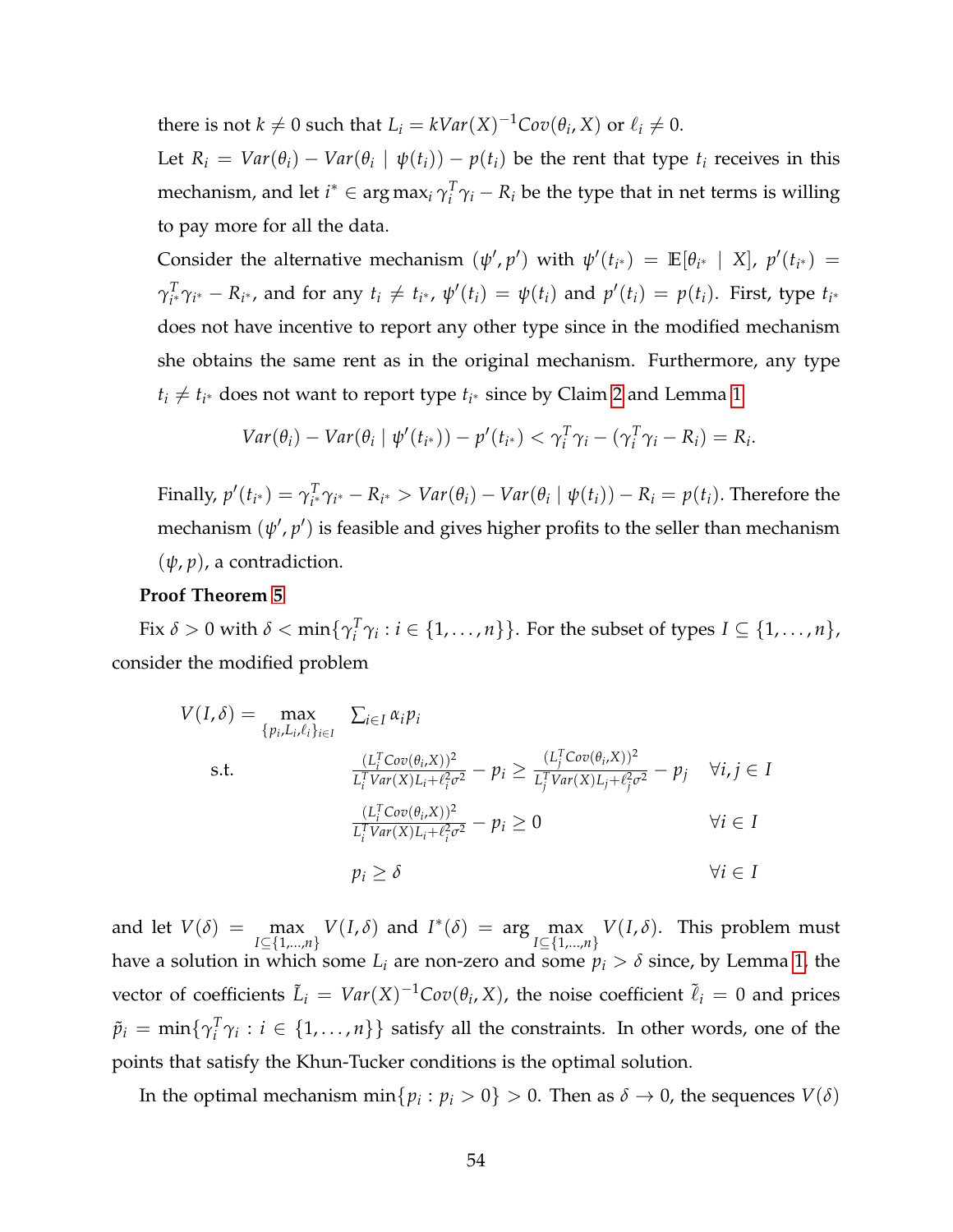and  $I^*(\delta)$  are finally constant, and equal to the seller's optimal profits and equal to the set of types to which the seller sells in the optimal mechanism.

Let *I*<sup>\*</sup> be the set of types to which the data broker sells in the optimal mechanism and  $\delta$  small enough such that the constraints  $p_i \geq \delta$  do not bind. When considering the modified problem with  $I^*$  and such small  $\delta$ , the solution is exactly equal to the optimal mechanism for the data broker. For this problem let  $\lambda_{ij}$  be the Lagrange multiplier corresponding to the IC constraint from type  $t_i$  to type  $t_j$  and  $\mu_i$  be the Lagrange multiplier corresponding to the IR constraint for type  $t_i$  for  $i, j \in I^*$ . Defining  $a_{ji} \equiv \frac{L_i^T Cov(\theta_j, X)}{L_i^T Var(X) L_i + \ell_i^2}$  $L_i^T Var(X) L_i + \ell_i^2 \sigma^2$ the First Order Condition with respect to  $L_i$  can be written as

$$
\left(\sum_{j\neq i}\lambda_{ij} + \mu_i\right)\left(a_{ii}Cov(\theta_i, X) - a_{ii}^2Var(X)L_i\right) = \sum_{j\neq i}\lambda_{ji}\left(a_{ji}Cov(\theta_j, X) - a_{ji}^2Var(X)L_i\right)
$$
  
\n
$$
\Leftrightarrow L_i = \frac{Var(X)^{-1}}{\frac{a_{ii}}{\sum_{j\neq i}\lambda_{ji}a_{ji}^2} \left(Cov(\theta_i, X) - \frac{\sum_{j\neq i}\lambda_{ji}a_{ji}}{\sum_{j\neq i}(\lambda_{ij} + \mu_i)a_{ii}}Cov(\theta_j, X)\right)}.
$$

Since the value of the objective function is scale invariant,  $L_i$  can be normalized such that  $\frac{a_{ii}}{\sum_{j\neq i}(\lambda_{ij}+\mu_i)} - \frac{\sum_{j\neq i}\lambda_{ji}a_{ji}^2}{\sum_{j\neq i}(\lambda_{ji}+\mu_i)}$  $\frac{\sum_{j\neq i}\lambda_{ji}a_{ji}^2}{\sum_{j\neq i}(\lambda_{ji}+\mu_i)a_{ii}}=1$ . Further, define  $c_{ji}\equiv \frac{a_{ji}}{a_{ii}}$  $\frac{a_n}{a_{ii}}$ , and since the problem is bang-bang with respect to  $\ell_i$ , it has to be that  $\ell_i = 0$  for all  $i \in I^*$  and  $\ell_i = \infty$  for all  $i \notin I^*$ . Therefore, I obtain the desired expression.

I still need to show that the mapping from the vector  $(c_{ij})_{i,j} \in \mathbb{R}^{2n}$  into itself has a least one fixed point. The mapping is clearly continuous. I argue that each *cij* in the codomain can be bounded, and that in such a case the image is bounded as well. Then the domain and the codomain of the mapping can be restricted to be the same compact convex subset of **R**2*<sup>n</sup>* and by Brouwer Fixed-Point theorem the mapping has at least one fixed point.

Since  $p_i \ge \delta > 0$  and  $(L_i^T)$  $\int_i^T \mathcal{C}ov(\theta_i, X))^2 \geq p_i$ ,  $(L_i^T)$  $\int_i^T \text{Cov}(\theta_i, X)^2 > 0$  for each  $i \in I^*$ . In particular this implies that  $L_i \neq 0$ , and since  $Var(X)$  is positive definite,  $L_i^T Var(X) L_i > 0$ . Let  $\zeta = \min_{i \in I^*} \left\{ \frac{(L_i^T Cov(\theta_i, X))^2}{L_i^T Var(X) L_i} \right\}$  $L_i^T Var(X) L_i$  $\big\} > 0$ . By Lemma [1](#page-14-0)  $(L_i^T)$ *i Cov*(*θ<sup>j</sup>* , *X*))<sup>2</sup>  $L_i^T Var(X) L_i$  $\leq$   $Cov(\theta_j, X)^T Var(X)^{-1}Cov(\theta_j, X).$ 

Let  $M = \max_{i \in I^*} \left\{ Cov(\theta_i, X)^T Var(X)^{-1}Cov(\theta_i, X) \right\}$ . Then it has to be that for each *i* and